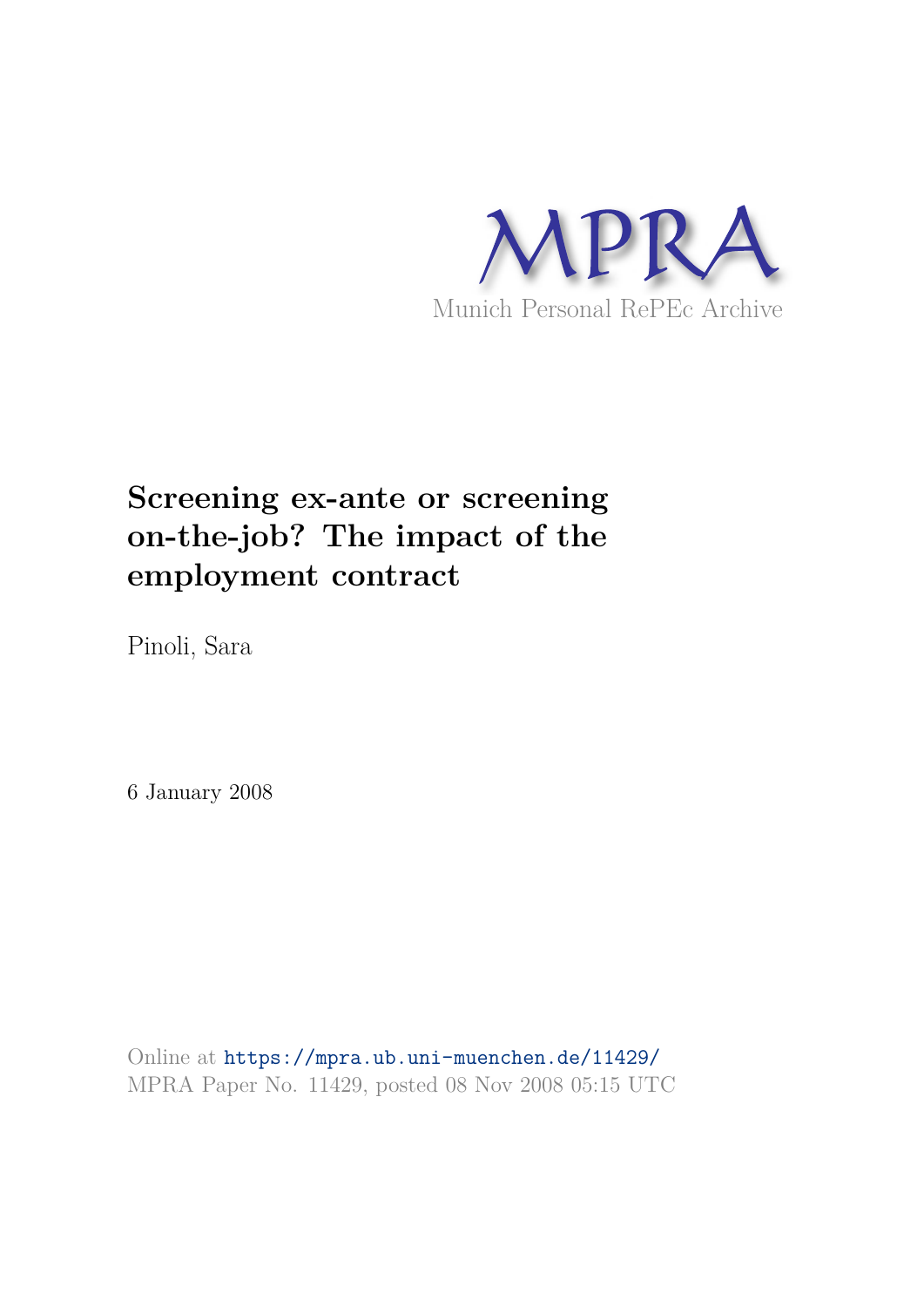## Screening Ex-Ante or Screening On-the-Job? The Impact of the Employment Contract

Sara Pinoli $^{\dagger}$ 

January 6, 2008

## Abstract

This paper studies how employers collect information about the quality of workers. Two are the strategies: screening ex-ante, through the recruitment process, and monitoring new hires at work, or screening on-the-job. Using two datasets representative of workers in Great Britain, we provide empirical evidence that the optimal choice is related to the type of employment contract offered by the firm. Our estimates show that temporary workers are associated with lower recruitment effort - in terms of lower cost and higher speed - and closer monitoring than permanent employees. But this relation depends crucially on the type of jobs. Differences in screening effort are substantial for low-level occupations, while the gap is marginal or not significant for high-skilled jobs.

JEL Classification: D21, J30, J41, J63

Keywords: Fixed-term contracts, Recruitment, Monitoring

I would like to thank my advisors Tito Boeri, Michele Pellizzari and Antonella Trigari for excellent guidance. I am furthermore thankful to Barbara Petrongolo, Juan J. Dolado, Andrea Ichino, Claudio Lucifora and Luca Nunziata for useful comments and to seminar participants at BRUCCHI LUCHINO 2006, WPEG 2006, LoWER 2006, IAB Workshop 2006 and EDGE Workshop 2007. All remaining errors are mine.

<sup>&</sup>lt;sup>†</sup>Department of Economics, Bocconi University. E-mail: sara.pinoli@unibocconi.it. Updated versions of this paper and an online appendix can be found at http://sarapinoli.at.googlepages.com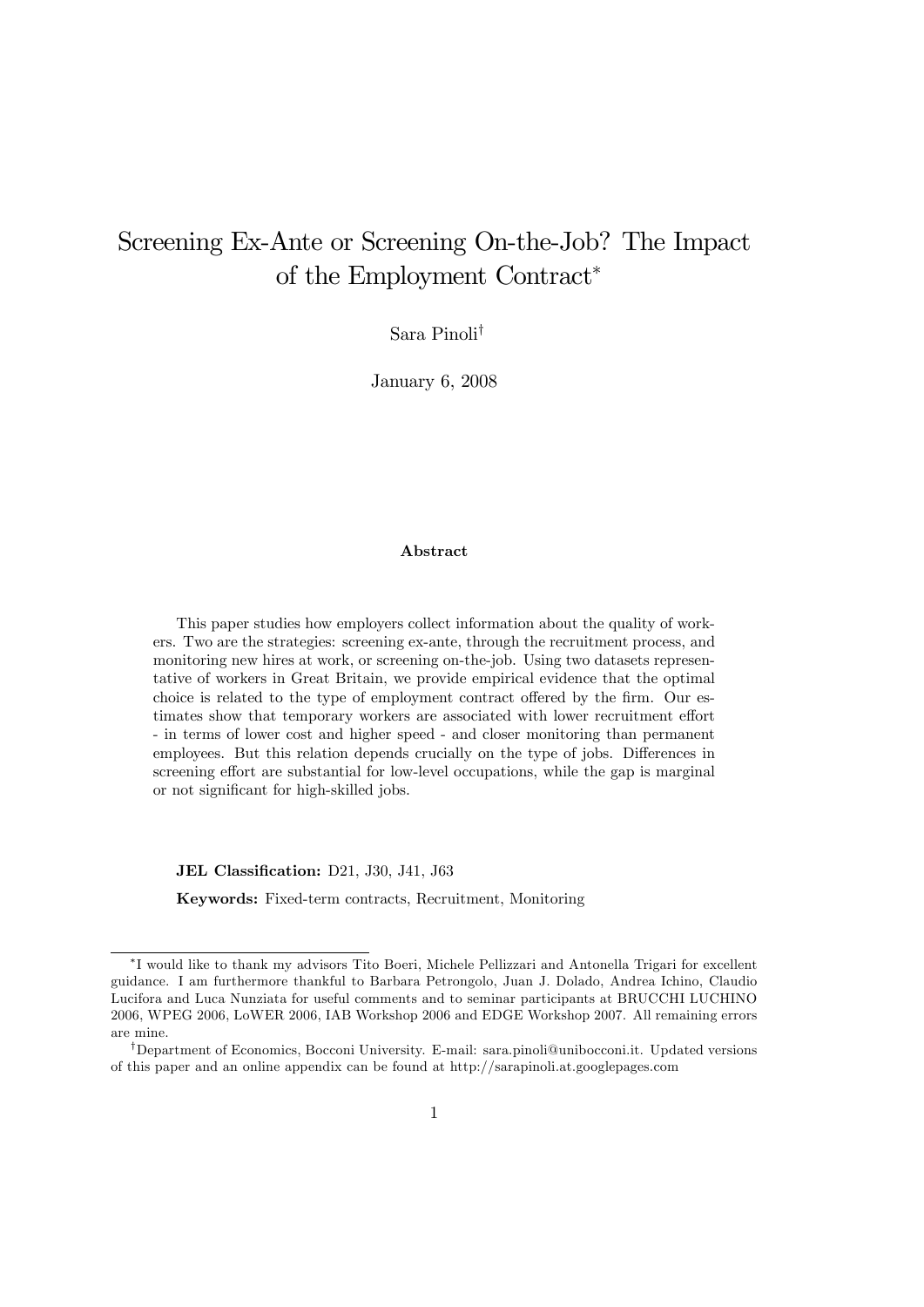## 1 Introduction

During the last two decades, labor markets have experienced a deep restructuring, both in the U.S. and in European countries. A common phenomenon has been the substantial growth in the use of atypical labor contracts. This term refers to fixed-term arrangements (employees hired on the company payroll either for a specific period of time or for a specific project), temporary-help agency employment (workers employed through a temporary help agency), on-call work and day labor (individuals who are called in on an as-needed basis), independent contractors (formally self-employed, but, de facto, they work as subordinate of the unique client) and, more generally, any employment relationship that can be regarded as contingent.<sup>1</sup> In this paper, we will focus the analysis only on those contracts characterized by the temporariness of the employment relationship, and show that the employment regulation has relevant implications for the firms' screening strategy.

The literature has focused on the "workers' side of the problem", analyzing, in particular, the impact of labor market reforms on the transition rates to permanent employment. On one hand, flexible contracts may provide young unexperienced workers with a "port-of-entry" into permanent employment. On the other hand, accepting a temporary contract may attach a stigma to workers, reducing their chances to get better opportunities. Both hypothesis have been tested on several national datasets.<sup>2</sup> In contrast, little effort has been devoted to understanding the effect of temporary contracts on the "employers' side". $3$ 

This paper contributes to the literature in this direction. We study the impact of atypical contracts on the screening process, i.e. the set of activities implemented by the employer to gather information about workers' quality.

The importance of search for information in the labor market is widely recognized, starting from the seminal work of Stigler (1962). The literature on employers' search behavior focuses on the recruitment process and results point out that the choice of the recruitment method varies with firm characteristics, vacancy characteristics and skill requirements of jobs. We argue that it also depends on the type of contract is going to be signed. Furthermore, we analyze both the recruitment process, screening ex-ante, and the monitoring process, screening on-the-job. Employers may acquire information through both channels: they can choose to accurately screen applicants before hiring them or rather detect bad workers on the job, through supervision. In the former

<sup>&</sup>lt;sup>1</sup>Contingent work is generally defined as an employment relationship such that there is neither an explicit nor an implicit contract for long-term employment or in which the minimum hours vary unsystematically (Polivka and Nardone, 1989).

<sup>2</sup>Booth, Francesconi, and Frank (2000) for UK; Canziani and Petrongolo (2001) for Spain; Contini, Pacelli and Villosio (2000) for UK, Germany and Italy; Ichino, Mealli and Nannicini (2004) for Italy find that positive effects are prevailing. While the adverse effects are pointed out in Blanchard and Landier (2001), and Guell and Petrongolo (2004).

<sup>&</sup>lt;sup>3</sup>Notably, an exception is Wasmer (1999). He examines the relative demand of temporary workers whithin a matching model where firms can choose between hiring a sequence of fixed-term employees (high-turnover strategy), or a permanent set of indefinite-term workers (low-turnover strategy).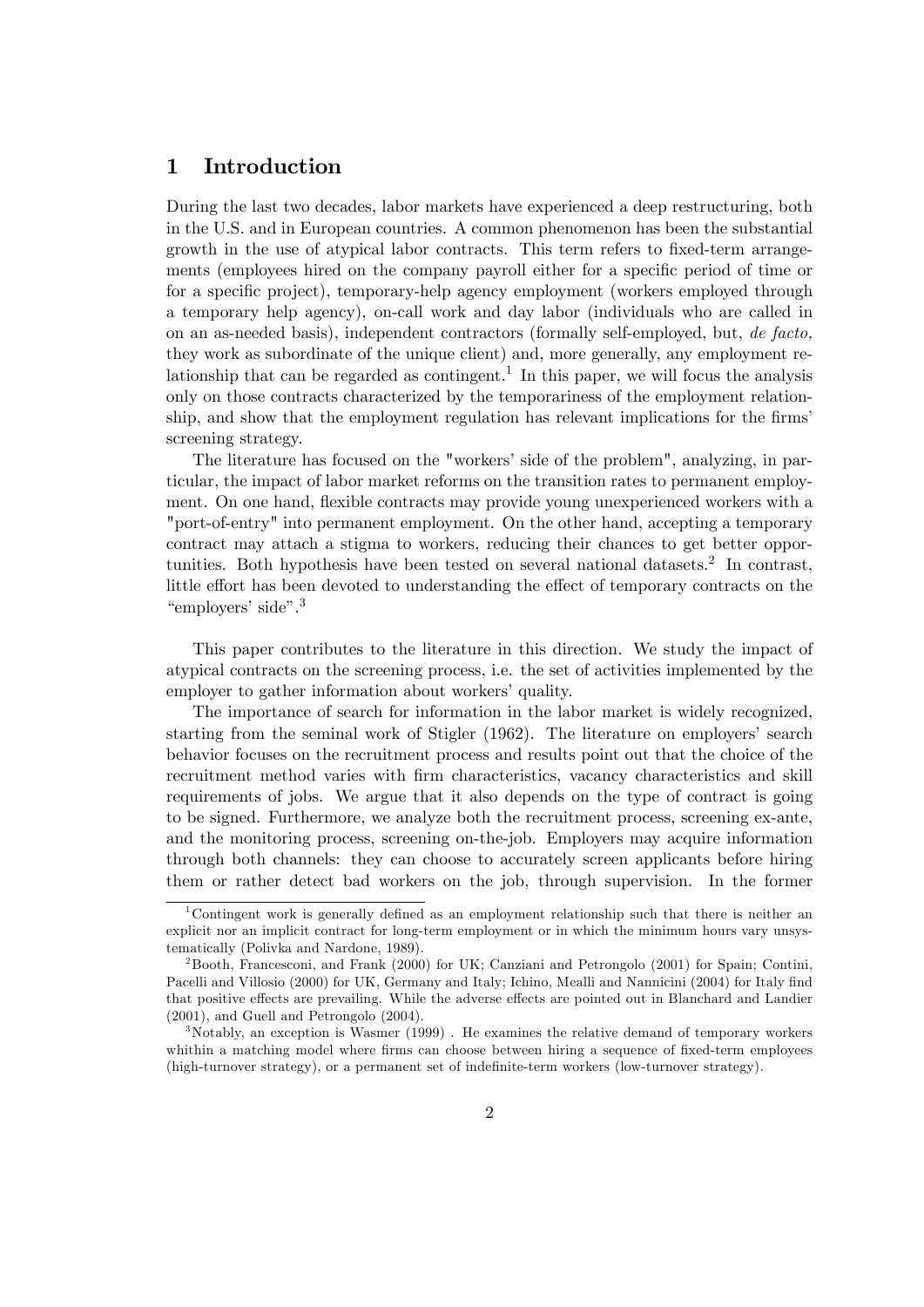case, the initial cost of recruitment will avoid hiring - and eventually firing - unsuitable workers. In the latter, the initial saving could be compensated by higher firing costs.

We use two datasets from the UK Data Archive: the "Survey of Employers' Recruitment Practices" (ERP)<sup>4</sup> and the "Skills Survey" (SS). Both of them are representative of workers in Great Britain in the 90s. The former contains detailed information about recruitment practices of over 5,000 establishments and their Öve more recent engagements. We construct two indicators of investment in screening ex-ante: speed and cost. They are indicative of employers' perception of the speed and cost of several available recruitment channels, such as advertisement in newspapers, noticeboards, job centre, and recommendations. The second survey includes some information about monitoring, as perceived by 2,500 workers. A major concern is the distinction between monitoring-to-learn workers' quality and monitoring-to-control workers' effort. We assume that tenured workers are supervised only in order to avoid shirking. This hypothesis is crucial to isolate the learning component of monitoring.

The data allow to identify the relationship between screening effort - recruitmenspeed, recruitment-cost, monitoring-intensity - and the employment arrangement, controlling for firms', jobs' and workers' characteristics. We provide empirical evidence that atypical workers are associated with lower investment in recruitment, and closer monitoring. This is especially true for low-level occupations, while the gap is marginal or not significant for high-skilled jobs. The robustness of our results is tested under various specifications.

The rest of the paper is organized as follows. Section 2 provides a review of the previous literature on employersí search strategies and presents the novelties of this study. Section 3 describes the data used in the empirical analysis. Methodology and results are discussed in Section 4. Section 5 summarizes the main findings and concludes.

## 2 Previous literature

Starting from the seminal work of Stigler (1962), the importance of search for information in the labor market has been recognized, and an extensive literature developed. Job seekers and employers acquire information about each other through several channels, and the more information they obtain, the higher the likelihood of a good employment match. Most of the literature focuses on the workers' search strategies. Instead, we are interested in the employers' search. Employers may collect information about workers' productivity in different moments: during the recruitment process, or monitoring the performance on-the-job.<sup>5</sup>

<sup>&</sup>lt;sup>4</sup>This dataset has been used by Pellizzari (2004) in order to derive implications about the employers' recruitment strategy with respect to job qualifications. Here the focus is on the employment contract.

 $5$ The problem of gathering information about workers' productivity may also be confronted offering incentive-compatible contracts, such that only good workers will accept them. The design of the optimal employment arrangement is the subject of contract theory, and, in particular, of agency theory. See for istance Hart and Holmstrom (1987), for an introduction, and Hosios and Peters (1993).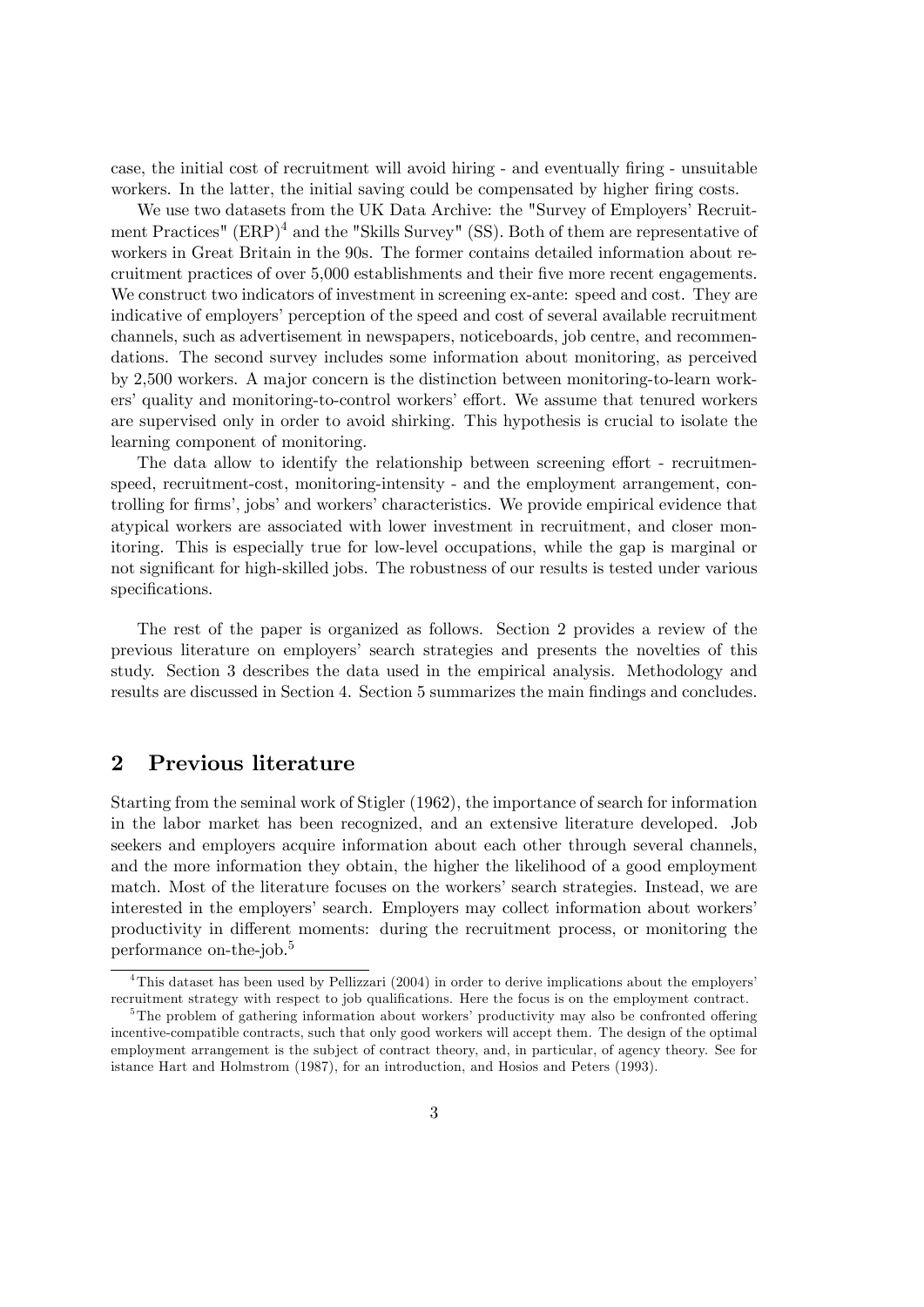The literature on recruitment has developed along two main streams: the measure and classification of the search process, and the analysis of its outcomes, expressed as vacancy duration or as the quality of the resulting employment matches. Barron and Bishop (1985) distinguish between extensive and intensive search. The former pertains to the number of applicants seen and interviewed, the latter is measured by the number of hours devoted to screening and interviewing per applicant. They empirically measure the two components of employers' search and examines the effects of employer's and job characteristics, and labor market conditions on search intensity. A different characterization has been fostered by Rees: formal versus informal recruitment methods. Rees (1966) analyzes the role of the recruitment method as an information-generating device and concludes that informal methods, i.e. asking current employees or friends for referrals, are more effective than formal methods, such as advertising and the use of employment agencies. Among the most recent studies, van Ours and Ridder (1992) and Burdett and Cunningham (1998) estimate how firm and job characteristics affect vacancy duration, as a measure of the employer's search intensity. The hazard rate of filling a vacancy is higher for larger firms, that have easier access to potential workers, while higher skill requirements and large training costs entail a longer selection process. Devaro (2003, 2005) analyzes the choice of the recruitment methods - such as newspaper advertisements, word-of-mouth, employment agencies, etc. - as determined by Örm and vacancy characteristics and skill requirements of jobs. Some channels generate applicants more quickly than others, but, on average, of lower quality. The choice of the recruitment method solves the tradeoff and affects vacancy duration and starting wages.

Monitoring employeesís performance is an additional information-generating device. In the theoretical model developed by Jovanovic (1979), employers update their believes about workersí quality according to the output observed at the end of each period, and decide whether to separate or not. The choice of the optimal level of monitoring has been analyzed in the principal-agent theoretical framework. On one hand, prospects of close supervision may deter low productive workers from applying for the job (see for instance Hart and Holmstrom (1987)). On the other hand monitoring too much may turn out to be suboptimal if it prevents bad workers from misbehaving and, therefore, revealing their type, during the probationary period (Ichino and Muehlheusser (2003)). Furthermore, other factors are involved in the choice of monitoring. Bac (2000) and Felli and Harris  $(2004)$  study the tradeoff between training and screening on-the-job. Screening efficiency may have to be sacrificed given the employer's postcontract incentives to invest in firm specific training, or the productivity of the investment technology may have to be reduced in order to induce an efficient screening process.

The purpose of this paper is to jointly analyze the two screening strategies. We believe that the choices of the optimal investment in recruitment and in monitoring are interdependent. The employer chooses the optimal combination of screening ex-ante and screening on-the-job comparing their costs and their benefits, which depends also on the regulation of the employment relationship, i.e. on the contract is going to be signed.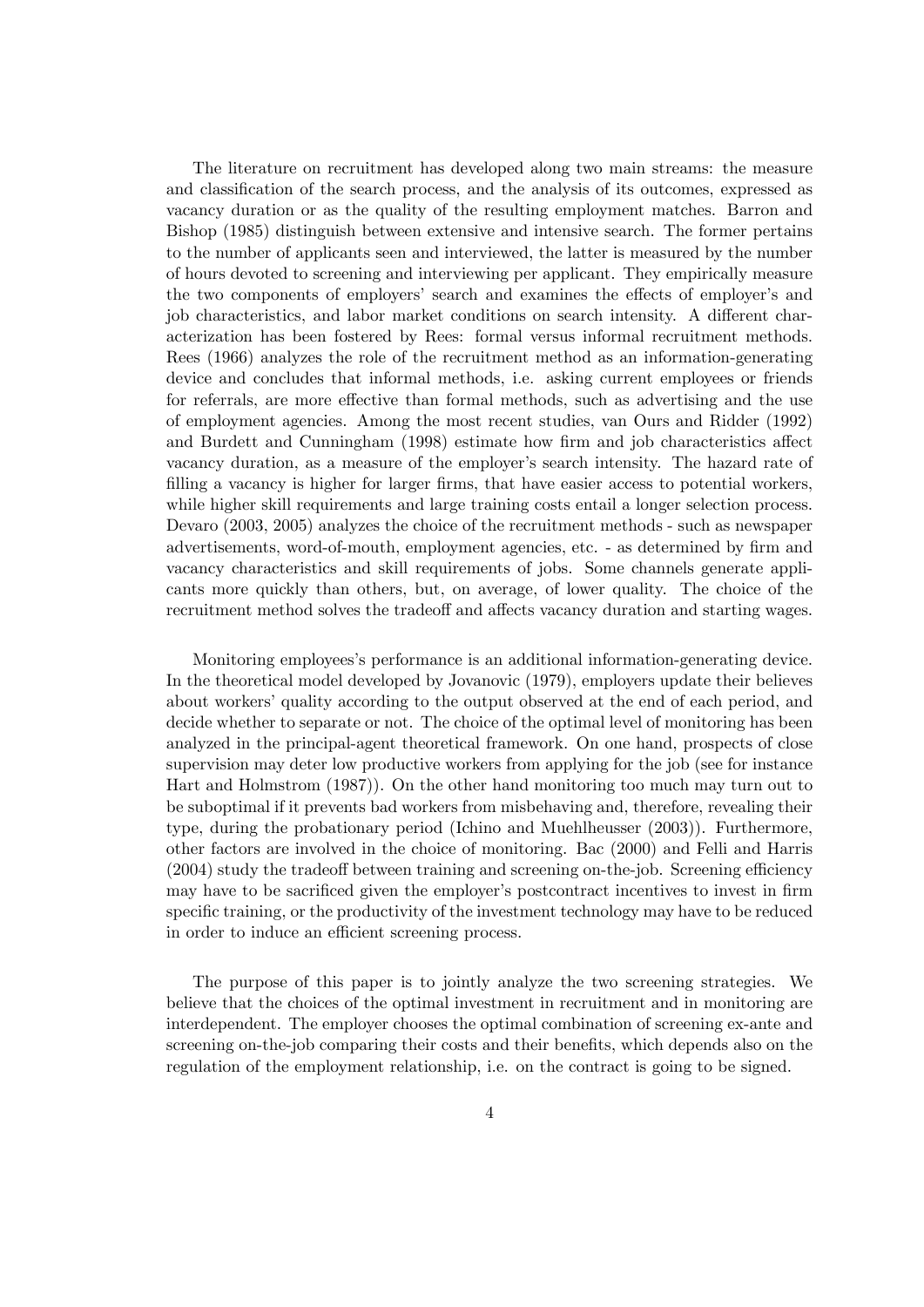Opening a vacancy, a firm has to decide how to carry out the recruitment in order to fill the open position with a suitable worker and with the right timing. There exist several channels of recruitment: jobcentres, fee-charging agencies, notices on the press, internal notices, personal recommendation, direct applications, etc. They differ in cost, effectiveness and speed. For instance, applying to the jobcentre is cheap and even effective and fast if the firm is looking for an operative, unskilled workers, whereas it would probably be ineffective when searching for an experienced manager. The choice of the recruitment channel is strictly related to the occupation the Örm wants to Öll and to the characteristics of the desired applicant. However, it also depends on the type of employment contract. Searching and screening ex-ante applicants entails a cost, in terms of money spent and time devoted. Those costs are sunk: the Örm recoups them during the lifetime of the employment relationship, through the surplus produced by the worker, and the more accurate is the recruitment, the higher the probability of hiring the best applicant and the larger is the expected surplus. The choice of the recruitment method has to balance the ex-ante cost of screening with the ex-post expected benefits. The duration of the contract is likely to play a determinant role: the longer is the expected length of the employment relation, the smoother the amortization of the initial investment, and the employer will be more willing to pay for recruitment. Furthermore, when long-term arrangements impose firing tax, it's even more important to closely sort out permanent workers with respect to temporary ones, in order to avoid laid off  $costs$ .<sup>6</sup>

A different strategy can be implemented in order to screen workers: employers may choose to save on recruitment, and invest more in monitoring the new hires, valuate their performance and, eventually, dismiss the unsuitable employees. The optimality of this strategy depends on the regulation of the employment contract: when firing costs are high, it is probably not convenient to substitute screening ex-ante with screening onthe-job, because detecting bad workers after hiring them would entails the payment of the dismissal cost or, if it is too expensive to fire them and the employees are retained, the monitoring costs would be a net loss. Instead, it could be efficient to supervise temporary workers, whose dismissal involves lower costs.<sup>7</sup>

Another branch of the literature is partly related to our work: the analysis of labor adjustment costs. Hiring costs are generated by the recruitment process, they consist of employer expenses on job advertising and search Örm fees. Goux et al. (2001) estimate the structure of costs of hiring and firing workers and relate it to the employment arrangement. Using a French panel, they show that it is much less costly to adjust the number of temporary employees than to adjust the number of permanent ones.<sup>8</sup> Similar results are obtained in Abowd and Kramarz (2003), and Kramarz and Michaud (2004).

 $6$ This is true also in liberal labor markets. Severance payments and dismissal taxes are not prohibitive in U.K., but firing costs also include more subtle and psycological effects: hiring and firing regular workers frequently may prove to tarnish a firm's reputation, making it more difficult for the organization to recruit permanent employees in the future (Davis-Blake and Uzzi, 1993).

 $7$ Houseman (2001). provides some empirical evidence of the use of temporary contracts as a screening device. Firms may fill vacancies with fixed-term workers, monitor them throughout the flexible arrangement and confirmed as permanent only those employees who turn out be highly productive.

<sup>8</sup>Goux et al (2001) do not use direct measures of hiring and separation costs. They estimate the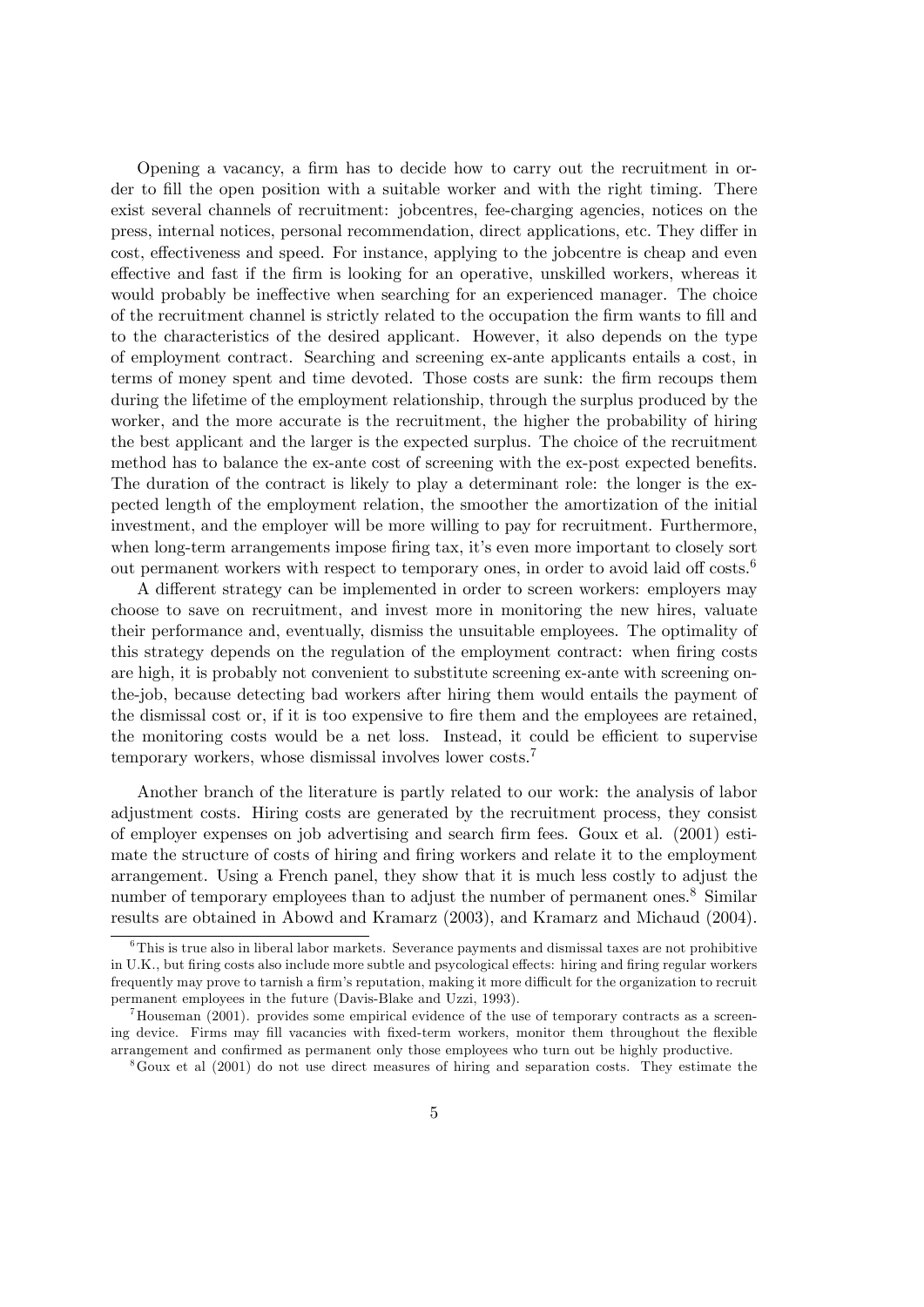They also use French data at establishment level. Hiring costs are regressed on the number of new hires under temporary contracts and permanent ones. The low estimated cost of hiring on short-term arrangements is regarded as an underlying cause of the tendency to recruit mostly on temporary contracts.

Our analysis of the screening ex-ante effort may look similar to these studies, but there are two important differences: the perspective from which we examine the hiring cost, and the data we use. The adjustment cost literature tries to explain the dynamic of labor demand as determined by the shape and magnitude of hiring and separation costs. On the contrary, we think that recruitment costs are not exogenously given, but recruitment methods, and the relative costs, are purposefully chosen by employers. Hiring temporary workers is cheaper because employers decided to spend less in recruiting them. The second difference pertains the data employed in the analysis: the ERP survey provides detailed information about jobsí and new hiresí characteristics at engagement levels, whereas the dataset used in Abowd and Kramarz (2003) and in Kramarz and Michaud (2004) are at establishment level and contains information only about total expenditures, workers' flows, and the occupational distribution of new hires and separations. Therefore, we are better equipped to distinguish the role of the contract type on hiring costs from composition effects arising from the distribution of jobs and skills requirements among contracts. Furthermore, the availability of several engagements for each firms allows us to control for firm unobservables.

## 3 Data

We use two distinct datasets on UK: the Survey of Employers' Recruitment Practices, 1992 and the Skills Survey, 1997. The former provides information about the recruitment process, the latter includes some questions on monitoring on-the-job.

## 3.1 Survey of Employers' Recruitment Practices

Data used in the empirical analysis of the screening ex-ante process come from a detailed employer-engagement dataset: the Survey of Employers' Recruitment Practices (ERP) conducted in the United Kingdom in 1992.<sup>9</sup> This study was carried out by the British Social and Community Planning Research (SCPR), on behalf of the Employment Service, in order to provide an understanding of employers' use and perceptions of the various recruitment channels available to them. A selected sample of over 10,000 establishment, drawn by the Census of Employment for  $1989$ ,  $^{10}$  were first contacted in Autumn 1991

shape of those costs exploiting data on workers' flow at establishment level. Identification relies on the structure of the model of labor demand.

 $9$ Hales, J., Employers' Recruitment Practices : The 1992 Survey [computer file]. Colchester, Essex: UK Data Archive [distributor], March 1999. SN: 3694.

 $10$ The 1989 Census covered all existing establishments with 25 or more employees and was supplemented by a random sample of smaller establishment. The sample is not random but designed to ensure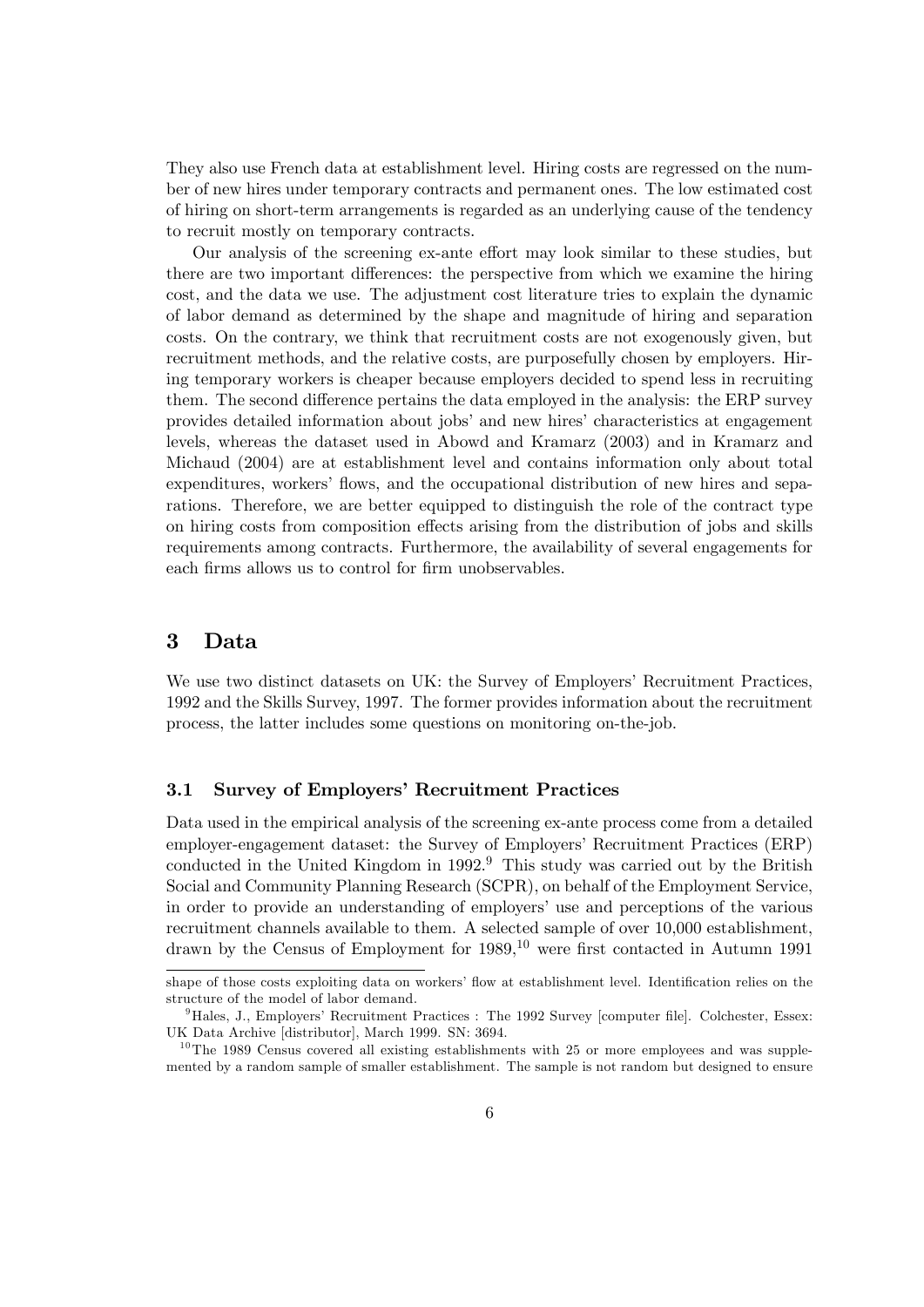via a brief preliminary telephone interview in order to categorize them into recruiting - establishment that either had recruited one or more employees in the previous 12 months or had unfilled vacancies at the time of the interview - versus non-recruiting establishment. The longer face-to-face interview took place between May and November 1992. Within each establishment, the respondents were selected to be the main person responsible for the recruitment process.

Questions regarding the establishments were grouped into three sections: a general inquiry about the type of firm and the role of the respondent; the characteristics of the workforce and information about current vacancies and recent recruits; detailed questions about the recruitment practices usually adopted by the firm.

A further set of questions was asked to the 5,635 recruiting establishment. Five of the more recent engagements<sup>11</sup> were selected in order to cover the largest variety of occupational groups, as defined by the Standard Occupational Classification (SOC). This led to a sample of 20,054 engagements, for each of whom detailed information about the characteristics of the job, those of the newly hired worker, the recruitment methods activated, whether the recruit was still employed ad how satisfied the employer was with her - were collected. Those data allow to identify the factors affecting the screening ex-ante procedures and their relation with the type of contract. Descriptive statistics of the full sample and of the subsample used in the regressions are shown in Table 1. It is worth noting that atypical contracts (temporary, causal, fixed term and self-employed) account for about 20 per cent of the total number of engagements (one third in weighted values).

We constructed two indexes of the recruitment effort using answers to questions E39 and E40 of the questionnaire:

E39: Using the scale on this card [from 1 (=not at all important) to 7 (=very important)], how important a factor in your use of the recruitment method(s) was the speed with which you expected it/they would provide a suitable recruit on this occasion?

E40: Looking at the scale again, how important a factor in your use of recruitment method(s) was keeping down the cost of announcing/ advertising the vacancy on this occasion?

They refer to the second most recent engagement and have been asked to all of the recruiting establishments.

Each answer has been associated with the channel that led to the first contact with

that the number of establishments selected in each size category and region was sufficient to allow meaningful analysis. For this reason, small Örms and Örms outside London and the South East were oversampled. However, weights are provided to recover population proportions.

 $11$ An engagement was defined as "Recruiting an employee, where a new contract of employment is involved". This includes internal transfers and promotions.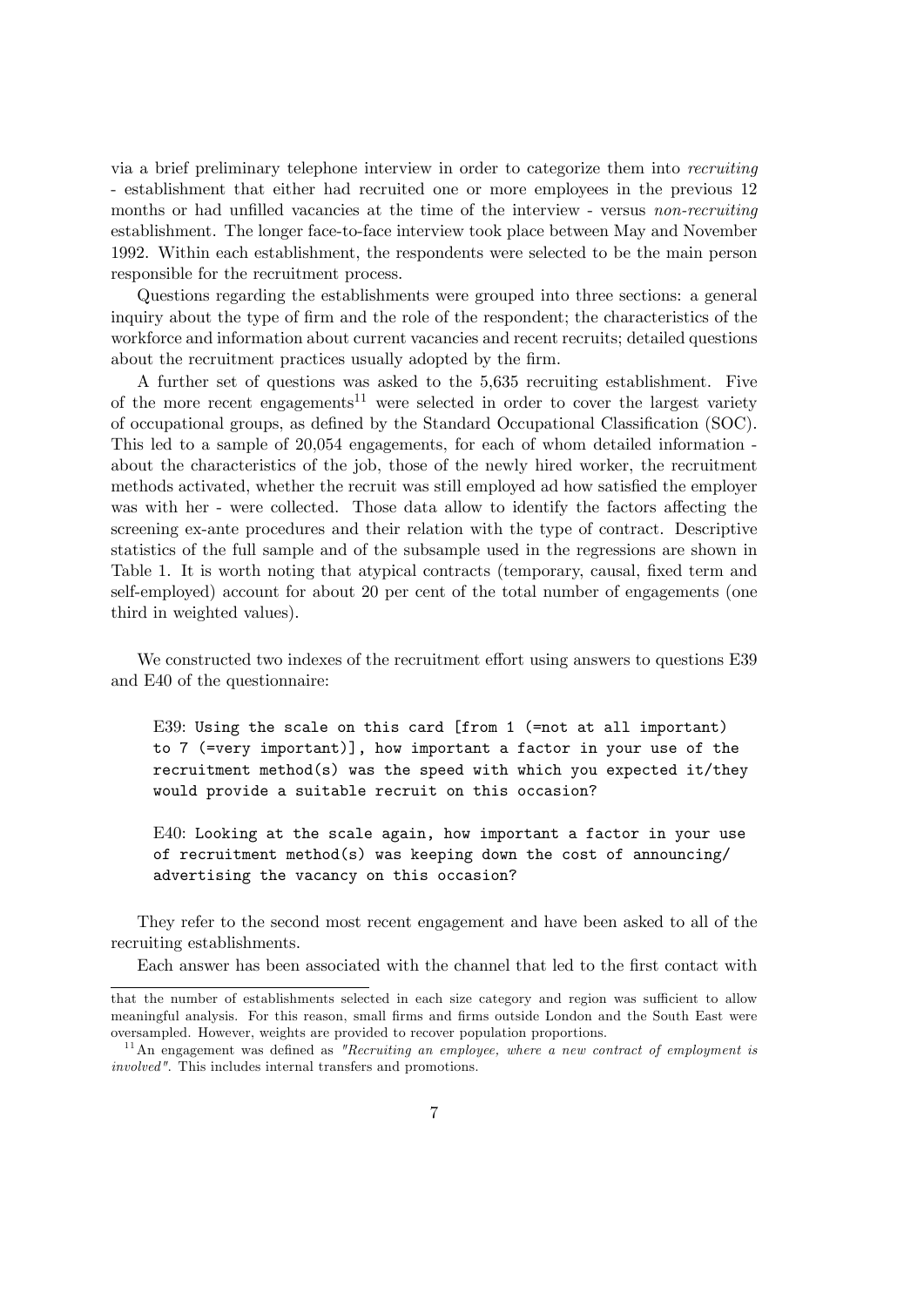or by the person recruited<sup>12</sup> and indexes of speed (=E39) and cost (=-E40) of each recruitment method are computed as the average, over firm, of the respective valuations. This means that the cost-index of "jobcentre" is equal to the mean of the valuations assigned to E40 by all of the establishments that first met the new employee, in the second engagement, through the jobcentre. In Section 2 we stressed that the same channel may have different cost, effectiveness and speed when applied to different jobs. In order to account for this heterogeneity the averages have been computed within engagements for similar jobs. Indexes have been computed according to two different grouping schemes:

- $\bullet$  Scheme A: skilled (professional associate & technical occupations; professionals; management and administration); unskilled (routine unskilled, operatives and assembly, sales, protective and personal services, craft and skilled services, clerical and secretarial occupations)
- $\bullet$  Scheme B: skilled (professional associate & technical; professional; management and administration); low skilled (sales, protective and personal service, craft and skilled service, clerical and secretarial); unskilled (routine unskilled, operatives and assembly).

Results for method B are shown in Figures 1 and 2. It is clear that the valuation of each recruitment channel is not general but relative to the job position it has to fill. For instance, consulting the job centre is among the cheapest and fastest channel to fill a routine or operative occupation (SOC 1-2), but it is not regarded as cheap nor fast when looking for professional workers and managers.

The recruitment process of each engagement is valuated according to the judgement on the channel that led to the Örst contact with the employee. In the end, we have two indexes of recruitment effort for each engagement: cost and speed.

### 3.2 Skills Survey

The former dataset does not provide any information about monitoring practices of employers. Therefore we used a different source of data: the Skills Survey (SS). This survey was conducted in 1997 by the National Centre for Social Research, on behalf of the Economic and Social Research Council. The survey was the centerpiece of a

 $12$ The survey also provides information about the other recruitment channels involved in the selection process, and the order in which they were implemented. The set of channels used Örst corresponds to the initial choice of the employer. It is questionable whether answers to E39 and E40 refers to the first method or to the successful one. In the former case, we should limit our attention to the recruitment channels used first. But this piece of information is missing for more than two thirds of the engagements, whereas 95 per cent provide the answer on the Örst contact with the employee. Furthermore, in 63 per cent cases the channel that led to the first contact was implemented as a first choice, and in 29 per cent cases as a second choice. Associating the recruitmen effort valuations to the first-contact channel, instead of the first-implemented method, allow us to benefit from a larger sample. Estimates have been performed also using the first-implemented channels and results are qualitatively similar, but fewer coefficients are statistically significant. Detailed results are available at http://sarapinoli.at.googlepages.com.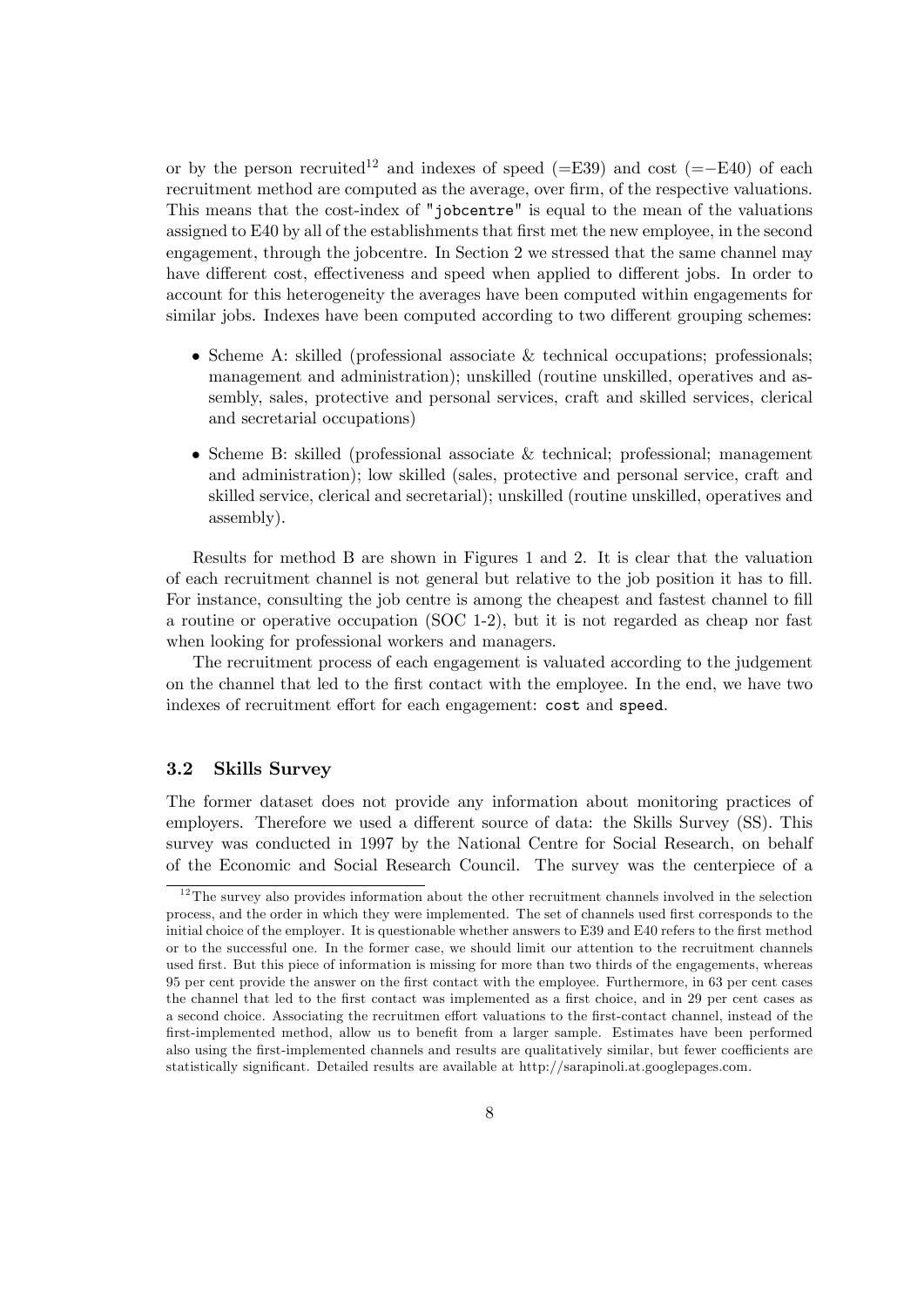project entitled "Learning, Skills and Economic Rewards", directed by Francis Green, with David Ashton and Alan Felstead. The major purpose was to measure and examine different types of skills of the workforce. The sample was based on the Postcode Address File (PAD) and involved random probability methods. Stratification was used to ensure the sample points were spread throughout Great Britain.<sup>13</sup> Only individuals in work and aged 20-60 years old were eligible to the face-to-face interview, that took place between January and May 1997. In the end, the sample includes 2467 records, with a response rate of 67 per cent.

The dataset contains information on people in work and their jobs. The questionnaire is composed of several sections: broad questions about the current job and the employing organization, including the employment contract type, attitudes and management skills, competence, transferability of skills, pay and qualifications, job held five years ago, personal details. Among the job analysis questions, it was asked:

```
B33: How closely are you supervised in your job?
1 Very closely
2 Quite closely
3 Not very closely
4 Not at all closely
5 Don't know
```
This piece of information is used in order to construct an index of monitoring intensity  $(=-B33)$ . Note that, unlike the ERP survey, the SS questions were addressed to the worker, not to the employer. Therefore, we have a measure of "worker's perception" of being monitored, instead of the employer's investment in screening on-the-job. Furthermore, the dataset does not allow to control for firms nor workers specific effects. Our results are necessarily tentative because of data limitations.

## 4 Empirical Analysis

In Section 2 we conjectured that the optimal screening strategy depends on the type of employment contract offered. In particular we believe that employers favor recruitment to screen permanent workers, while monitoring on-the-job may be more intense on temporary recruits.

In this Section we tests these intuitions by empirically studying the link between the type of contract and the screening effort.

 $13$  With weights, the dataset is representative of adults in Great Britain and each individual in the file had an equal chance of selection.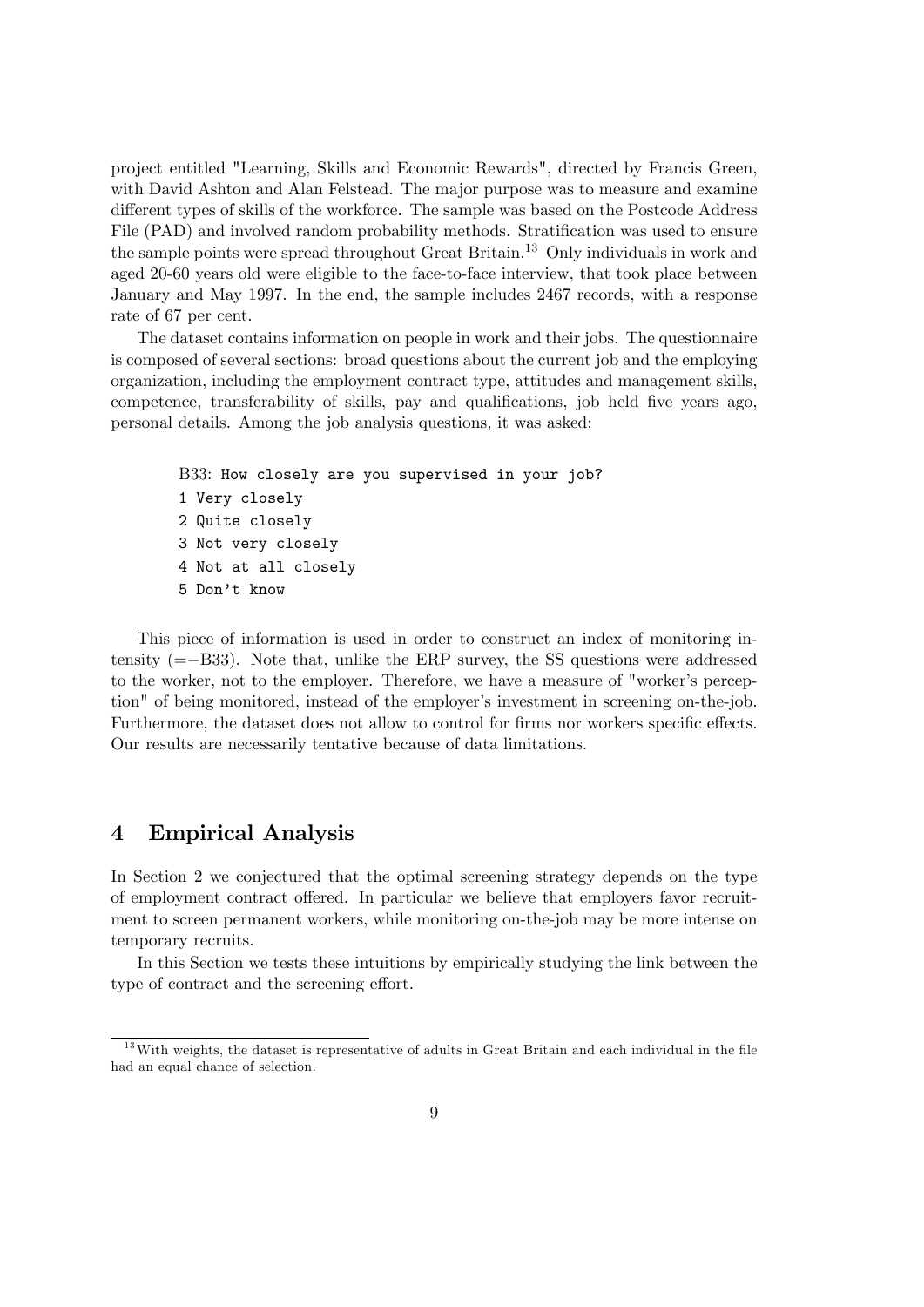#### 4.1 Screening ex-ante

We constructed two indicators of recruitment effort: cost and speed. Note that cost and speed are two types of investment: investment in money, and investment in time. Higher values are associated to larger cost and greater speed of the screening process. If employers save on the recruitment of temporary workers, then we would observe lower cost indexes and higher speed. The statistics in the last panel of Table 1 support this intuition: the average cost index for temporary workers is -4.73, versus -4.50 for permanent ones, and the speed index is, respectively, 5.58 and 5.46.

#### 4.1.1 Econometric specification

The relation between recruitment effort and the type of contract is estimated in a linear framework for both indicators:

$$
y_{ijf} = recruitment\_effort = \alpha + \beta_0 W_{ijf} + \beta_1 F_{if} + \beta_2 J_{jf} + \gamma C_{ijf} + \varepsilon_{ijf} \tag{1}
$$

$$
C_{ijf} = contract\_type = \begin{cases} 0 & \text{typical} \\ 1 & \text{atypical} \end{cases}
$$

where  $W_{ijf}$  is the matrix of the characteristics of the worker in engagement i, job j, firm f;  $F_{if}$  are the firm's specificities - that do not vary across jobs in the same establishment - and job's variables are collected in  $J_{jf}$ , namely:<sup>14</sup>

- worker characteristics: gender, age, ethnic group, disability, previous employment status;
- $\bullet$  firm characteristics: industry classification code, region, labor force, level of activity, trend of activity, quality of the workforce;
- job characteristics: occupation classification code, initial pay, supervision task, standard recruitment procedure.

We assumed that the choice of the contract precedes the decision over the recruitment procedure, that is  $C$  is predetermined. But, even if  $C$  comes first, it is likely to be determined by the same variables that do enter the recruitment-effort equation. An endogeneity bias may arise from the existence of unobservable characteristics of firms and jobs. Those unobservable components are grouped in the error term  $\varepsilon_{ijf} = e_{ijf} + \eta_j + \eta_f$ and, if correlated with C, cause inconsistency.

Thanks to the availability of several engagements per firm, we can correct for the endogeneity bias by estimating a fixed effect (FE) model that nets out both unobservables:

 $14$ Most of those information have been collected for all the sample, but missing values are not unusual. At the end, the subsample we used in regressions is smaller: 12,805 observations with respect to the initial 20,054. Nevertheless, we can still assume that results are representative of the population, given that the composition of the subsample is very closed to the initial one (Table 1).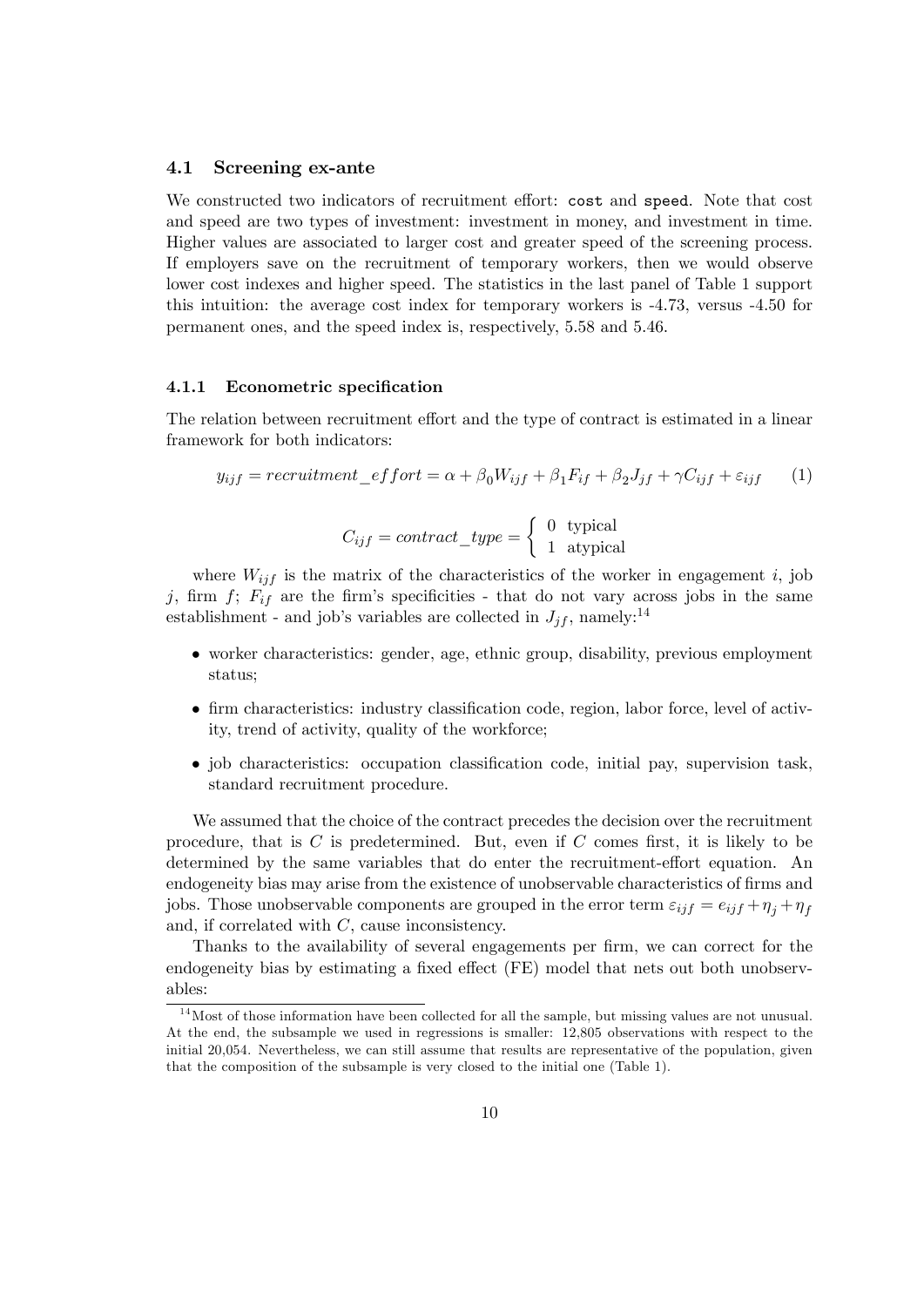$\overline{\phantom{a}}$  = first step: cancel the firm fixed-effect by subtracting the average over j:

$$
E(y_{ijf}) = \bar{y}_{if} = \alpha + \beta_0 \bar{W}_{if} + \beta_1 F_{if} + \beta_2 \bar{J}_f + \gamma \bar{C}_{if} + \beta_3 R_f + \bar{e}_{if} + \bar{\eta} + \eta_f(2) \ny_{ijf}^{FE} = y_{ijf} - \bar{y}_{if} = \beta_0 W_{ijf}^{FE} + \beta_2 J_{jf}^{FE} + \gamma C_{ijf}^{FE} + e_{ijf}^{FE} + \eta_f^{FE}
$$
\n(3)

 $\sim$  second step: cancel the job fixed-effect by including dummy variables for jobs  $D_J$ :

$$
y_{ij}^{FE} = \beta_0 W_{ijf}^{FE} + \beta_2 J_{jf}^{FE} + \gamma C_{ijf}^{FE} + \phi' D_J + e_{ijf}^{FE}
$$
 (4)

Interacted terms are added to the econometric specifications to allow for differentiated effects of contracts depending on occupational level and industry.

$$
y_{ij}^{FE} = \beta_0 W_{ij}^{FE} + \beta_2 J_{jf}^{FE} + \gamma C_{ij}^{FE} * D_J + \phi' D_J + e_{ij}^{FE}
$$
 (5)

$$
y_{ij}^{FE} = \beta_0 W_{ij}^{FE} + \beta_2 J_{jj}^{FE} + \gamma C_{ij}^{FE} * D_J * D_I + \phi' D_J + e_{ij}^{FE}
$$
(6)

where  $D_J$  is a set of job dummy variables for routine unskilled occupations, operatives and assembly workers, sales, personal and protective services, craft and related occupations, clerical and secretarial jobs, associate professional and technical occupations, professionals, managers and administrators. Industry dummies  $D<sub>I</sub>$  distinguish among energy and water supply, manufacturing, construction and services. In order to limit the number of regressors,  $D_J$  in equation 6 is a set of only 2 dummies: unskilled jobs (routine unskilled occupations, operatives and assembly workers, sales, personal and protective services, craft and related occupations, clerical and secretarial jobs) and skilled jobs (associate professional and technical occupations, professionals, managers and administrators). In the end, three specifications are estimated: equations 4, 5 and 6

#### Limitations:

All results presented in this study are derived by using data on recruiting establishments. A potential issue is the selection bias. If firms selfselect themselves into one of the two groups, recruiting and non-recruiting, according to a selection rule s such that:

$$
E\left(\varepsilon_{ijf}|W_{ijf}, F_{if}, J_{jf}, C_{ijf}, s_f\right) \neq 0\tag{7}
$$

then the estimated coefficients would be inconsistent. The selection rule can be written as follows:

$$
s_f = \begin{cases} 1 & \text{if } s_f^* > 0 \\ 0 & \text{if } s_f^* < 0 \end{cases} \text{recruiting establishment} \tag{8}
$$

$$
s_f^* = S_f \delta + v_{jf} \tag{9}
$$

$$
y_{ijf} = y_{ijf}^* \times I (s_f^* > 0) = \begin{cases} y_{ijf}^* & \text{if } s_f = 1 \\ - & \text{if } s_f = 0 \end{cases}
$$
 (10)

where  $s_f^*$  represents the FOC from maximizing profits on workforce,  $S_f$  comprises economic variables likely to affect hiring decision of firm  $f$  and can include the same regressors as the main equation, 1, and  $y_{ijf}^*$  is a latent index of recruitment effort.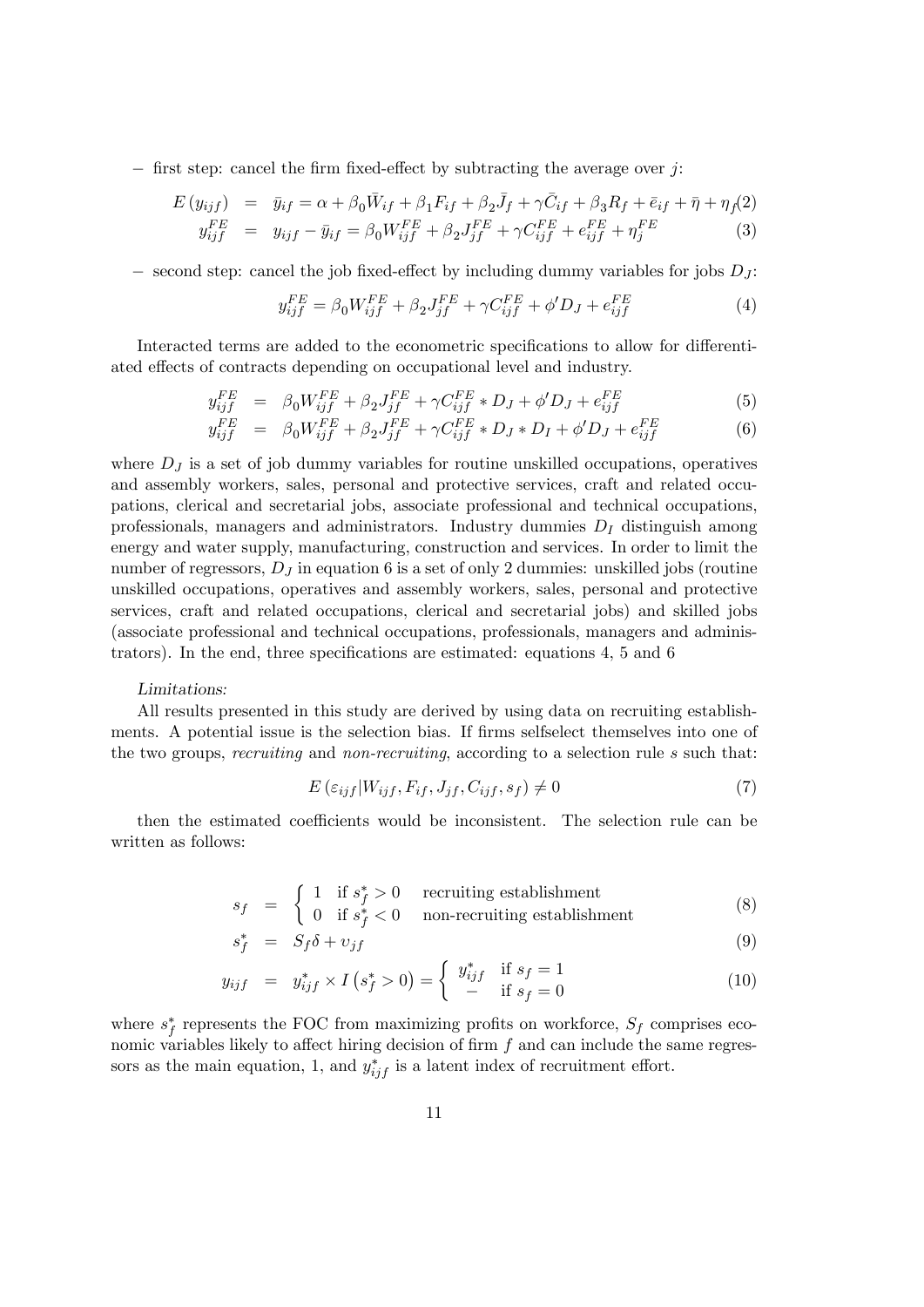Estimating equation 1 would give us:

$$
E(y_{ijf}|W_{ijf}, F_{if}, J_{jf}, C_{ijf}, s_f = 1) = \alpha + \beta_0 W_{ijf} + \beta_1 F_{if} + \beta_2 J_{jf} + \gamma C_{ijf} + E(\varepsilon_{ijf}|v_{jf})
$$
  
=  $\alpha + \beta_0 W_{ijf} + \beta_1 F_{if} + \beta_2 J_{jf} + \gamma C_{ijf} + \lambda (S_f \delta)$  (11)

There is no selection bias only if  $\varepsilon_{ij}$  is not correlated with  $v_{if}$ . While the bias arises when both the selection equation and the main equation include correlated unobservable variables as regressors. This is likely to be true: the choices of whether to hire new workers or not,  $s_f$ , and how to recruit them,  $y_{ij}$ , depend probably on roughly the same set of variables, observable and unobservable.

Nevertheless, controlling for firm and job fixed effects, the selection rule component,  $\lambda(S_f\delta)$ , is canceled out and consistency is ensured.<sup>15</sup>

#### 4.1.2 Results

Results from estimates of equations 4, 5 and 6 are shown in Tables 4 and 5, columns (1), (2) and (3) respectively. They refer to cost and speed indexes computed according to scheme B (see Subsection 3.1). Different specifications and more detailed results are available upon request.

Table 3 reports the estimated effect of the contract type on recruitment cost, controlling for jobs' and workers' characteristics and firm specific effects. As expected, temporary contracts are associated with significantly lower recruitment cost.

Occupation interacted terms, column (2), are negative and most of them are statistically significant. Exceptions are protective and personal services, craft and skilled services, professionals and managers. Personal characteristics of the employees are likely to play a more relevant role in skilled job outcomes, than in routine-unskilled occupations. Therefore skilled jobs may require a thorough selection regardless of the contract type, in order to avoid an inconvenient match. This may explain the lack of significance of some interacted terms. Nonetheless, results may be traced back to the small number of engagements observed in the above-mentioned occupations.

Regression in column  $(3)$  allows the effect of the type of contract to differ according to occupations and industries: skills required to an operative workers employed in constructions are probably very different from those required to an operative workers in service sector, and the role of the contract type may also be diversified. As a matter of fact, coefficients in column  $(3)$  are significantly different: temporary workers are less screened in construction, whereas the contract effect is marginal for those employed in services. Note that coefficients are significantly negative when associated to unskilled occupations, but they are not statistically different from zero for engagements in skilled jobs, except for the construction sector.

The estimated coefficients of control variables, not reported here, have the expected sign. There is a clear pattern in the cost of recruitment methods used by occupation

 $15$ Note that results are representative only of recruiting firms.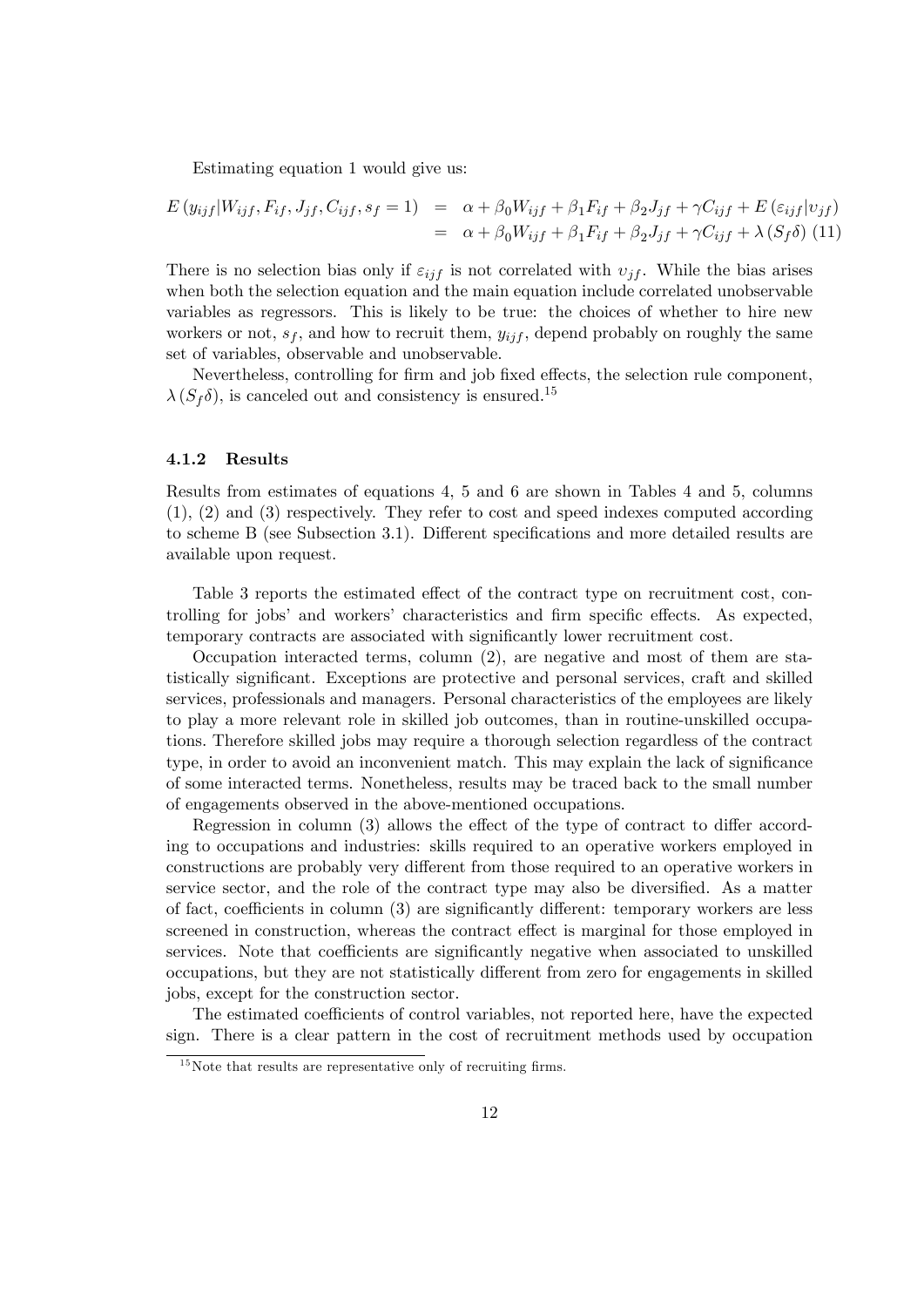and skill requirements: higher qualifications require larger investment in screening exante, whereas a small cost is afforded to recruit unskilled workers. Less attention is paid to keeping down the cost of recruiting young workers, probably because they are more difficult to value - they lack employment history. Furthermore, more expensive methods are implemented when a firm is looking for an employed applicant. On the other side, firms using standard recruitment procedures tend to spend less.

Turning to the analysis of the recruitment speed index, in Table 4 we report the estimated impact of temporary arrangements. Engagements involving atypical workers are associated with faster recruitment methods: time spent in searching is also an investment that firms want to minimize when the contract is temporary.

The type of job and the industry do matters. The speed of the screening process of temporary workers is less differentiated from the screening process of permanent workers when looking for a skilled worker: the magnitude and significance of the relative coefficients are smaller, especially in the service sector. The coefficients of the interacted terms with protective and personal services and managers are not statistically different from zero, in line with results from cost regressions. Surprisingly, skilled temporary workers in manufacturing are associated with lower speed of the recruitment method with respect to permanent ones: the estimated coefficient is negative and significant at 10 per cent confidence level.

Control variables' coefficients are coherent with recruitment cost regression. Young individuals and employed applicants are associated with channels that are not only more expensive, but also slower: higher investment of time and money is devoted to screen them. Also, qualified jobs require longer and costly recruitment process.

#### 4.1.3 Robustness tests

The relationship between the contract type and recruitment has been estimated using several specifications.

The valuation of cost and speed of a recruitment channel depends on the type of vacancy has to be filled. Therefore indexes have been computed within occupational groups. As anticipated in Section 3.1, we followed two different schemes. Tables 4 and 5 show estimates for scheme B. Results using scheme A are qualitatively and quantitatively very similar.

Among the recruitment methods, we decided to exclude waiting list. This channel is valued as cheap and fast, but actually the employer had to invest time and money in advance in order to build the waiting list. Therefore, valuations reported for this channel are not reliable and all the engagements that involved waiting list as the first-contact channel are dropped. Furthermore, we left out promotions and internal transfers, i.e. those employment arrangements between an employer and a worker who was already employed at the establishment, but under a different contract. We are interested in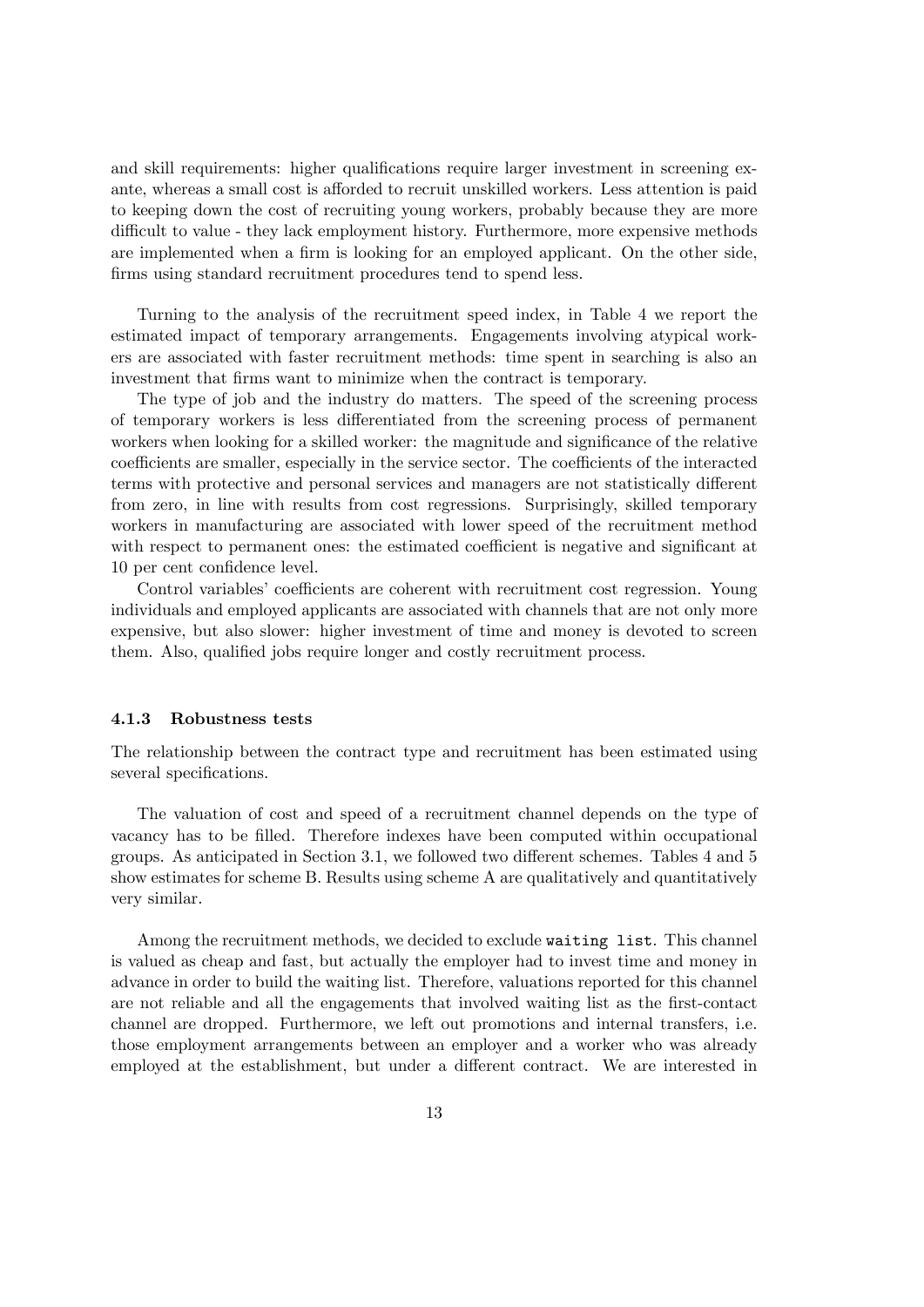the process through which the employer gather information about the worker's quality. Promoting, or transferring, a former employee is an outcome of the learning process, whereas screening new workers is part of the process.

Equations 4, 5 and 6 have been estimated on this smaller sample and results are reported in Tables 4 and 5, column  $(4)$ ,  $(5)$  and  $(6)$ . Estimates for the cost index strengthen previous findings: coefficients of contract and interacted terms are negative and most of them are statistically significant. Only high level qualifications are associated to non significant values. Furthermore, the magnitude of the contract effect is bigger. Speed regressions on the subsample also confirm previous results: temporary arrangements are associated to faster recruitment method. Coefficients are very similar in magnitude and in significance level.

In Subsection 4.1.1 we showed that, if the contract type is decided before the recruitment process, implementing a fixed-effect approach correct for endogeneity bias. In the real world, the contract type is not always predetermined. The characteristics of the firm and of the vacancy uniquely identify the skill requirements and the optimal choice of employment contract and, ideally, we would like to estimate the following equation:

$$
y_{ijf} = \alpha + \beta_0 W_{ijf}^* + \beta_1 F_{if} + \beta_2 J_{jf} + \gamma C_{ijf}^* + \varepsilon_{ijf}
$$
\n(12)

where  $W^*$  and  $C^*$  are the ideal worker's characteristics and contract type. It may happen that, after screening some applicants without success, the employer decides to offer an arrangement different from the ex-ante optimal choice, so that the observed  $W$  and  $C$ do not correspond to  $W^*$  nor  $C^{*,16}$  Therefore the estimated regression would be:

$$
y_{ijf} = \alpha + \beta_0 (W_{ijf} + \omega_{ijf}) + \beta_1 F_{if} + \beta_2 J_{jf} + \gamma (C_{ijf} + \psi_{ijf}) + \varepsilon_{ijf}
$$
 (13)  
=  $\alpha + \beta_0 W_{ijf} + \beta_1 F_{if} + \beta_2 J_{jf} + \gamma C_{ijf} + e_{ijf}$ 

where  $W_{ijf} + \omega_{ijf} = W^*_{ijf}$  and  $C_{ijf} + \psi_{ijf} = C^*_{ijf}$ . The error term is given by  $e_{ijf} =$  $\varepsilon_{ijf} + \beta_0 \omega_{ijf} + \gamma \psi_{ijf}$ , where  $\omega_{ijf}$  and  $\psi_{ijf}$  are two measurement errors. If measurement errors are not correlated with  $W$  nor  $C$ , then no bias arises. Otherwise, OLS estimates are inconsistent.

Imagine that an employer has a vacancy to fill and is looking for a worker with characteristic  $W^*$  to whom offer a permanent contract  $C^* = 0$ . The employer chooses the screening effort  $y$  in order to attract suitable applicants. If, unexpectedly, workers with different quality  $W \neq W^*$  apply for the job, the employer may decide to offer a different contract. In particular, if  $W < W^*$  ( $\omega < 0$ ) it may be optimal to offer a temporary contract,  $C = 1 > C^*$  ( $\psi > 0$ ). The observed C and W are not correlated with their respective measurement errors, but

$$
Cov(C, \omega) = Cov(\psi, \omega) < 0 \tag{14}
$$

$$
Cov\left(W,\psi\right) = Cov\left(\omega,\psi\right) < 0\tag{15}
$$

 $16$ The employer may also choose to change recruitment method and to wait better quality applicants. Then, the observed W and C would correspond to the ideal ones, and no bias would arise.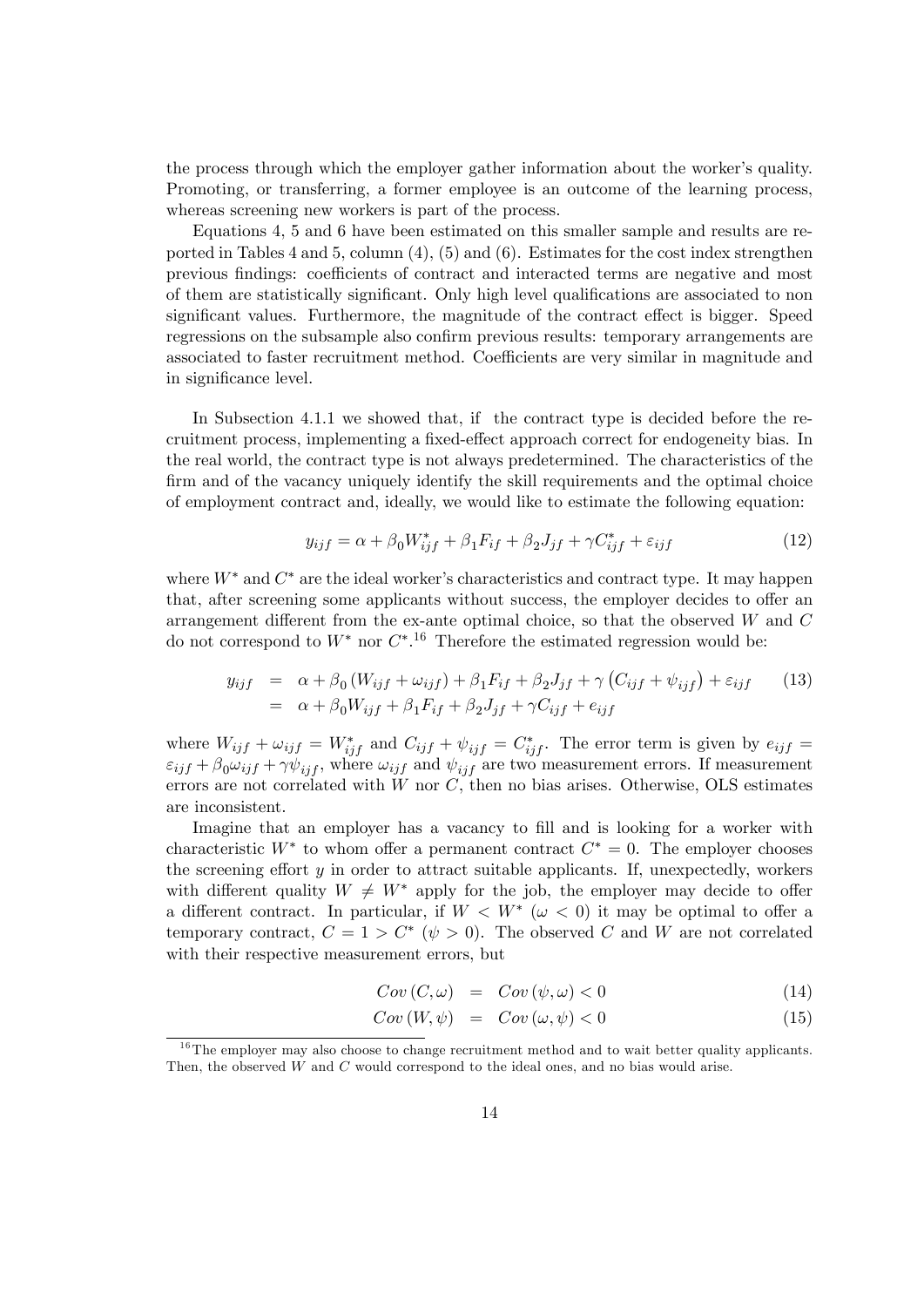so that C and W are correlated with the error term  $e$  and estimates would be biased.<sup>17</sup> Nonetheless, this kind of endogeneity would strengthen our results. We argued that, given  $W^*$ , the screening effort y is negatively correlated with  $C$ , i.e. lower effort is exerted to recruit temporary workers. In the example, the employer is looking for a permanent worker, therefore y is relatively high, but in the end a temporary contract is signed, so that  $Cov(C, y) > 0$ . The bias goes against our hypothesis, i.e.  $Cov(C, y) < 0$ . Therefore our estimates of the contract coefficients are a lower bound, in absolute terms, of the true values.

Endogeneity has been directly addressed by limiting the sample to non urgent engagements. We define as non urgent those engagements for which the employer answered "no" to the following question:

## D36: Suppose that for some reason he/she could not have started work till a month later. Would this delay have mattered to you or not?

If it is not urgent to fill the vacancy, then one should expect that only suitable applicants are hired, whereas when applicants do not meet the ideal requirement,  $W \neq$  $W^*$ , the employer decide to wait instead than offering a different employment contract. Unfortunately question D36 has been asked for only two engagements over five, and only part of them are non urgent. In the end, the resulting subsample is fairly small: 1,489 observations versus 12,805 observations used in the main regressions. OLS estimates have been performed on the subsample and results are reported in Tables 6 and 7, columns  $(1)$ ,  $(2)$  and  $(3)$ .<sup>18</sup> The effect of temporary contracts on screening cost (Table 5) is negative, except for interacted terms with high level qualifications in manufacturing and construction. Some of the coefficients are statistically significant and their magnitude is, in absolute terms, higher than estimates in Table 3 on the full sample. This support the idea that endogeneity leads to attenuation bias. With regard to speed regressions  $(Table 6)$ , the contract effect is positive and significant, apart from interacted terms with skilled occupations. Again, the magnitude of the coefficients is higher than estimates on the full sample.<sup>19</sup>

<sup>&</sup>lt;sup>17</sup>In the example, if  $W > W^*$  we would have  $\omega > 0$  and  $\psi = 0$ : the contract signed is not different from the ideal one. In this case, regressors are not correlated to the error term and estimates are consistent. Same results are obtained if we consider a vacancy to be filled with a temporary contract,  $C^* = 1$ , and  $W \neq W^*$ .

 $18$ We also ran FE regressions on the subsample of non urgent engagements. Results are shown in Appendix A, Tables  $A.1.2$  and  $A.2.2$ , available upon request. Only a few coefficients are statistically significant and many interacted terms are dropped due to data limitations. Nonetheless, most of the contract coefficients have the expected sign (negative in cost regression, positive in speed regression), and some of them are statistically significant.

 $1<sup>9</sup>$ It has been objected that endogeneity may arise from simultaneity. A clear prediction of the search literature (see Devaro (2003, 2005)) is that recruitment choice affect the quality of the applicant pool: the more you invest in screening, the higher will be the quality of applicants. Firms will be willing to offer better arrangements to better applicants and the correlation that we find among recruitment effort and contract type may reflect reverse causality. We claim that this is not the case. Let's consider two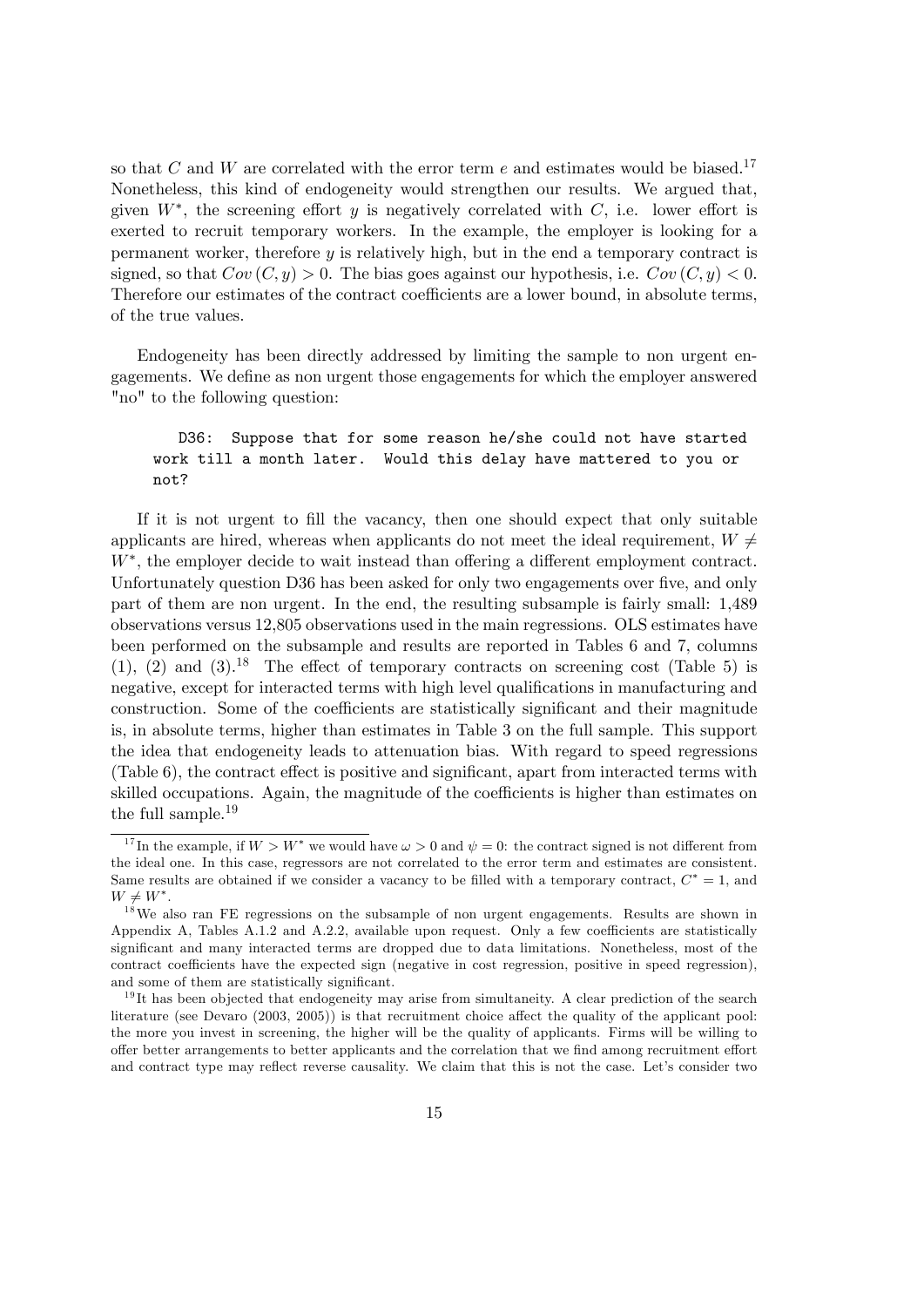Limiting the sample to non urgent engagements, also allows to deal with potential spurious correlation resulting from the characteristics of temporary vacancies. Often, firms hire workers under fixed-term contract when facing temporary needs,<sup>20</sup> due for instance to regular workers' absences, or to fluctuations in the demand. When these events are unforeseen, employers may need to implement a fast recruitment methods in order to fill the unexpected vacant position. In this case, the high speed index associated to temporary arrangements would capture a characteristic of the vacancy, i.e. the urgency, instead than the effect of the contract type. This problem is overcome in the subsample of non urgent engagements.<sup>21</sup>

In the end, we replicate the estimates on a subsample including only the second most recent engagements, let's call them E. As explained in Section 3.1, firms were asked to value the speed and cost of the method used to recruit E. Therefore, answers to E39 and E40 are more appropriate as speed and cost indexes for engagements E. On the other side, we cannot control for firm unobservables and the sample is fairly small. Tables 6 and 7 reports results for OLS estimates. Contract coefficients have the expected sign, but only a few of them are significant.

Overall, results are robust to several specifications: temporary contracts are associ-ated with lower cost index and higher speed index. The difference in the recruitment effort among contract type is marginal for high qualifications.

## 4.2 Screening on-the-job

In this Section we use SS data to estimate the relationship between monitoring effort and employment contract. We expect the monitoring index to be lower for permanent workers than for temporary ones, ceteris paribus. Descriptive statistics in Table 2 do not give a clear prediction: a higher share of temporary workers perceive to be closely supervised, but they are also more likely to be "not at all closely supervised".

vacancies, A and B for the same type of job,  $J$ , and requiring the same skills,  $W^*$ . The associated screening efforts are  $y_A$  and  $y_B > y_A$ , and the quality of applicants will be, respectively,  $W_A$  and  $W_B > W_A$ , so that the employer will offer a temporary contract for position A, and a permanent contract for position  $B$ . But why should the recruitment effort be differentiated among the two vacancies? The employer chooses the recruitment strategies that maximizes the expected profits, and she takes into account all the variables that are affected by the screening process. Our estimates for the recruitment cost and speed are ceteris paribus, i.e. given the type of job and the characteristics of the worker and of the firm. If the residual recruitment effort is still different, this has to be explained by some other characteristic of the vacancy: the type of contract offered,  $C^*$ . It is not reasonable to assume that the employer knows that the investment in screening  $y$  affects the quality of the applicant pool  $W$ , but does not anticipate that her choice of the employment contract depends on that quality W and, in turn, on y. Therefore, we argue that the causality may go only from  $C^*$  to y, not viceversa.

 $20$ Other reason to hire under fixed term contracts are screening and cost saving. See Abraham (1988) and Abraham and Taylor (1996) for a discussion.

 $^{21}$ We thank Luca Nunziata for pointing out this issue.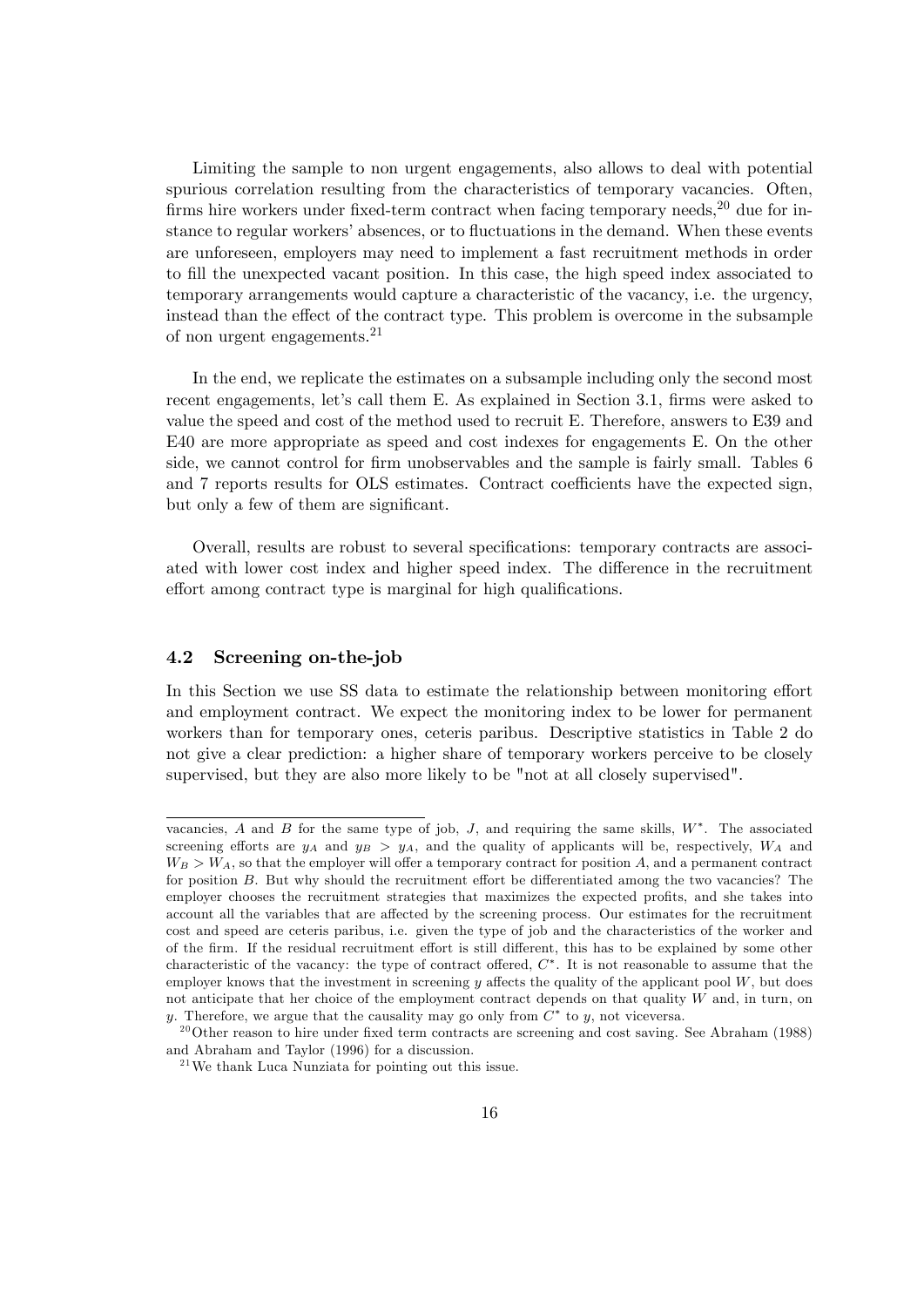### 4.2.1 Econometric specification

We used the same specification employed to analyze screening ex-ante:

$$
y_{ijf} = monitoring\_perception = \alpha + \beta_0 W_{ijf} + \beta_1 F_{if} + \beta_2 J_{jf} + \gamma C_{ijf} + \varepsilon_{ijf} \tag{16}
$$

$$
C_{ijf} = contract\_type = \left\{ \begin{array}{ll} 0 & \text{typical} \\ 1 & \text{atypical} \end{array} \right.
$$

Control variables include:

- worker characteristics: gender, age, ethnic group, disability;
- firm characteristics: industry classification code, public or private sector, labor force, whether the firm is committed to or recognized as an Investor in People (i.e. government scheme to promote learning in organizations);
- $\bullet$  job characteristics: occupation classification code, working day, supervision task, whether involved in training, tenure.<sup>22</sup>

We also consider interacted terms of contract with occupational level and industry:

$$
y_{ijf} = \alpha + \beta_0 W_{ijf} + \beta_1 F_{if} + \beta_2 J_{jf} + \gamma C_{ijf} * D_J + \phi' D_J + e_{ijf}
$$
 (17)

$$
y_{ijf} = \alpha + \beta_0 W_{ijf} + \beta_1 F_{if} + \beta_2 J_{jf} + \gamma C_{ijf} * D_J * D_I + \phi' D_J + e_{ijf} \tag{18}
$$

where  $D_J$  is a set of job dummy variables for routine unskilled occupations, operatives and assembly workers, sales, personal and protective services, craft and related occupations, clerical and secretarial jobs, associate professional and technical occupations, professionals, managers and administrators. Industry dummies  $D<sub>I</sub>$  distinguish among primary sector, energy and water supply, manufacturing, construction and services. In order to limit the number of regressors,  $D_J$  in equation 18 is a set of only 2 dummies: unskilled jobs (routine unskilled occupations, operatives and assembly workers, sales, personal and protective services, craft and related occupations, clerical and secretarial jobs) and skilled jobs (associate professional and technical occupations, professionals, managers and administrators).

#### 4.2.2 Results

Results are reported in Tables 8 and 9.

Table 7, columns  $(1)$ ,  $(2)$  and  $(3)$ , shows results for equations 16, 17 and 18 on the full sample. Surprisingly, most of the coefficients associated to temporary contract and interacted terms are negative: temporary workers are less monitored than permanent

 $^{22}$ Most of the respondents answered to all the questions, so that the sample comprises 2,020 observations, over 2,195 interviews.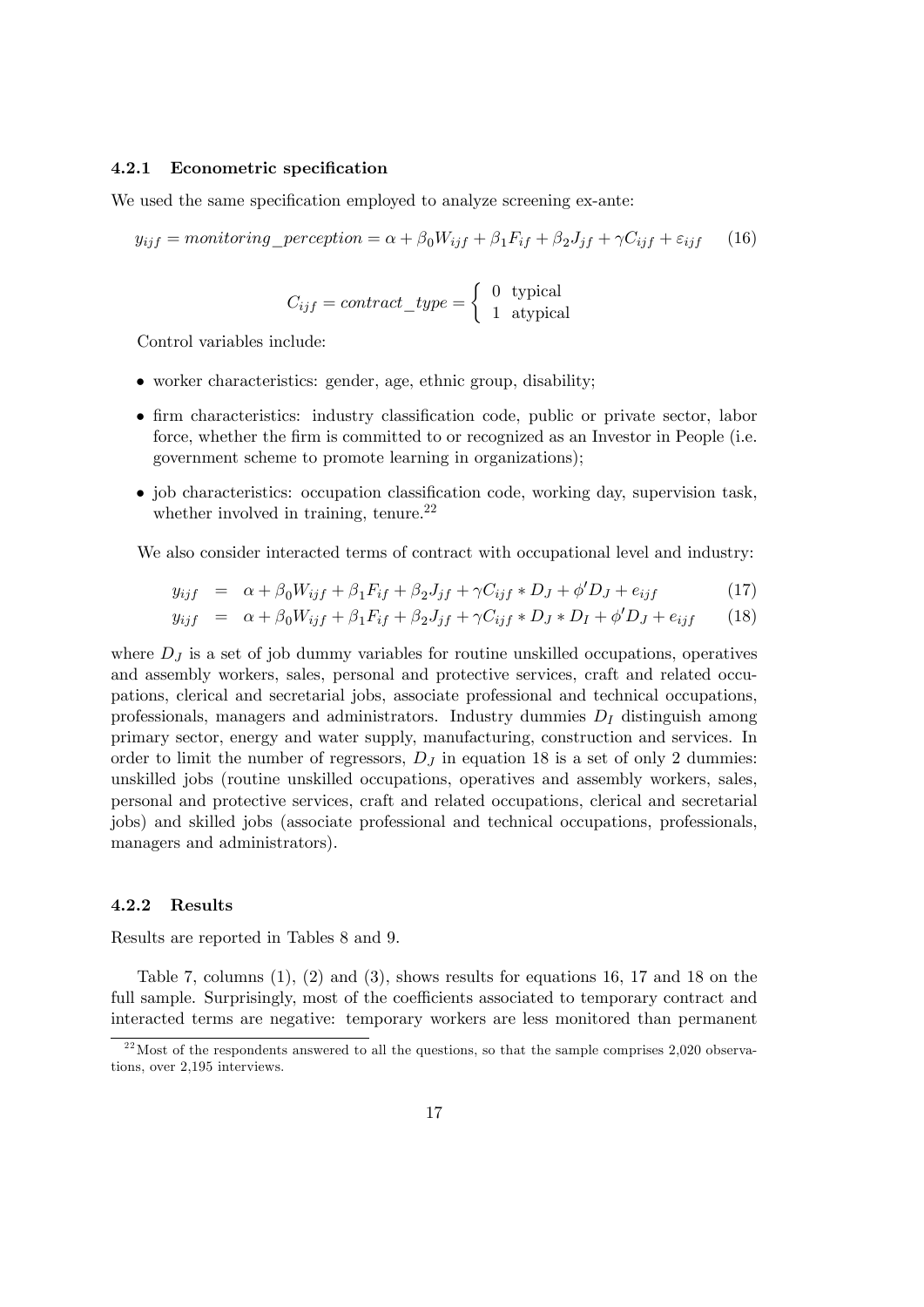ones. But estimates are not statistically different from zero. If we restrict the sample to workers with tenure lower than 5 years,  $23$  coefficients turn out to be mainly positive, but still not significant.

Results point out that employers monitor employees with different intensity depending on their tenure. Why? One reason may be that the object of monitoring is not only to learn the quality of workers, but also to avoid shirking behavior. We are interested only in the learning-side of monitoring, and we need to isolate it. The crucial assumption is that all workers are monitored to induce higher effort, but only newly hired workers are screened on-the-job, whereas the employer already learnt the quality of tenured employees. The difference between the monitoring intensity on tenured and on new workers gives the screening on-the-job component. Then, we want to test whether this component is higher for temporary workers. The following equations capture this idea:

$$
y_{ijf} = \alpha + \beta_0 W_{ijf} + \beta_1 F_{if} + \beta_2 J_{jf} + \gamma C_{ijf} * S + \phi' D_J + \eta S + e_{ijf}
$$
(19)

$$
y_{ijf} = \alpha + \beta_0 W_{ijf} + \beta_1 F_{if} + \beta_2 J_{jf} + \gamma C_{ijf} * S * D_J + \phi' D_J + \eta S + e_{ijf} \quad (20)
$$

where  $S$  is a dummy equal to one when the worker is short tenured. The effect of the contract type on screening on-the-job is accounted by  $\gamma$ .

Results are reported in Table 8. Column (1) corresponds to equation 19. The estimate for  $\gamma$  is positive, but not significant. Note that the coefficient associated to temporary workers is negative, albeit not significant. It may be that temporary workers are overall less monitored, or that they are less concerned about being supervised.<sup>24</sup> Both hypothesis are sensible. On one side, contract theory predicts that short term contracts enhance workers' effort because of the chance to be renewed, therefore less monitoring is needed. On the other side, Cappelli and Sherer (1990) empirically find, in a case study, that temporary workers feel significantly more satisfied with their supervision and more committed than regular workers.

In column (2), equation 20, we allow temporary short-tenured workers to be associated with different screening on-the-job intensity depending on their occupation. Now the effect of the contract type is positive and highly significant for short-tenured workers in low skilled occupation. The coefficients associated to the temporary workers, interacted with occupation, are statistically negative for low qualification, whereas there is no significant difference between temporary and permanent skilled workers.

F1: Were you in a paid work five years ago, that is in month and year?

and:

F2: Was this the same job as you have now? [INTERVIEWER: Only code 'yes' if the same job with the same employer.]

Short tenured workers are those who answered "No" either to question F1 or to question F2.  $2<sup>24</sup>$ We stressed in Section 3.2 that the monitoring index captures the workers' perception about monitoring, not the employers' investment. Therefore, we cannot distinguish between actual monitoring and subjective perception of being supervised.

 $23$ The Skills Survey include some retrospective questions. In particular it is asked: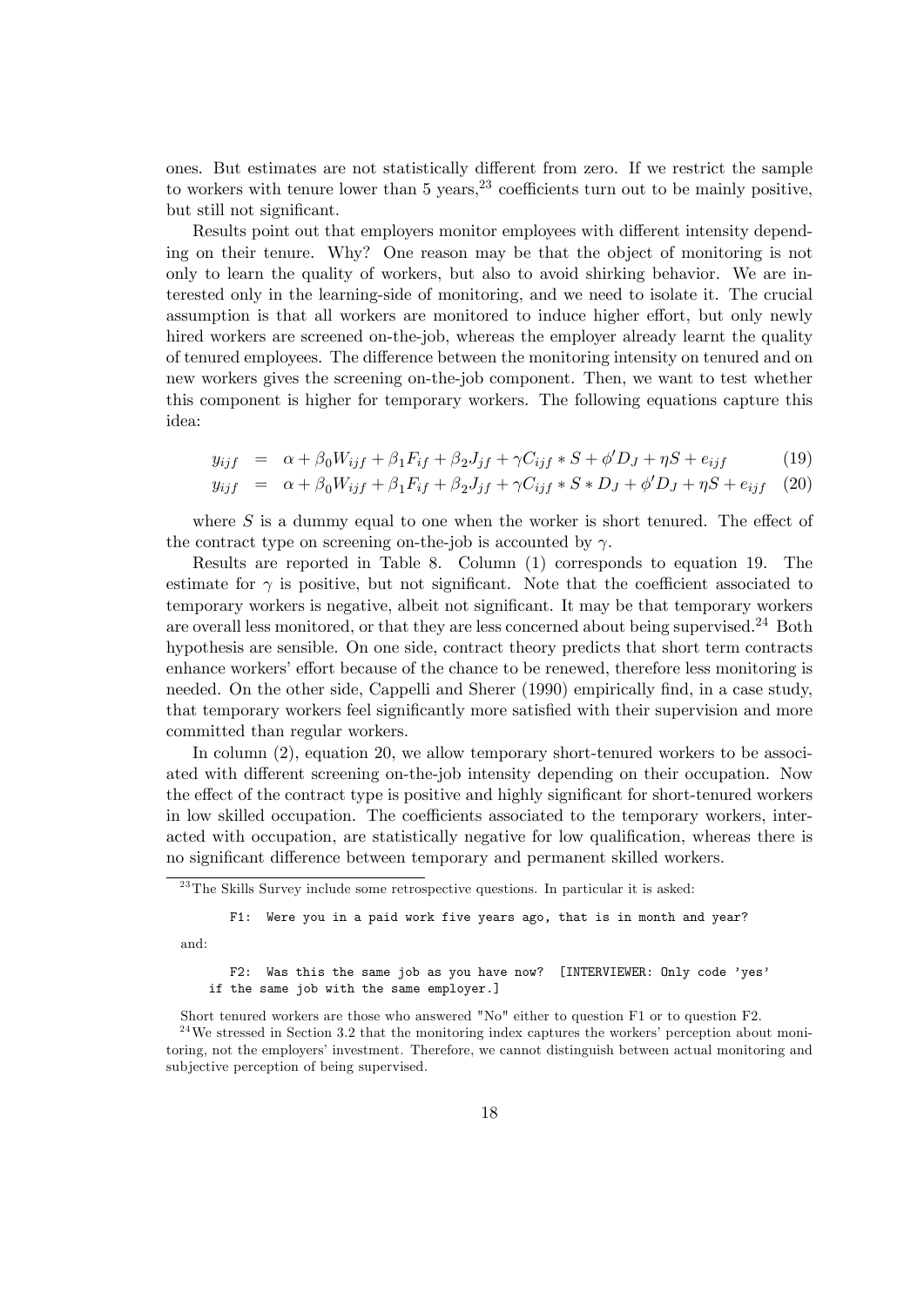We may interpret these results as evidence of higher screening-on-the job on shorttenured temporary workers employed in low skilled jobs. If this is the case, the lower recruitment investment found in Section 4.1 would be compensated by a more accurate monitoring. But these results are only tentative and data limitations do not allow us to further investigate this issue and to test the robustness.

## 5 Conclusion

Gathering information is an important process in the labor market. Both parties, the worker and the firm, need to learn the characteristics of each other in order to improve the employment match. Nonetheless, the employer screening behavior is a relatively neglected area of empirical work in labor economics, due to the lack of detailed data. Furthermore, the literature focused only on screening ex-ante, i.e. the recruitment process.

We stress that employers collect information about the quality of workers at various times: during the selection of applicants, screening ex-ante, and monitoring employees at work, screening on-the-job. It is important to analyze both components of the screening process, because they are substitutes and may be combined in different proportions. The employer's choice of the screening strategy depends on the characteristics of the vacancy to be filled and, in particular, it depends on the type of employment contract o§ered. Permanent workers are costly to dismiss, therefore it is important to learn their quality before Öring tax becomes binding. On the contrary, temporary arrangements do not entail Öring costs, and the investment in recruitment can be lowered. But a short recruitment process does not necessarily mean cursory screening, when it is compensated by close monitoring.

This paper provides empirical evidence of the lower recruitment effort exerted by employers when hiring temporary workers. Also some weak evidence of greater monitoring in provided. We exploit two cross-sectional datasets: the ERP, a large establishmentlevel survey about the recruitment behavior of employers, and the SS, which provides some information about the monitoring process. Results show that firms spend less and devote shorter time in hiring temporary workers, with respect to permanent ones. This is especially true for low-level occupations, while the gap is marginal or not significant for high-skilled jobs. A potential explanation is that personal characteristics of the employees affect more the outcome of skilled jobs than the output from routineunskilled occupations. Then, hiring a bad quality worker in a skilled job would be more harmful than hiring a bad unskilled employee and a thorough selection would be needed regardless of the contract type.

Turning to monitoring intensity, a major concern is the distinction between monitoringto-learn workers' quality and monitoring-to-control workers' effort. We attempt to identify the learning component by assuming that tenured workers are supervised only in order to avoid shirking, so that the difference in monitoring between short-tenured employees and tenured ones results from screening on-the-job. Estimates show that tem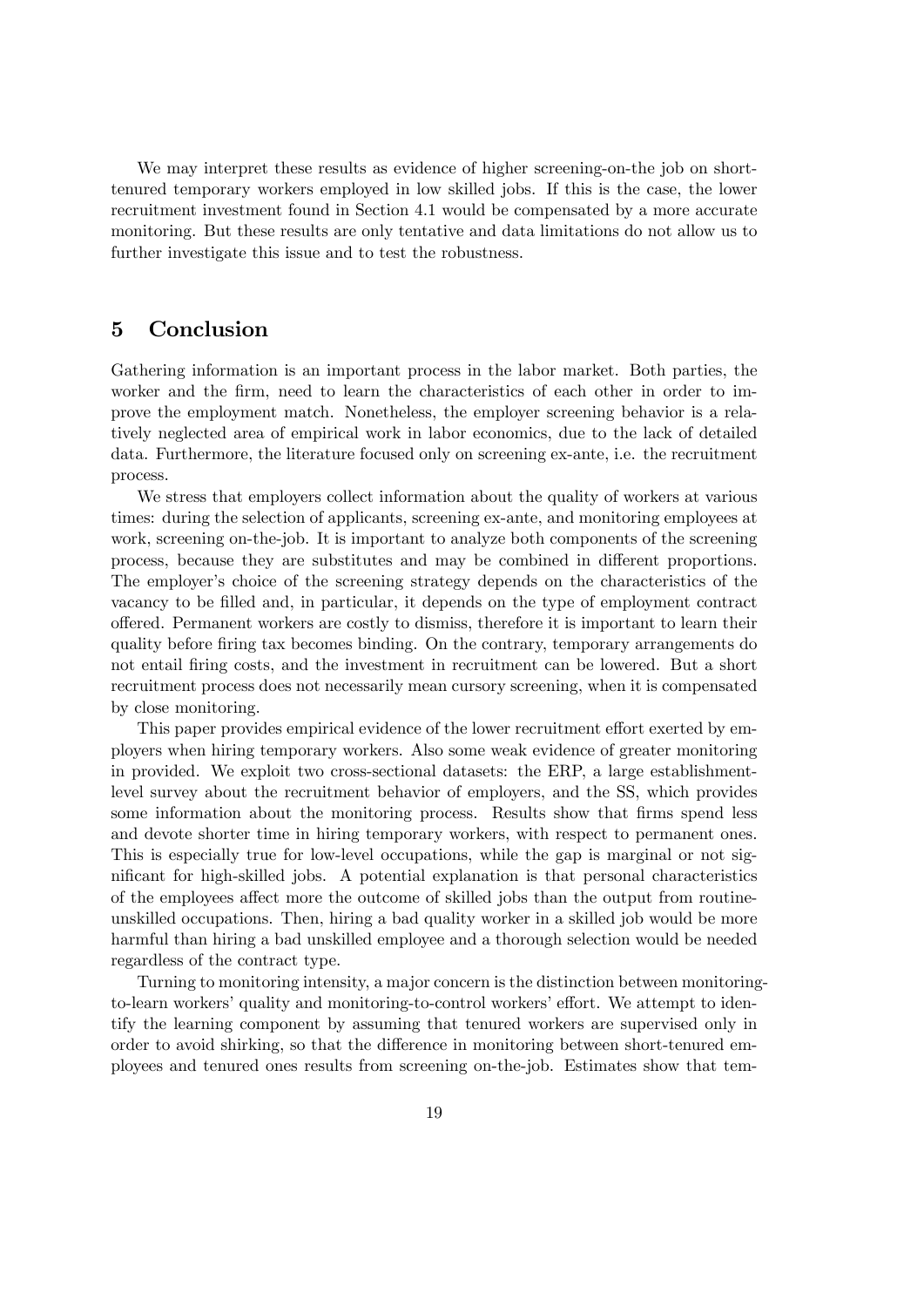porary workers perceive to be more closely screened on-the-job than permanent ones. Again, the difference is significant for low-level occupations, not for high-skilled jobs.

The growth in the use of temporary workers has been an important phenomenon in Europe and U.S. during the last two decades. Understanding the effects of employment contracts is important to assess the reforms that led to this phenomenon. This study focus only on the effect on the employers' choice of the screening strategy. Screening effort affects the quality of the workforce, but other factors are involved: the investment in training and the adjustment to economic shocks. The role of the employment contract is unclear. On one side, there is empirical evidence of lower investment in training temporary workers.<sup>25</sup> On the other side, the introduction of temporary arrangements increased the response of firms to economic shocks, reducing mismatch and enhancing overall productivity.<sup>26</sup> Abowd et al.  $(2002)$  provide some evidence that productivity depends more on the unmeasured personal characteristics of the employees, than on the human capital accumulation. Therefore, it is more important to learn the quality of the match through recruitment and monitoring on-the-job, than to invest on training. Nevertheless, a complete understanding of the impact of temporary contracts on productivity requires a wider framework of analysis.

 $25$ See Arulampalam and Booth (1998), and Rix et al. (1999)

<sup>&</sup>lt;sup>26</sup>Demand shocks and technology shocks change the productivity of existing jobs and may reverse the profitability of employment matches. The positive effect of temporary contracts in reducing missmatch is modeled in Alonso-Borrego et al (2004), Blanchard and Landier (2002) and Veracierto (2003).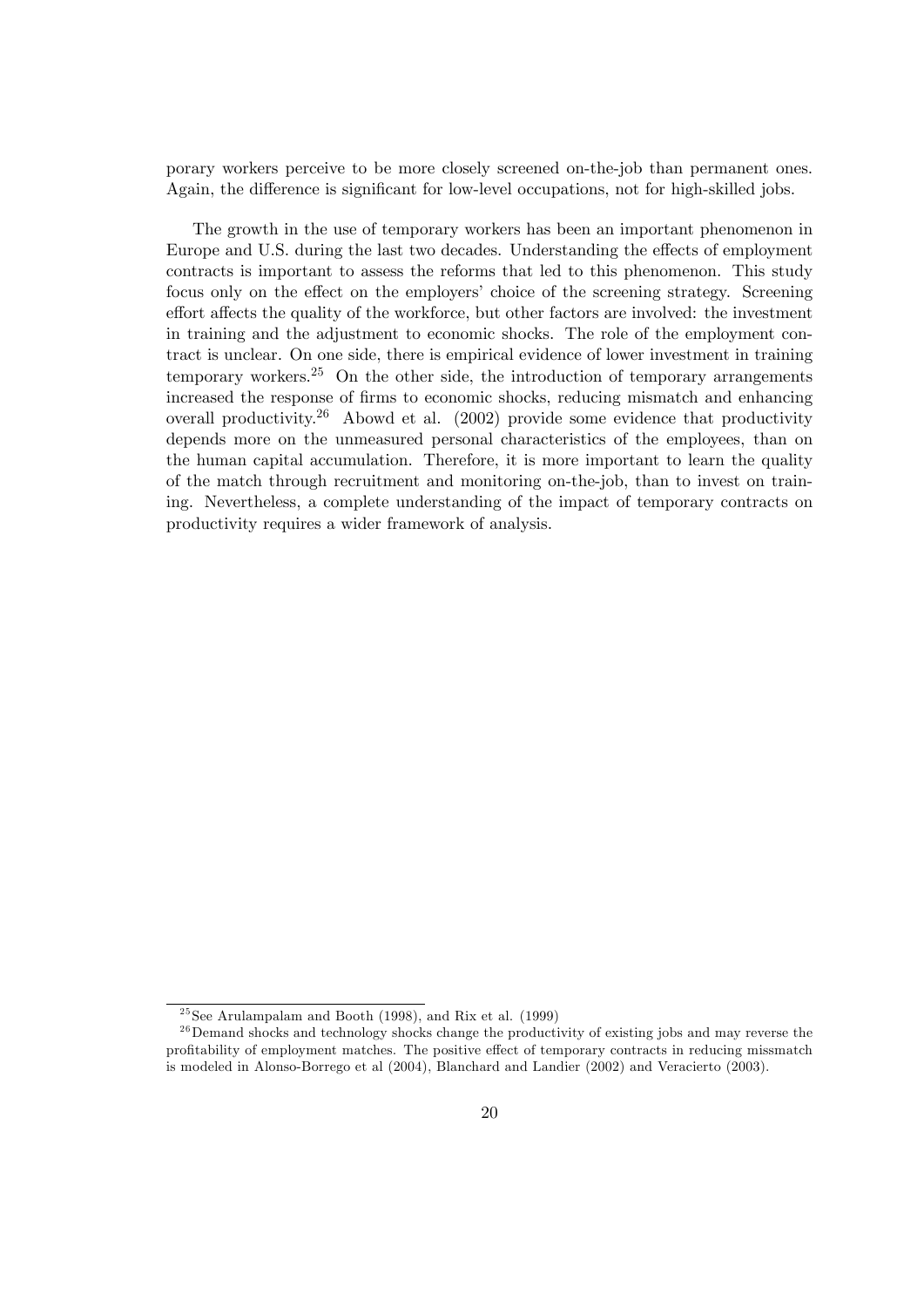

## **Figure 1. Recruitment channel valuation by job qualifications: cost index**

Source: Computation based on ERP, Employers' Recruitment Practices Survey, 1992. Higher absolute values of the cost index are associated to lower cost of the channel.

soc1= routine unskilled occupation

soc2= operatives and assembly

soc3= sales occupation

soc4= personal and protective service occupations

soc5= craft and related occupations

soc6= clerical and secretarial occupations

soc7= associate professional and technical occupations

soc8= professional occupations

soc9= managers and administrators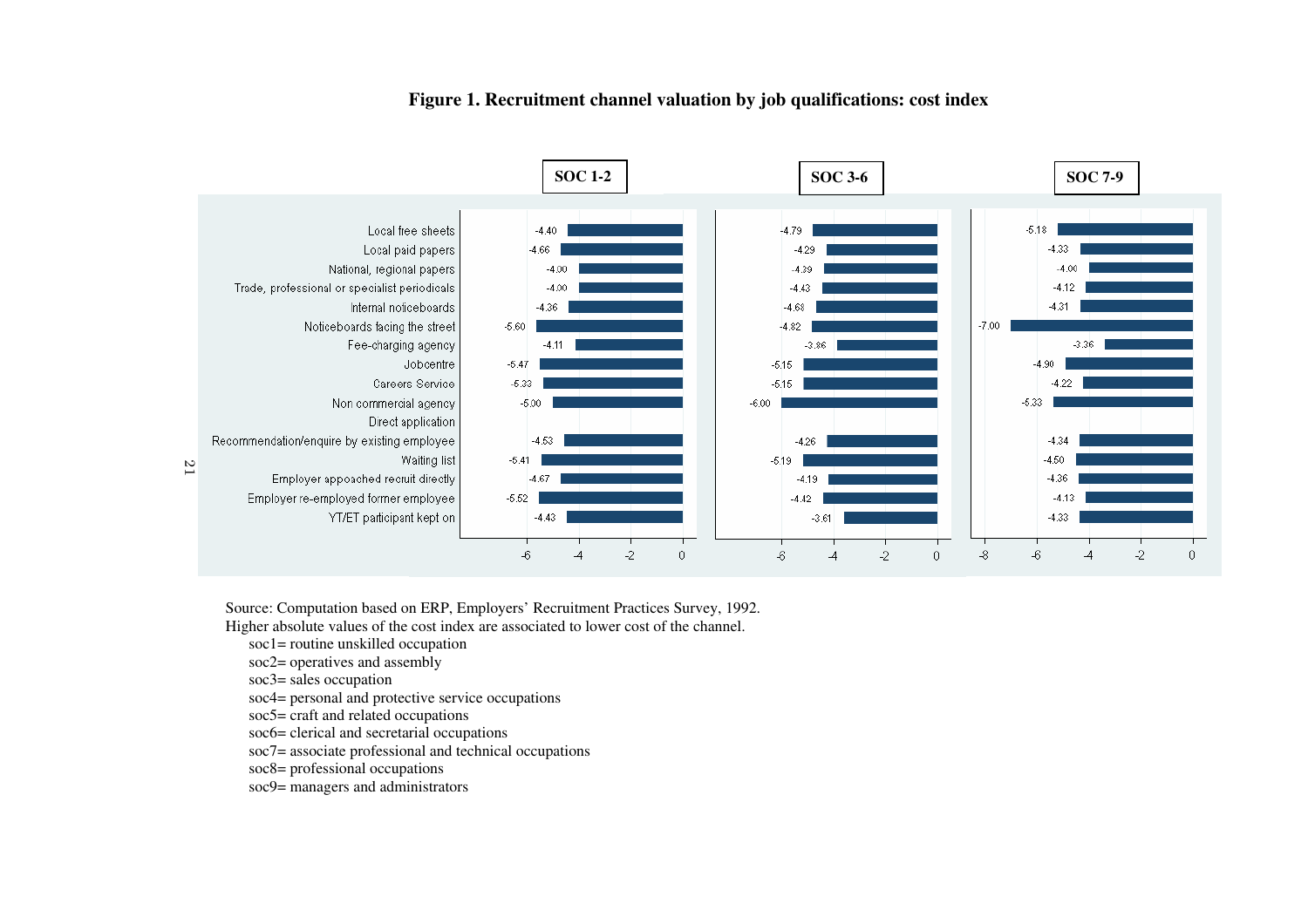

## **Figure 2. Recruitment channel valuation by job qualifications: speed index**

Source: Computation based on ERP, Employers' Recruitment Practices Survey, 1992.

Higher values of the speed index are associated to higher speed of the channel.

soc1= routine unskilled occupation

- soc2= operatives and assembly
- soc3= sales occupation
- soc4= personal and protective service occupations

soc5= craft and related occupations

soc6= clerical and secretarial occupations

soc7= associate professional and technical occupations

soc8= professional occupations

soc9= managers and administrators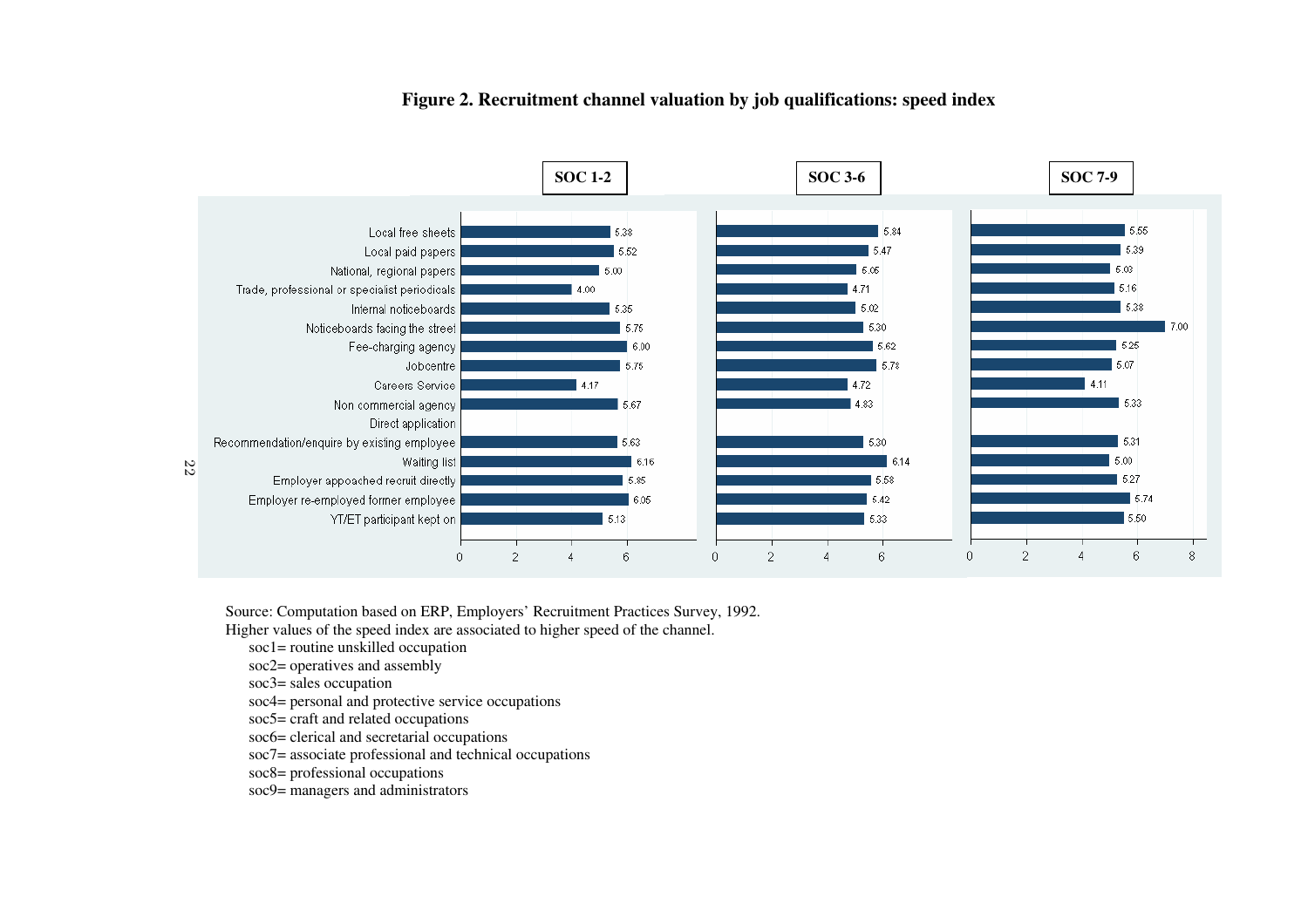| Contract type:                          |                             | Full dataset | Sample |
|-----------------------------------------|-----------------------------|--------------|--------|
| Temporary                               |                             | 13.78        | 14.49  |
| Casual                                  |                             | 0.85         | 0.87   |
| Fixed-term                              |                             | 5.49         | 5.61   |
| Permanent                               |                             | 77.05        | 79.92  |
| Provisional                             |                             | 2.47         | 2.10   |
| Self-employed                           |                             | 0.15         |        |
| Don't know/Not answered                 |                             | 0.21         |        |
|                                         | Sample size (engagements)   | 20,054       | 12,805 |
| <b>Establishments' characteristics:</b> |                             |              |        |
| SIC:                                    |                             |              |        |
| 1. Energy and water supply              |                             | 1.25         | 1.40   |
| 2. Metals, minerals, etc.               |                             | 4.44         | 4.25   |
| 3. Metal goods, engineering, etc.       |                             | 11.24        | 11.06  |
| 4. Other manufacturing                  |                             | 12.94        | 13.00  |
| 5. Construction                         |                             | 3.19         | 2.68   |
| 6. Distribution, catering, etc.         |                             | 22.17        | 19.91  |
| 7. Transport and communication          |                             | 3.98         | 3.88   |
| 8. Banking, insurance, etc.             |                             | 14.58        | 14.50  |
| 9. Other services                       |                             | 26.21        | 29.32  |
|                                         | Sample size (establishment) | 5,295        | 4,069  |
| Size:                                   |                             |              |        |
| $3 - 10$                                |                             | 10.75        | 7.90   |
| $11 - 24$                               |                             | 14.18        | 12.00  |
| $25 - 49$                               |                             | 14.39        | 12.76  |
| $50 - 99$                               |                             | 13.94        | 13.87  |
| $100 - 199$                             |                             | 13.66        | 14.19  |
| 200 - 499                               |                             | 15.47        | 18.14  |
| $500 - 999$                             |                             | 9.07         | 10.78  |
| 1000 - 1999                             |                             | 5.51         | 6.68   |
| 2000 or more                            |                             | 3.04         | 3.68   |
|                                         | Sample size (establishment) | 5,302        | 4,074  |
| Region:                                 |                             |              |        |
| London/SE                               |                             | 17.43        | 17.23  |
| South West                              |                             | 10.13        | 10.14  |
| <b>West Mids</b>                        |                             | 10.56        | 10.41  |
| E Mids/East                             |                             | 11.47        | 11.68  |
| York/Humber                             |                             | 9.90         | 10.16  |
| North West                              |                             | 11.03        | 10.70  |
| North                                   |                             | 9.68         | 9.50   |
| Wales                                   |                             | 9.51         | 9.60   |
| Scotland                                |                             | 10.30        | 10.58  |
|                                         | Sample size (establishment) | 5,302        | 4,074  |

## **Table 1. Composition of the ERP dataset, percentage.**

*Job's characteristics:* 

SOC:

Routine, unskilled 15.31 10.52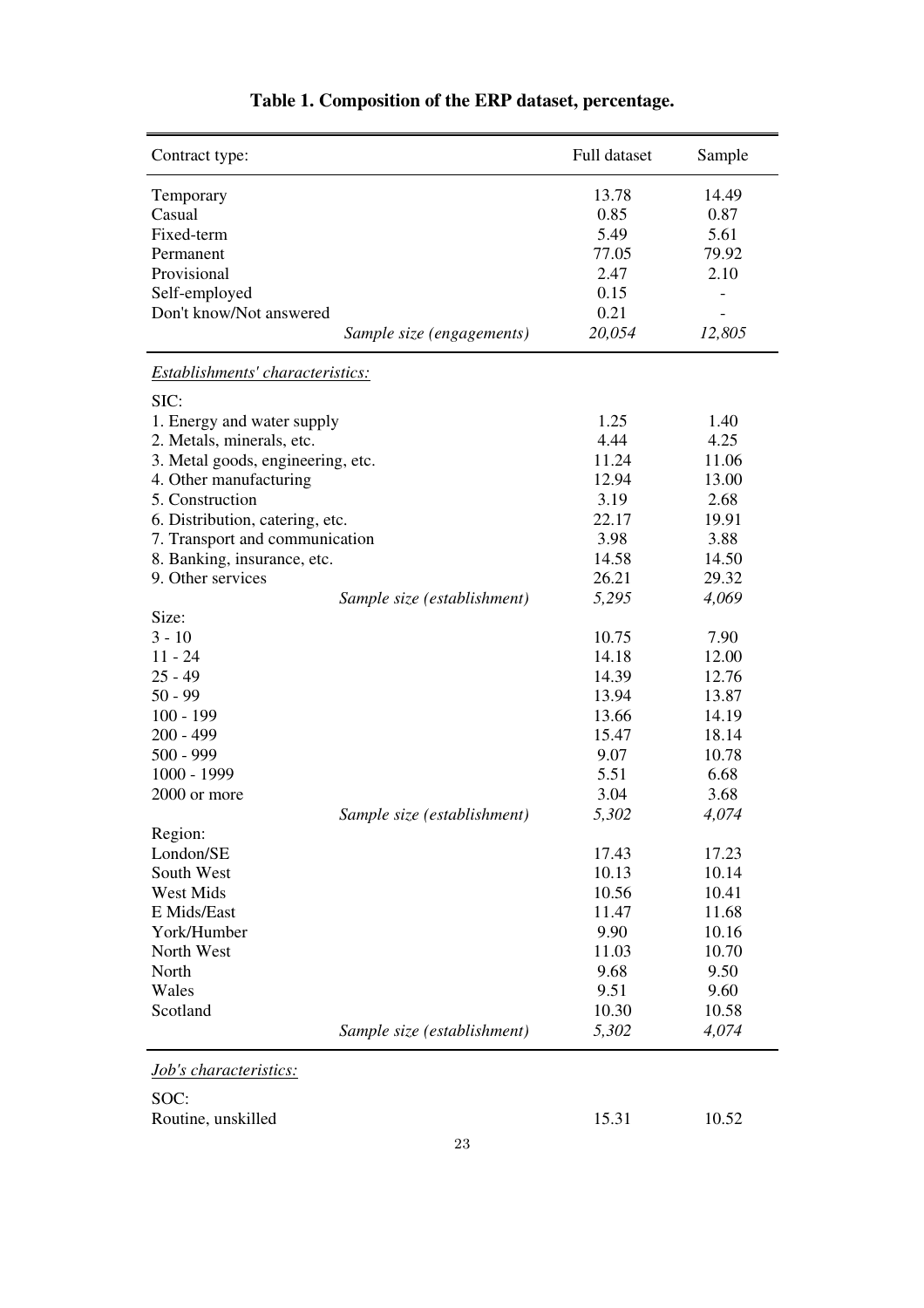| Operatives & assembly<br>Sales<br>Protective and Personal service<br>Craft & Skilled Service<br>Clerical & Secretarial<br>Professional assoc & technical<br>Professional<br>Management & administration | Sample size | 14.39<br>11.15<br>7.51<br>9.23<br>18.47<br>8.60<br>8.04<br>7.31<br>20,054 | 28.62<br>12,45<br>6.07<br>6.39<br>16.98<br>6.35<br>9.07<br>3.54<br>12,805 |
|---------------------------------------------------------------------------------------------------------------------------------------------------------------------------------------------------------|-------------|---------------------------------------------------------------------------|---------------------------------------------------------------------------|
| Workers' characteristics:                                                                                                                                                                               |             |                                                                           |                                                                           |
| Gender:                                                                                                                                                                                                 |             |                                                                           |                                                                           |
| Male                                                                                                                                                                                                    |             | 48.96                                                                     | 51.03                                                                     |
| Female                                                                                                                                                                                                  |             | 51.04                                                                     | 48.97                                                                     |
|                                                                                                                                                                                                         | Sample size | 20,013                                                                    | 12,805                                                                    |
| Age:                                                                                                                                                                                                    |             |                                                                           |                                                                           |
| $16 - 18$                                                                                                                                                                                               |             | 8.33                                                                      | 7.56                                                                      |
| 19-24                                                                                                                                                                                                   |             | 25.63                                                                     | 24.41                                                                     |
| 25-34                                                                                                                                                                                                   |             | 33.41                                                                     | 34.70                                                                     |
| 35-44                                                                                                                                                                                                   |             | 20.26                                                                     | 21.02                                                                     |
| 45-54                                                                                                                                                                                                   |             | 9.80                                                                      | 9.79                                                                      |
| 55 or over                                                                                                                                                                                              |             | 2.57                                                                      | 2.51                                                                      |
|                                                                                                                                                                                                         | Sample size | 19,807                                                                    | 12,805                                                                    |
| Employment status:                                                                                                                                                                                      |             |                                                                           |                                                                           |
| Sub-contract/agency employee working at this establish.                                                                                                                                                 |             | 3.18                                                                      | 3.69                                                                      |
| Employee at a different establishment of this organization                                                                                                                                              |             | 4.83                                                                      | 5.38                                                                      |
| Working for another employer                                                                                                                                                                            |             | 36.14                                                                     | 38.86                                                                     |
| Unemployed                                                                                                                                                                                              |             | 34.69                                                                     | 35.29                                                                     |
| In full time education                                                                                                                                                                                  |             | 9.66                                                                      | 8.68                                                                      |
| Not in the labour market                                                                                                                                                                                |             | 4.73                                                                      | 4.82                                                                      |
| Other                                                                                                                                                                                                   |             | 3.21                                                                      | 3.28                                                                      |
| Don't know / Not stated                                                                                                                                                                                 |             | 3.55                                                                      |                                                                           |
|                                                                                                                                                                                                         | Sample size | 20,054                                                                    | 12,805                                                                    |
| <b>Screening effort:</b>                                                                                                                                                                                |             | Permanent                                                                 | Temporary                                                                 |
| Cost index: mean                                                                                                                                                                                        |             | $-4.50$                                                                   | $-4.73$                                                                   |
| (standard deviation)                                                                                                                                                                                    |             | (0.51)                                                                    | (0.50)                                                                    |
| Speed index: mean                                                                                                                                                                                       |             | 5.46                                                                      | 5.58                                                                      |
| (standard deviation)                                                                                                                                                                                    |             | (0.29)                                                                    | (0.30)                                                                    |
|                                                                                                                                                                                                         | Sample size | 12890                                                                     | 3190                                                                      |

Source: Computation based on Hales, J., Employers' Recruitment Practices: The 1992 Survey. Values are computed as percentages over the number of answers.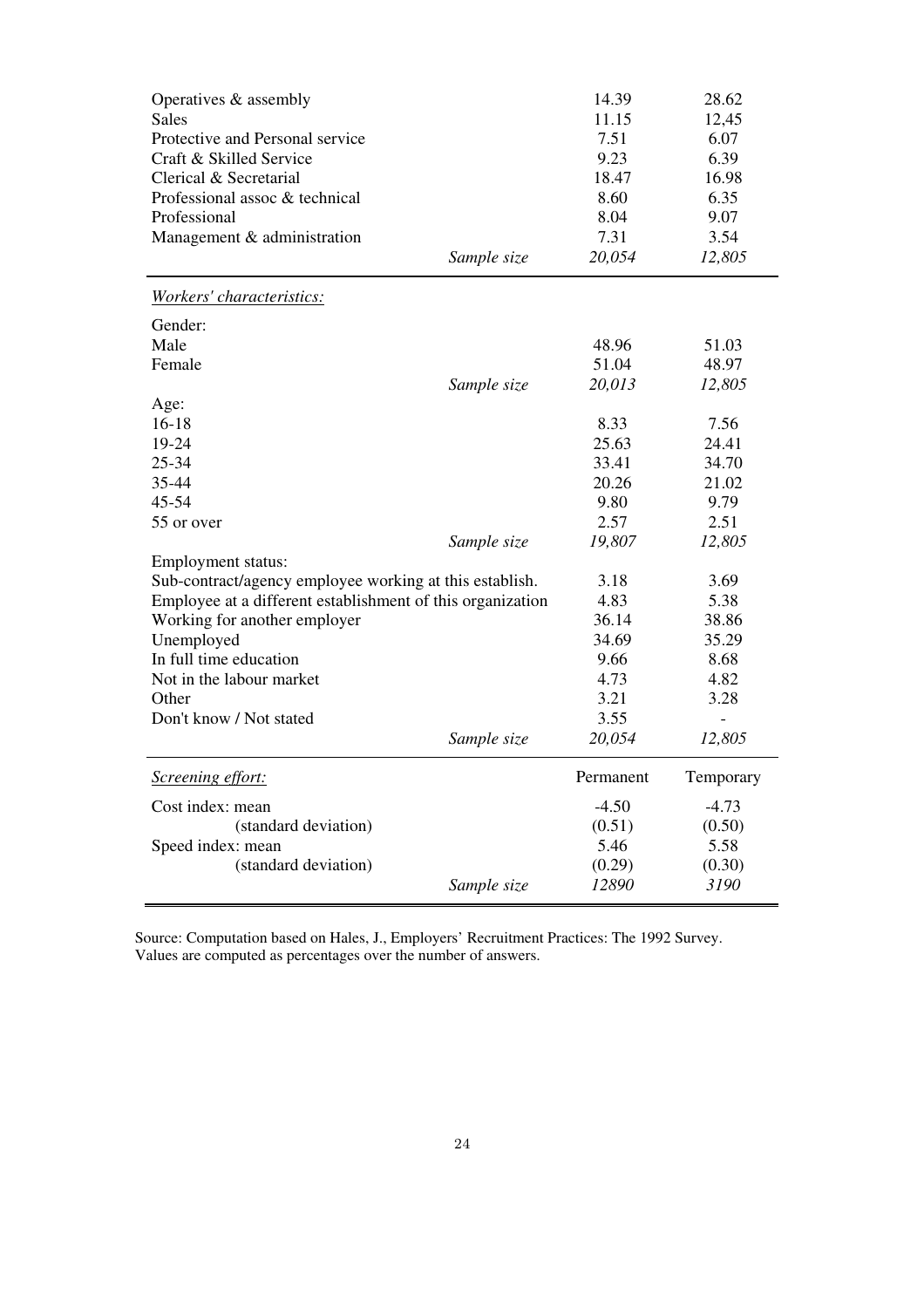| Contract type:                   | Full sample | Short tenure |
|----------------------------------|-------------|--------------|
| Temporary                        | 7.38        | 11.00        |
| Permanent                        | 92.62       | 89.00        |
| Sample size                      | 2,195       | 1,100        |
| Establishments' characteristics: |             |              |
| SIC:                             |             |              |
| 1. Primary sector                | 1.32        | 0.82         |
| 2. Manufacturing                 | 21.37       | 21.82        |
| 3. Energy and water supply       | 0.77        | 0.82         |
| 4. Construction                  | 4.24        | 3.55         |
| 5. Distribution, catering, etc.  | 17.77       | 20.09        |
| 6. Transport and communication   | 7.52        | 7.18         |
| 7. Banking, insurance, etc.      | 4.56        | 4.27         |
| 8. Other services                | 42.46       | 41.45        |
| Sample size                      | 2,195       | 1,100        |
| Size:                            |             |              |
| $1 - 10$                         | 17.18       | 19.00        |
| $11 - 24$                        | 14.44       | 16.45        |
| $25 - 49$                        | 13.71       | 15.00        |
| $50 - 99$                        | 13.21       | 13.18        |
| $100 - 199$                      | 8.84        | 7.64         |
| $200 - 499$                      | 15.49       | 13.82        |
| $500 - 999$                      | 6.83        | 6.09         |
| 1000 - 1999                      | 4.42        | 3.64         |
| 2000 or more                     | 5.88        | 5.18         |
| Sample size                      | 2,195       | 1,100        |
| <b>Job's characteristics:</b>    |             |              |
| SOC:                             |             |              |
| Routine, unskilled               | 7.65        | 8.73         |
| Operatives & assembly            | 11.07       | 10.82        |
| Sales                            | 7.43        | 8.73         |
| Protective and Personal service  | 10.62       | 12.55        |
| Craft & Skilled Service          | 10.48       | 8.18         |
| Clerical & Secretarial           | 18.22       | 18.45        |
| Professional assoc & technical   | 10.07       | 9.36         |
| Professional                     | 10.93       | 9.27         |

## **Table 2. Composition of the SS dataset, percentage.**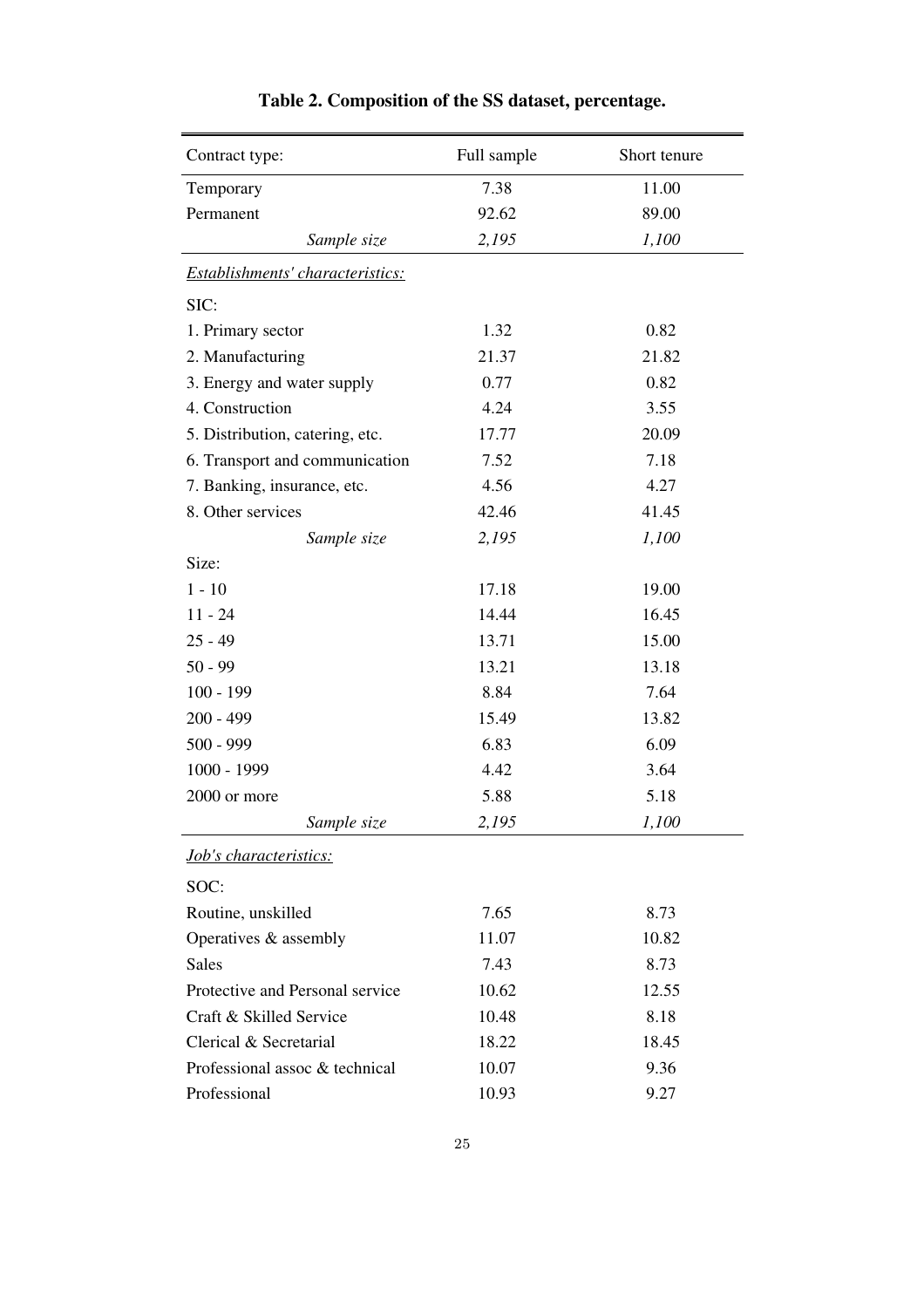| Management & administration   |             |       | 13.53 | 13.91                                   |       |  |
|-------------------------------|-------------|-------|-------|-----------------------------------------|-------|--|
|                               | Sample size |       | 2,195 |                                         | 1,100 |  |
| Workers' characteristics:     |             |       |       |                                         |       |  |
| Gender:                       |             |       |       |                                         |       |  |
| Female                        |             | 49.43 |       | 52.64                                   |       |  |
| Male                          |             | 50,57 |       | 47.36                                   |       |  |
|                               | Sample size | 2,195 |       |                                         |       |  |
| Age:                          |             |       |       |                                         |       |  |
| 20-24                         |             |       | 8.56  | 14.36                                   |       |  |
| 25-34                         |             | 30.98 |       | 37.18                                   |       |  |
| 35-44                         |             | 29.16 |       | 26.18                                   |       |  |
| 45-54                         |             | 23.74 |       | 17.45                                   |       |  |
| 55 60                         |             | 7.56  |       | 4.82                                    |       |  |
|                               | Sample size | 2,195 |       | 1,100                                   |       |  |
| <b>Monitoring perception:</b> |             |       |       | permanent temporary permanent temporary |       |  |
| not at all closely supervised |             | 23.66 | 26.54 | 22.27                                   | 23.97 |  |
| not very closely supervised   |             | 43.53 | 39.51 | 42.70                                   | 38.84 |  |
| quite closely supervised      |             | 26.27 | 26.54 | 27.27                                   | 28.93 |  |
| very closely supervised       |             | 6.30  | 7.41  | 7.35                                    | 8.26  |  |
| don't know                    |             | 0.25  | 0.00  | 0.41                                    | 0.00  |  |
|                               | Sample size | 2,033 | 162   | 979                                     | 121   |  |

Source: Computation based on Ashton, D., Felstead, A. and Green, F., Skills Survey, 1997. Values are computed as percentages over the number of answers.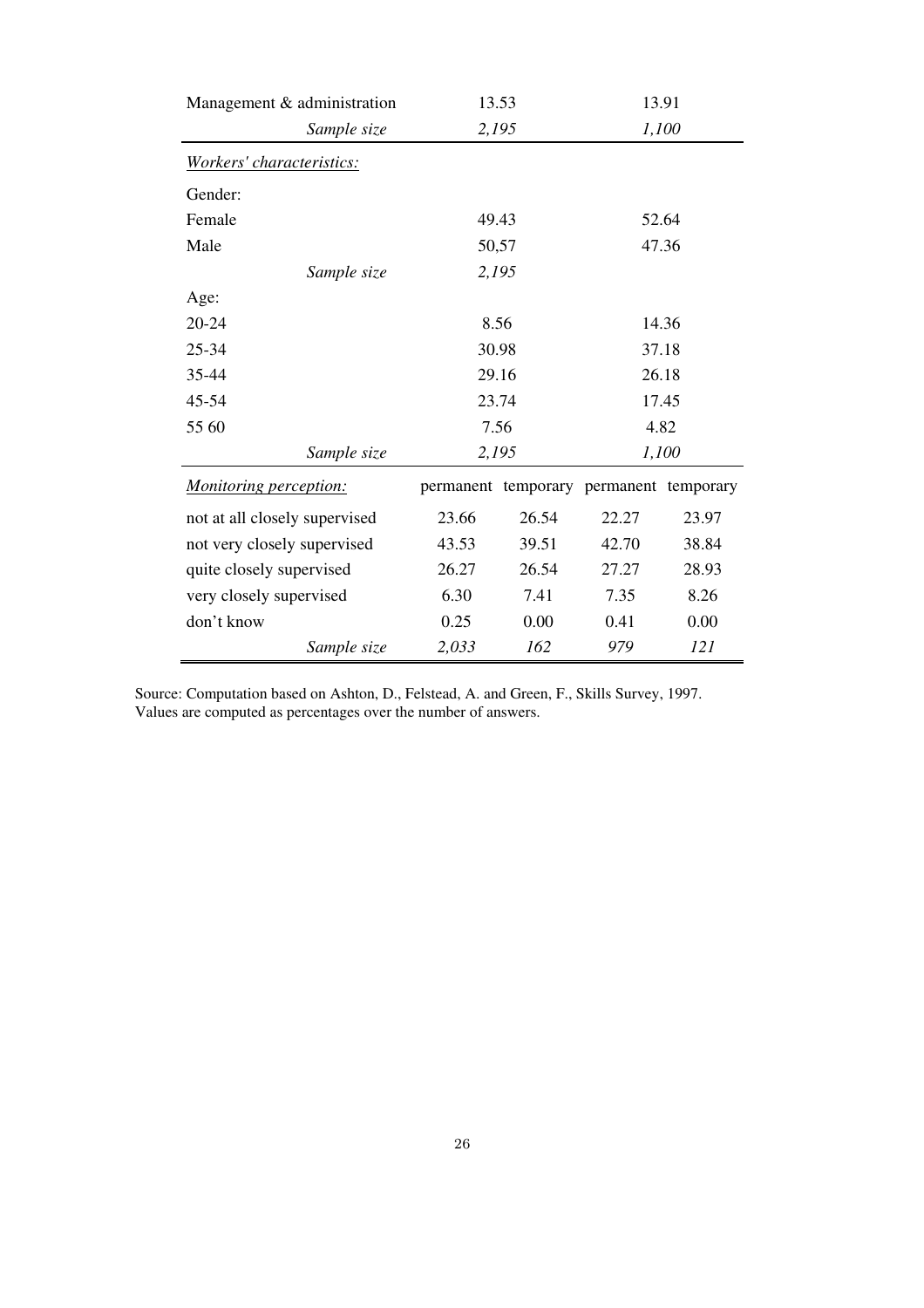|                                                   |                           | <b>Full sample</b>        |                                   |                           | New hires $3$             |                                        |
|---------------------------------------------------|---------------------------|---------------------------|-----------------------------------|---------------------------|---------------------------|----------------------------------------|
|                                                   | (1)                       | (2)                       | (3)                               | (4)                       | (5)                       | (6)                                    |
| temporary contract                                | $-0.089$<br>$(0.013)$ *** |                           |                                   | $-0.110$<br>$(0.015)$ *** |                           |                                        |
| temporaryxsoc $1T$                                |                           | $-0.082$<br>$(0.027)$ *** |                                   |                           | $-0.082$<br>$(0.030)$ *** |                                        |
| temporaryxsoc $21$                                |                           | $-0.159$                  |                                   |                           | $-0.159$                  |                                        |
| temporaryxsoc $31$                                |                           | $(0.029)$ ***<br>$-0.115$ |                                   |                           | $(0.032)$ ***<br>$-0.108$ |                                        |
| temporaryxsoc4 $1$                                |                           | $(0.043)$ ***<br>$-0.032$ |                                   |                           | $(0.047)$ **<br>$-0.079$  |                                        |
| temporaryxsoc $51$                                |                           | (0.037)<br>$-0.058$       |                                   |                           | $(0.042)*$<br>$-0.092$    |                                        |
| temporaryxsoc6 <sup>1</sup>                       |                           | (0.041)<br>$-0.115$       |                                   |                           | $(0.044)$ **<br>$-0.150$  |                                        |
| temporaryxsoc $71$                                |                           | $(0.024)$ ***<br>$-0.081$ |                                   |                           | $(0.028)$ ***<br>$-0.144$ |                                        |
| temporaryxsoc $81$                                |                           | $(0.039)$ **<br>$-0.003$  |                                   |                           | $(0.044)$ ***<br>$-0.007$ |                                        |
| temporaryxsoc $91$                                |                           | (0.037)<br>$-0.068$       |                                   |                           | (0.043)<br>$-0.087$       |                                        |
| temporaryxSOC1xSIC1 <sup>2</sup>                  |                           | (0.058)                   | $-0.175$                          |                           | (0.068)                   | $-0.260$                               |
| temporaryxSOC1xSIC2 <sup>2</sup>                  |                           |                           | $(0.102)*$<br>$-0.154$            |                           |                           | $(0.125)$ **<br>$-0.190$               |
| temporaryxSOC1xSIC3 <sup>2</sup>                  |                           |                           | $(0.025)$ ***<br>$-0.247$         |                           |                           | $(0.028)$ ***<br>$-0.284$              |
| temporaryxSOC1xSIC4 <sup>2</sup>                  |                           |                           | $(0.107)$ **<br>$-0.068$          |                           |                           | $(0.119)$ **<br>$-0.072$               |
| temporaryxSOC2xSIC1 <sup>2</sup>                  |                           |                           | $(0.018)$ ***<br>$-0.231$         |                           |                           | $(0.020)$ ***<br>$-0.212$              |
| temporaryxSOC2xSIC2 <sup>2</sup>                  |                           |                           | (0.210)<br>$-0.027$               |                           |                           | (0.265)<br>$-0.086$                    |
| temporaryxSOC2xSIC3 <sup>2</sup>                  |                           |                           | (0.073)<br>$-0.339$               |                           |                           | (0.082)<br>$-0.438$                    |
| temporaryxSOC2xSIC4 <sup>2</sup>                  |                           |                           | $(0.173)*$<br>$-0.036$<br>(0.027) |                           |                           | $(0.189)$ **<br>$-0.058$<br>$(0.032)*$ |
| <b>Controls:</b>                                  |                           |                           |                                   |                           |                           |                                        |
| Workers' characteristics                          | yes                       | yes                       | yes                               | yes                       | yes                       | yes                                    |
| Jobs' characteristics                             | yes                       | yes                       | yes                               | yes                       | yes                       | yes                                    |
| Observations<br>Num. groups<br>R-squared (within) | 12805<br>4074<br>0.29     | 12805<br>4074<br>0.29     | 12805<br>4074<br>0.29             | 11441<br>3926<br>0.30     | 11441<br>3926<br>0.30     | 11441<br>3926<br>0.31                  |

**Table 3. Recruitment cost (method B), FE estimates.** 

\* significant at 10%; \*\* significant at 5%; \*\*\* significant at 1%.

The estimates are for the cost of recruitment computed according to method B (see Section 3).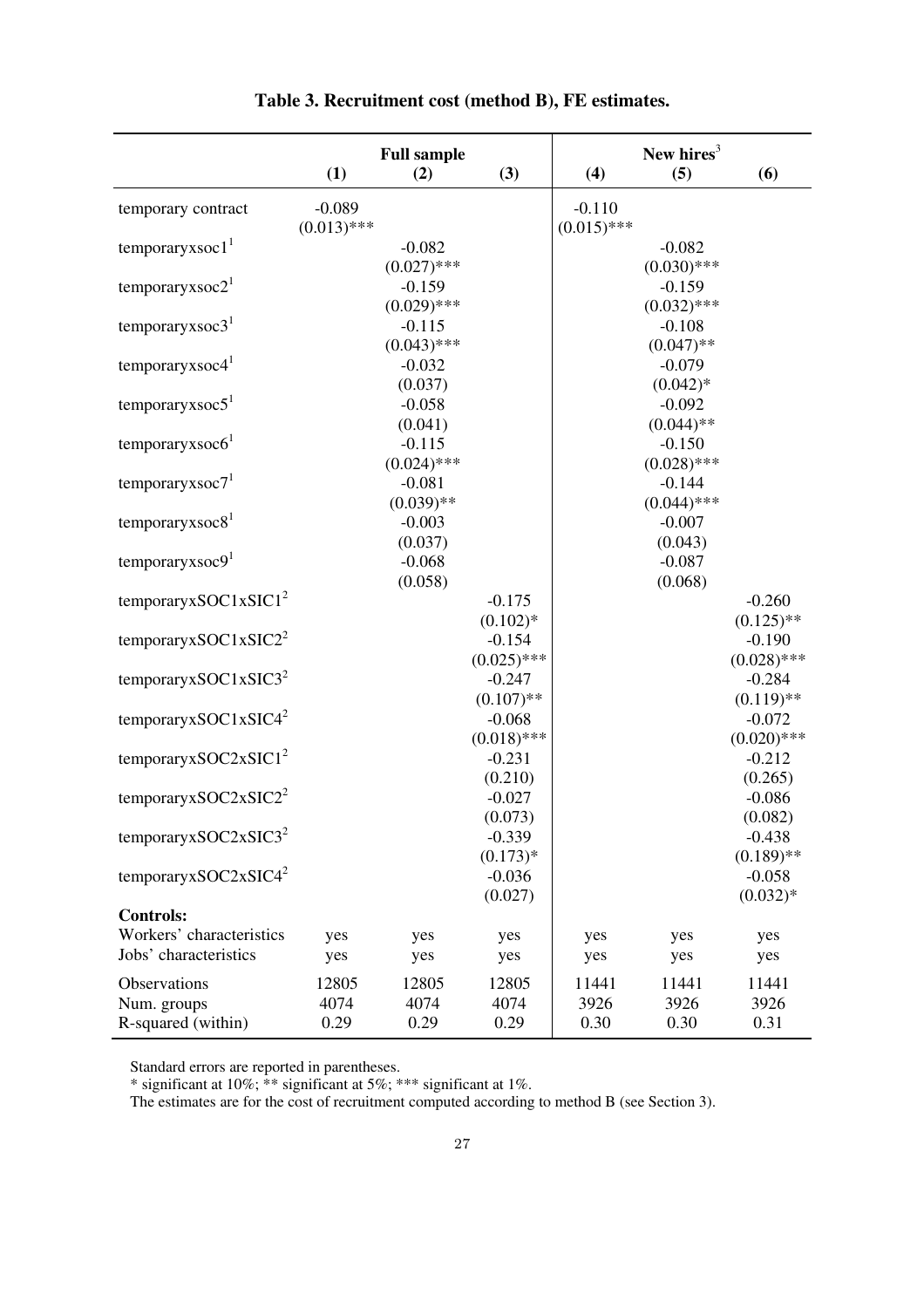#### Reading:

Fixed effects estimates over establishments. All models control for workers' characteristics: gender, age group (6 dummies), ethnic group (dummy equal to 1 if white), disability, previous employment status (dummy equal to 1 if employed), whether the individual was previously employed in the same firm; and jobs' characteristics: occupation (9 dummies), initial pay, supervision task, whether the engagement involved only the firm's standard recruitment procedure.

 $1$  interaction among temporary and a dummy equal to 1 when the new engagement is in occupation soc1-9

 $2$  interaction among temporary, a dummy equal to 1 when the new engagement is in occupation SOC1-2, and a dummy equal to 1 when the firm belongs to industry SIC1-4

<sup>3</sup> subsample composed by engagements for which it was not hired a former employee and whose recruitment didn't involved the use of waiting lists.

soc1-9: standard occupation classification (UK, 1990)

soc1= routine unskilled occupation soc2= operatives and assembly workers soc3= sales occupation soc4= personal and protective service occupations soc5= craft and related occupations soc6= clerical and secretarial occupations soc7= associate professional and technical occupations soc8= professional occupations soc9= managers and administrators SOC1-2: groups of soc SOC1= unskilled workers, i.e. soc1-6 SOC2= skilled workers, i.e. soc7-9 SIC1-4: industry SIC1= energy and water supply SIC2= manufacturing SIC3= construction

SIC4= services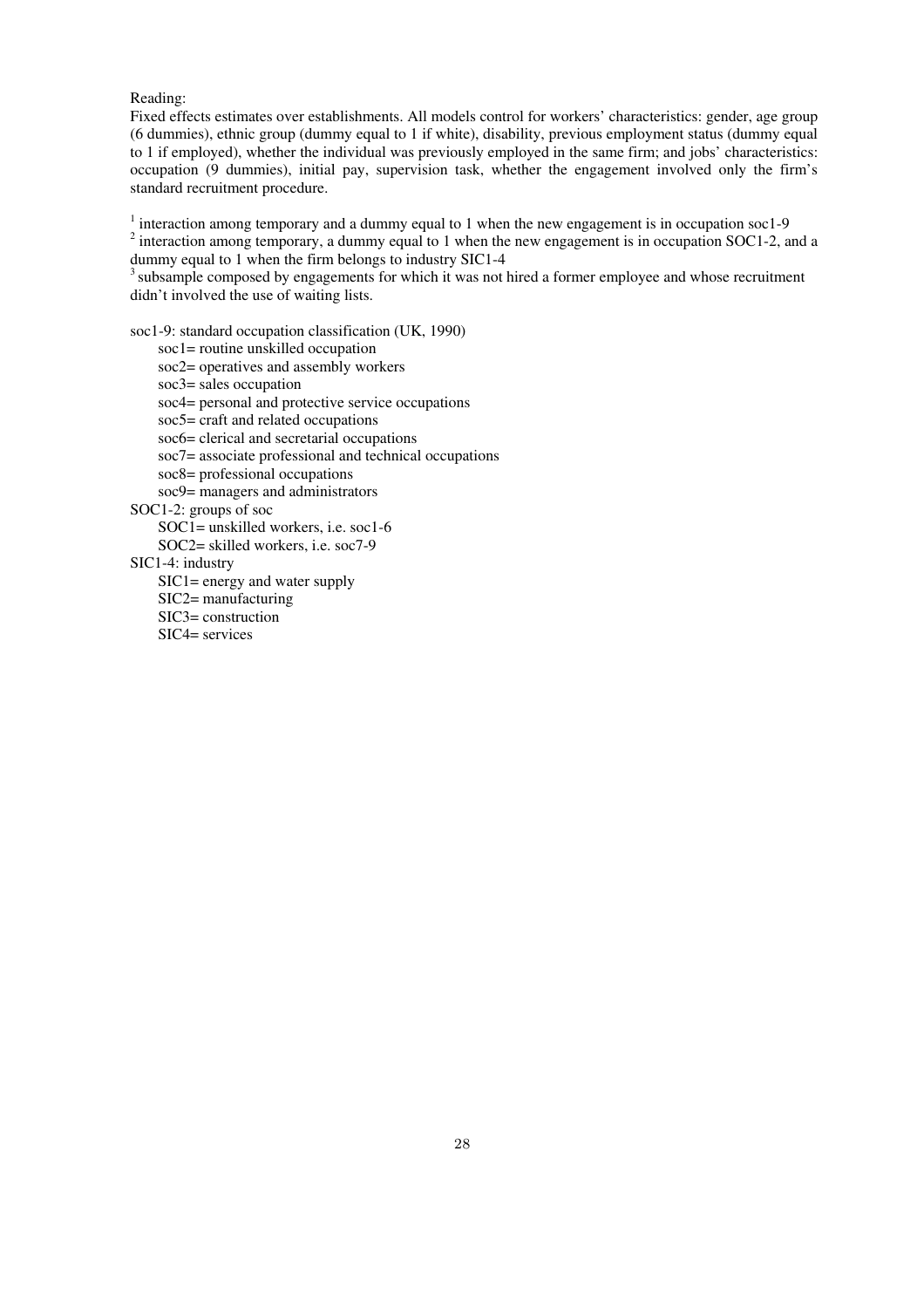|                                  |               | <b>Full sample</b>     |                        |               | New hires <sup>3</sup> |                     |
|----------------------------------|---------------|------------------------|------------------------|---------------|------------------------|---------------------|
|                                  | (1)           | (2)                    | (3)                    | (4)           | (5)                    | (6)                 |
|                                  | 0.086         |                        |                        | 0.090         |                        |                     |
| temporary contract               | $(0.008)$ *** |                        |                        | $(0.009)$ *** |                        |                     |
| temporaryxsoc $1T$               |               | 0.099                  |                        |               | 0.093                  |                     |
|                                  |               | $(0.017)$ ***          |                        |               | $(0.019)$ ***          |                     |
| temporaryxsoc $21$               |               | 0.127                  |                        |               | 0.128                  |                     |
|                                  |               | $(0.018)$ ***          |                        |               | $(0.020)$ ***          |                     |
| temporaryxsoc $31$               |               | 0.111                  |                        |               | 0.083                  |                     |
|                                  |               | $(0.027)$ ***          |                        |               | $(0.029)$ ***          |                     |
| temporaryx soc4 <sup>1</sup>     |               | 0.009                  |                        |               | 0.031                  |                     |
|                                  |               | (0.023)                |                        |               | (0.026)                |                     |
| temporaryxsoc $51$               |               | 0.085                  |                        |               | 0.091                  |                     |
|                                  |               | $(0.025)$ ***          |                        |               | $(0.027)$ ***          |                     |
| $temporaryx\,1$                  |               | 0.105<br>$(0.015)$ *** |                        |               | 0.110<br>$(0.017)$ *** |                     |
| temporaryxsoc $71$               |               | 0.041                  |                        |               | 0.036                  |                     |
|                                  |               | $(0.024)*$             |                        |               | (0.027)                |                     |
| temporaryxsoc $81$               |               | 0.058                  |                        |               | 0.086                  |                     |
|                                  |               | $(0.023)$ **           |                        |               | $(0.027)$ ***          |                     |
| temporaryxsoc9 <sup>1</sup>      |               | 0.057                  |                        |               | 0.054                  |                     |
|                                  |               | (0.035)                |                        |               | (0.042)                |                     |
| temporaryxSOC1xSIC1 <sup>2</sup> |               |                        | 0.232                  |               |                        | 0.285               |
|                                  |               |                        | $(0.062)$ ***          |               |                        | $(0.077)$ ***       |
| temporaryxSOC1xSIC2 <sup>2</sup> |               |                        | 0.129                  |               |                        | 0.135               |
|                                  |               |                        | $(0.015)$ ***          |               |                        | $(0.017)$ ***       |
| temporaryxSOC1xSIC3 <sup>2</sup> |               |                        | 0.158                  |               |                        | 0.215               |
|                                  |               |                        | $(0.066)$ **           |               |                        | $(0.074)$ ***       |
| temporaryxSOC1xSIC4 <sup>2</sup> |               |                        | 0.071                  |               |                        | 0.068               |
|                                  |               |                        | $(0.011)$ ***          |               |                        | $(0.013)$ ***       |
| temporaryxSOC2xSIC1 <sup>2</sup> |               |                        | 0.230                  |               |                        | 0.201               |
| temporaryxSOC2xSIC2 <sup>2</sup> |               |                        | $(0.129)*$<br>$-0.075$ |               |                        | (0.164)<br>$-0.059$ |
|                                  |               |                        | $(0.045)*$             |               |                        | (0.051)             |
| temporaryxSOC2xSIC3 <sup>2</sup> |               |                        | 0.239                  |               |                        | 0.274               |
|                                  |               |                        | $(0.106)$ **           |               |                        | $(0.117)$ **        |
| temporaryxSOC2xSIC4 <sup>2</sup> |               |                        | 0.059                  |               |                        | 0.066               |
|                                  |               |                        | $(0.017)$ ***          |               |                        | $(0.020)$ ***       |
| <b>Controls:</b>                 |               |                        |                        |               |                        |                     |
| Workers' characteristics         | yes           | yes                    | yes                    | yes           | yes                    | yes                 |
| Jobs' characteristics            | yes           | yes                    | yes                    | yes           | yes                    | yes                 |
| Observations                     | 12805         | 12805                  | 12805                  | 11441         | 11441                  | 11441               |
| Num. groups                      | 4074          | 4074                   | 4074                   | 3926          | 3926                   | 3926                |
| R-squared (within)               | 0.26          | 0.26                   | 0.26                   | 0.28          | 0.29                   | 0.29                |

**Table 4. Recruitment speed (method B), FE estimates.** 

\* significant at 10%; \*\* significant at 5%; \*\*\* significant at 1%.

The estimates are for the speed of recruitment computed according to method B, order 1 (see Section 3). Reading: see Table 4.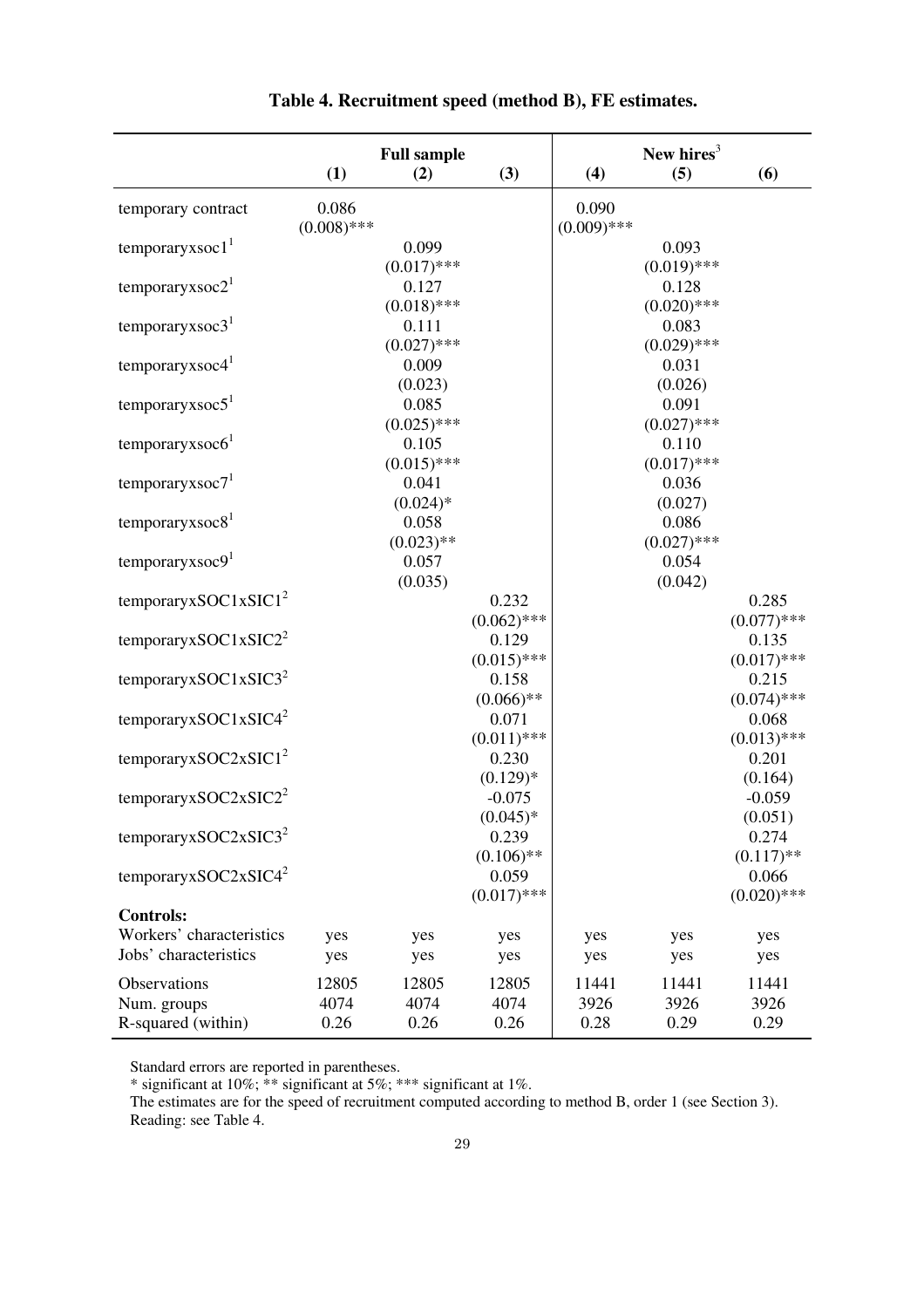|                                  |               | Non urgent engagements <sup>4</sup> |               |              | Engagement $E^5$ |            |
|----------------------------------|---------------|-------------------------------------|---------------|--------------|------------------|------------|
|                                  | (1)           | (2)                                 | (3)           | (4)          | (5)              | (6)        |
| temporary contract               | $-0.142$      |                                     |               | $-0.359$     |                  |            |
|                                  | $(0.042)$ *** |                                     |               | $(0.148)$ ** |                  |            |
| temporaryxsoc $11$               |               | $-0.252$                            |               |              | 0.180            |            |
|                                  |               | $(0.109)$ **                        |               |              | (0.314)          |            |
| temporaryxsoc $21$               |               | $-0.128$                            |               |              | $-0.532$         |            |
|                                  |               | (0.109)                             |               |              | (0.392)          |            |
| temporaryxsoc $31$               |               | $-0.093$                            |               |              | $-0.830$         |            |
|                                  |               | (0.130)                             |               |              | $(0.412)$ **     |            |
| temporaryxsoc4 $1$               |               | $-0.180$                            |               |              | 1.115            |            |
|                                  |               | (0.173)                             |               |              | (0.720)          |            |
| temporaryxsoc $51$               |               | 0.024                               |               |              | $-0.574$         |            |
|                                  |               | (0.135)                             |               |              | (0.543)          |            |
| temporaryxsoc $61$               |               | $-0.260$                            |               |              | $-0.630$         |            |
|                                  |               | $(0.083)$ ***                       |               |              | $(0.275)$ **     |            |
| temporaryxsoc $71$               |               | $-0.023$                            |               |              | $-0.458$         |            |
|                                  |               | (0.125)                             |               |              | (0.494)          |            |
| temporaryxsoc $81$               |               | $-0.024$                            |               |              | 0.179            |            |
|                                  |               | (0.149)                             |               |              | (1.024)          |            |
| temporaryxsoc $91$               |               | $-0.018$                            |               |              | $-0.514$         |            |
|                                  |               | (0.251)                             |               |              | (1.161)          |            |
| temporaryxSOC1xSIC1 <sup>2</sup> |               |                                     | $-0.005$      |              |                  | 0.164      |
|                                  |               |                                     | (0.258)       |              |                  | (0.921)    |
| temporaryxSOC1xSIC2 <sup>2</sup> |               |                                     | $-0.295$      |              |                  | $-0.422$   |
|                                  |               |                                     | $(0.075)$ *** |              |                  | $(0.239)*$ |
| temporaryxSOC1xSIC3 <sup>2</sup> |               |                                     | 0.863         |              |                  | $-1.167$   |
|                                  |               |                                     | $(0.431)$ **  |              |                  | (0.908)    |
| temporaryxSOC1xSIC4 <sup>2</sup> |               |                                     | $-0.124$      |              |                  | $-0.294$   |
|                                  |               |                                     | $(0.060)$ **  |              |                  | (0.210)    |
| temporaryxSOC2xSIC1 <sup>2</sup> |               |                                     | $-0.266$      |              |                  | 0.000      |
|                                  |               |                                     | (0.431)       |              |                  | (0.000)    |
| temporaryxSOC2xSIC2 <sup>2</sup> |               |                                     | 0.071         |              |                  | $-0.258$   |
|                                  |               |                                     | (0.252)       |              |                  | (0.703)    |
| temporaryxSOC2xSIC3 <sup>2</sup> |               |                                     | 0.057         |              |                  | $-1.724$   |
|                                  |               |                                     | (0.433)       |              |                  | (2.039)    |
| temporaryxSOC2xSIC4 <sup>2</sup> |               |                                     | $-0.030$      |              |                  | $-0.319$   |
|                                  |               |                                     | (0.101)       |              |                  | (0.516)    |
| <b>Controls:</b>                 |               |                                     |               |              |                  |            |
| Workers' characteristics         | yes           | yes                                 | yes           | yes          | yes              | yes        |
| Jobs' characteristics            | yes           | yes                                 | yes           | yes          | yes              | yes        |
| Firms' characteristics           | yes           | yes                                 | yes           | yes          | yes              | yes        |
| Observations                     | 1489          | 1489                                | 1489          | 1453         | 1453             | 1453       |
| R-squared                        | 0.35          | 0.36                                | 0.36          | 0.10         | 0.10             | 0.10       |

**Table 5. Recruitment cost, Robustness analysis, OLS estimates.** 

\* significant at 10%; \*\* significant at 5%; \*\*\* significant at 1%.

The estimates are for the cost of recruitment.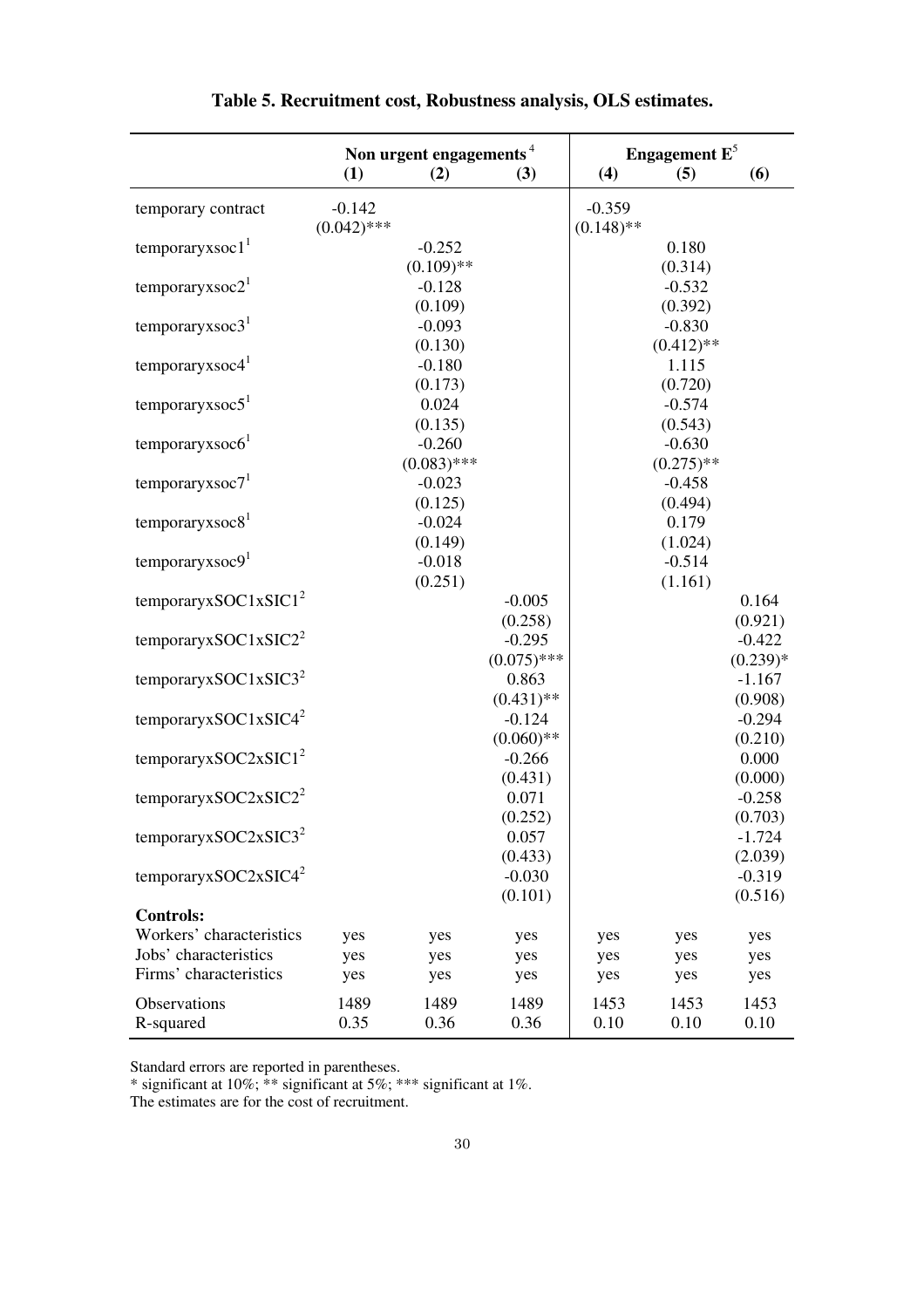<sup>4</sup> subsample composed by engagement for which the responder answered "No" to the question: "Suppose that for some reason he/she could not have started work till a month later. Would this delay have mattered to you or not?". The cost index is computed according to method B (see Section 3).

<sup>5</sup> subsample composed by the second most recent engagement of each firm. The cost index is the firm-specific valuation of the recruitment method, according to the answer to question "How important a factor in your use of the recruitment method(s) was keeping down the cost of announcing/advertising the vacancy on this occasion?"

### Reading:

OLS estimates. All models control for workers' characteristics: gender, age group (6 dummies), ethnic group (dummy equal to 1 if white), disability, previous employment status (dummy equal to 1 if employed), whether the individual was previously employed in the same firm; jobs' characteristics: occupation (9 dummies), initial pay, supervision task, whether the engagement involved only the firm's standard recruitment procedure; and firms' characteristics: industry (9 dummies), region (9 dummies), labor force, level of activity, trend of activity, quality of the workforce.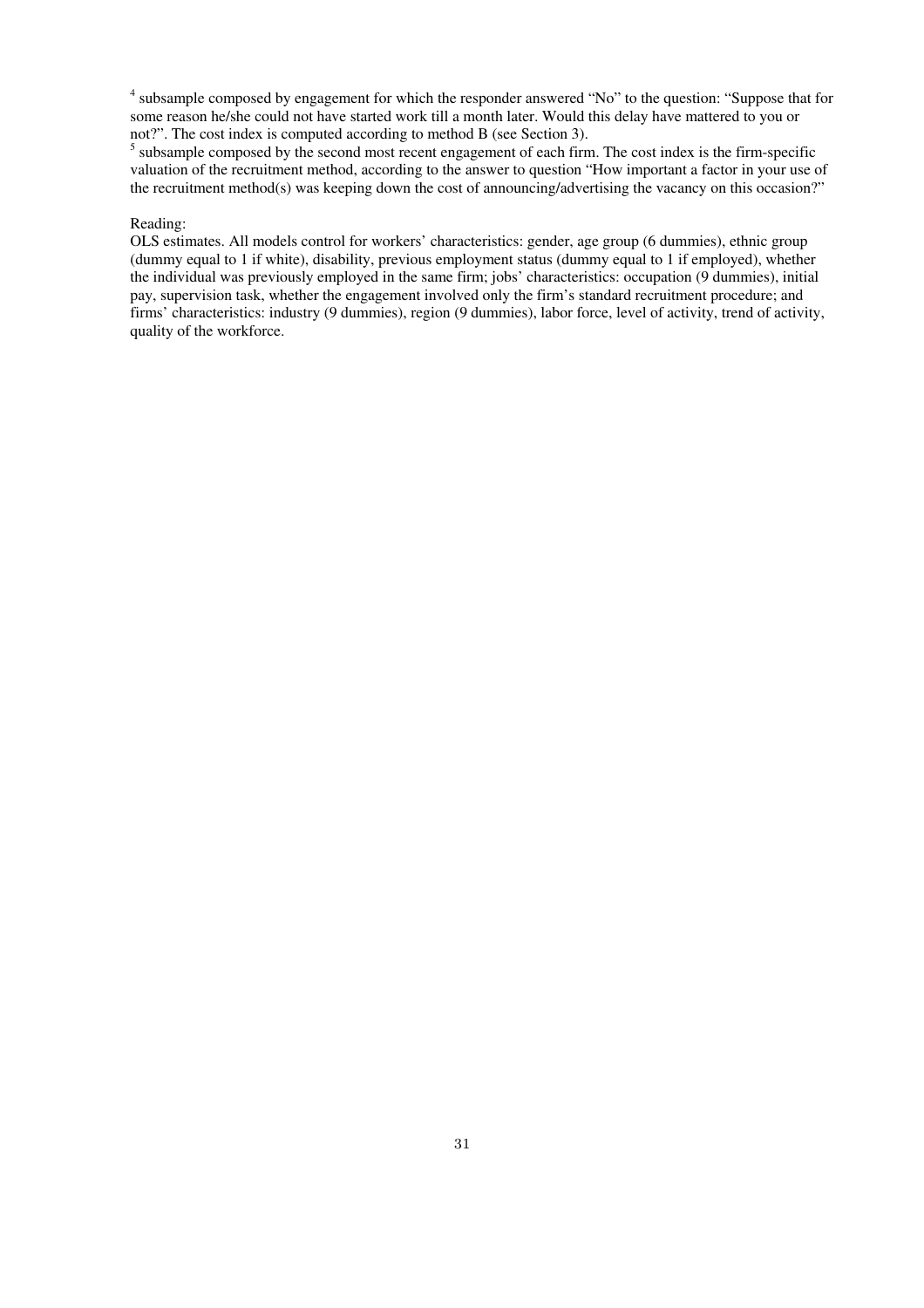|                                    | Non urgent engagements <sup>4</sup> |                        | Engagement $E^5$                    |                        |                        |                           |
|------------------------------------|-------------------------------------|------------------------|-------------------------------------|------------------------|------------------------|---------------------------|
|                                    | (1)                                 | (2)                    | (3)                                 | (4)                    | (5)                    | (6)                       |
| temporary contract                 | 0.108<br>$(0.028)$ ***              |                        |                                     | 0.392<br>$(0.114)$ *** |                        |                           |
| temporaryxsoc $11$                 |                                     | 0.119<br>$(0.072)*$    |                                     |                        | 0.166<br>(0.242)       |                           |
| temporaryxsoc2 <sup>1</sup>        |                                     | 0.126                  |                                     |                        | 0.339                  |                           |
| temporaryxsoc $31$                 |                                     | $(0.072)*$<br>0.251    |                                     |                        | (0.296)<br>0.221       |                           |
| temporaryxsoc4 <sup>1</sup>        |                                     | $(0.086)$ ***<br>0.219 |                                     |                        | (0.323)<br>1.394       |                           |
| temporaryxsoc $51$                 |                                     | $(0.114)$ *<br>0.265   |                                     |                        | $(0.575)$ **<br>0.338  |                           |
| temporaryxsoc6 <sup>1</sup>        |                                     | $(0.089)$ ***<br>0.059 |                                     |                        | (0.389)<br>0.587       |                           |
| temporaryxsoc $71$                 |                                     | (0.055)<br>$-0.025$    |                                     |                        | $(0.210)$ ***<br>0.486 |                           |
| temporaryxsoc $81$                 |                                     | (0.082)<br>$-0.044$    |                                     |                        | (0.383)<br>$-0.205$    |                           |
| temporaryxsoc $91$                 |                                     | (0.098)<br>0.047       |                                     |                        | (0.817)<br>$-0.028$    |                           |
| temporaryxSOC1xSIC1 <sup>2</sup>   |                                     | (0.166)                | 0.050                               |                        | (0.807)                | 0.908                     |
| temporaryxSOC1xSIC2 <sup>2</sup>   |                                     |                        | (0.171)<br>0.140                    |                        |                        | (0.688)<br>0.664          |
| temporaryxSOC1xSIC3 <sup>2</sup>   |                                     |                        | $(0.050)$ ***<br>0.021              |                        |                        | $(0.180)$ ***<br>$-0.004$ |
| temporaryxSOC1xSIC4 <sup>2</sup>   |                                     |                        | (0.285)<br>0.151                    |                        |                        | (0.669)<br>0.192          |
| temporaryxSOC2xSIC1 <sup>2</sup>   |                                     |                        | $(0.040)$ ***<br>0.268              |                        |                        | (0.162)<br>$-1.023$       |
| temporaryxSOC2xSIC2 <sup>2</sup>   |                                     |                        | (0.285)<br>$-0.369$<br>$(0.167)$ ** |                        |                        | (1.631)<br>0.117          |
| temporaryxSOC2xSIC3 <sup>2</sup>   |                                     |                        | $-0.144$                            |                        |                        | (0.556)<br>0.171          |
| temporaryxSOC2xSIC4 <sup>2</sup>   |                                     |                        | (0.286)<br>0.020                    |                        |                        | (1.620)<br>0.473          |
| <b>Controls:</b>                   |                                     |                        | (0.067)                             |                        |                        | (0.399)                   |
| Workers' characteristics           | yes                                 | yes                    | yes                                 | yes                    | yes                    | yes                       |
| Jobs' characteristics              | yes                                 | yes                    | yes                                 | yes                    | yes                    | yes                       |
| Firms' characteristics             | yes                                 | yes                    | yes                                 | yes                    | yes                    | yes                       |
| Observations<br>R-squared (within) | 1489<br>0.29                        | 1489<br>0.29           | 1489<br>0.29                        | 1551<br>0.06           | 1551<br>0.06           | 1551<br>0.06              |

**Table 6. Recruitment speed, Robustness analysis, OLS estimates.** 

\* significant at 10%; \*\* significant at 5%; \*\*\* significant at 1%.

The estimates are for the speed of recruitment.

Reading: see Table 6.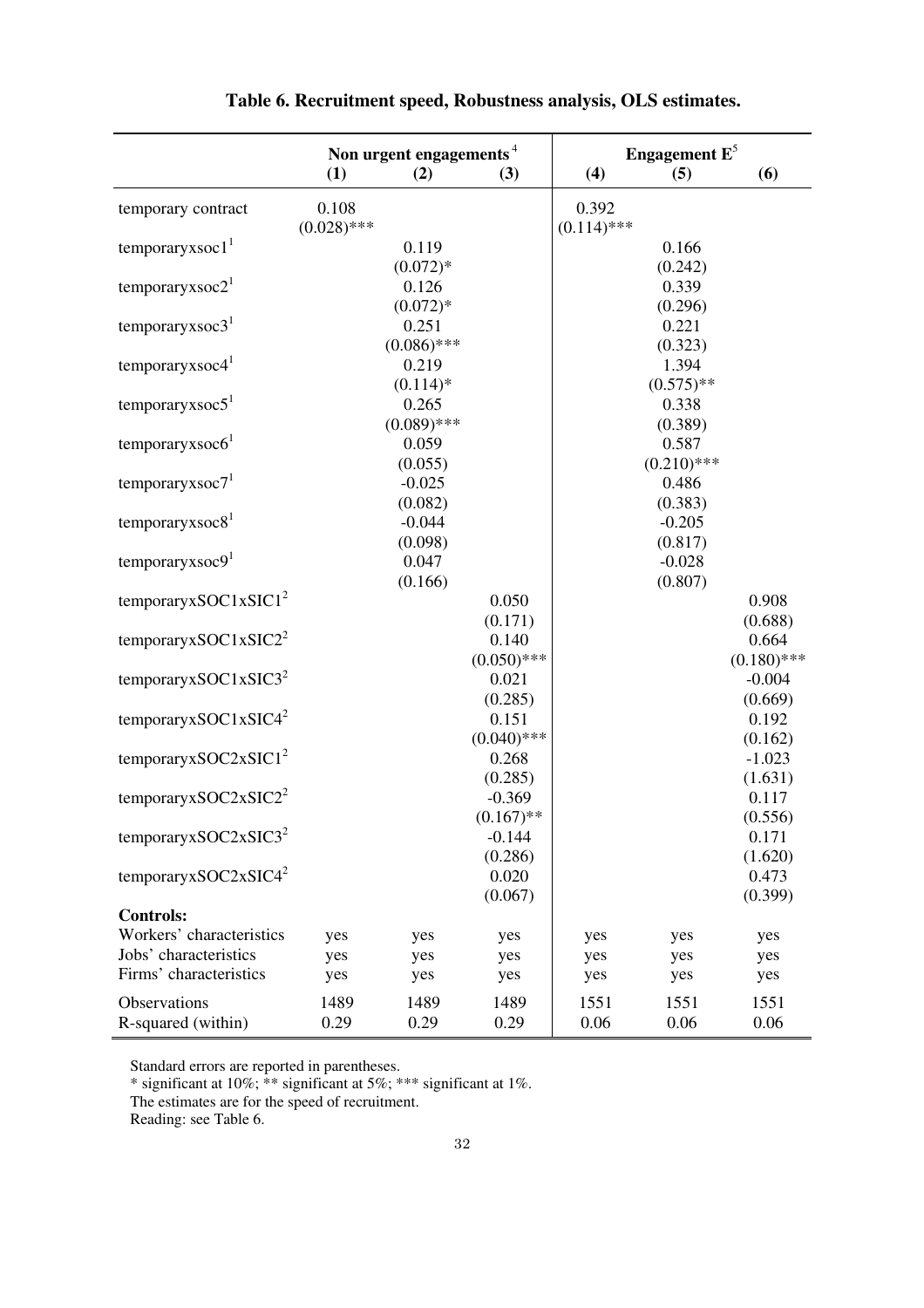|                                                 |            | <b>Full sample</b>  |                         |            | Short tenure sample <sup>7</sup> |                      |
|-------------------------------------------------|------------|---------------------|-------------------------|------------|----------------------------------|----------------------|
|                                                 | (1)        | (2)                 | (3)                     | (4)        | (5)                              | (6)                  |
| temporary contract                              | $-0.021$   |                     |                         | 0.055      |                                  |                      |
| temporaryxsoc $11$                              | (0.075)    | $-0.039$            |                         | (0.087)    | 0.384                            |                      |
| temporaryxsoc $21$                              |            | (0.252)<br>0.100    |                         |            | (0.296)<br>0.226                 |                      |
| temporaryxsoc $31$                              |            | (0.219)<br>$-0.360$ |                         |            | (0.242)<br>$-0.522$              |                      |
| temporaryxsoc4 $1$                              |            | (0.349)<br>$-0.032$ |                         |            | (0.387)<br>0.263                 |                      |
| temporaryxsoc $51$                              |            | (0.191)<br>$-0.288$ |                         |            | (0.225)<br>$-0.264$              |                      |
| temporaryxsoc $61$                              |            | (0.272)<br>0.115    |                         |            | (0.357)<br>0.141                 |                      |
| temporaryxsoc $71$                              |            | (0.178)<br>0.060    |                         |            | (0.204)<br>0.068                 |                      |
| temporaryxsoc $81$                              |            | (0.233)<br>$-0.017$ |                         |            | (0.261)<br>$-0.200$              |                      |
| temporaryxsoc $91$                              |            | (0.169)<br>$-0.110$ |                         |            | (0.214)<br>$-0.049$              |                      |
| temporaryxSOC1xSIC0 $6$                         |            | (0.248)             | $-1.149$                |            | (0.277)                          | (dropped)            |
| temporaryxSOC1xSIC1 <sup>2</sup>                |            |                     | $(0.613)*$<br>(dropped) |            |                                  | (dropped)            |
| temporaryxSOC1xSIC2 <sup>2</sup>                |            |                     | 0.211                   |            |                                  | 0.331                |
| temporaryxSOC1xSIC3 <sup>2</sup>                |            |                     | (0.202)<br>0.415        |            |                                  | (0.227)<br>0.616     |
| temporaryxSOC1xSIC4 <sup>2</sup>                |            |                     | (0.386)<br>$-0.087$     |            |                                  | (0.449)<br>0.033     |
| temporaryxSOC2xSIC0 $6$                         |            |                     | (0.109)<br>(dropped)    |            |                                  | (0.126)<br>(dropped) |
| temporaryxSOC2xSIC1 <sup>2</sup>                |            |                     | (dropped)               |            |                                  | (dropped)            |
| temporaryxSOC2xSIC2 <sup>2</sup>                |            |                     | $-0.030$                |            |                                  | $-0.044$             |
| temporaryxSOC2xSIC3 <sup>2</sup>                |            |                     | (0.347)<br>$-0.337$     |            |                                  | (0.353)<br>$-0.423$  |
| temporaryxSOC2xSIC4 <sup>2</sup>                |            |                     | (0.600)<br>$-0.002$     |            |                                  | (0.617)<br>$-0.064$  |
| <b>Controls:</b>                                |            |                     | (0.130)                 |            |                                  | (0.158)              |
| Workers' characteristics                        | yes        | yes                 | yes                     | yes        | yes                              | yes                  |
| Jobs' characteristics<br>Firms' characteristics | yes<br>yes | yes<br>yes          | yes<br>yes              | yes<br>yes | yes<br>yes                       | yes<br>yes           |
| Observations                                    | 2020       | 2020                | 2020                    | 1002       | 1002                             | 1002                 |
| Adj. R-squared                                  | 0.06       | 0.05                | 0.06                    | 0.08       | 0.08                             | 0.08                 |

**Table 7. Monitoring perception, OLS estimates.**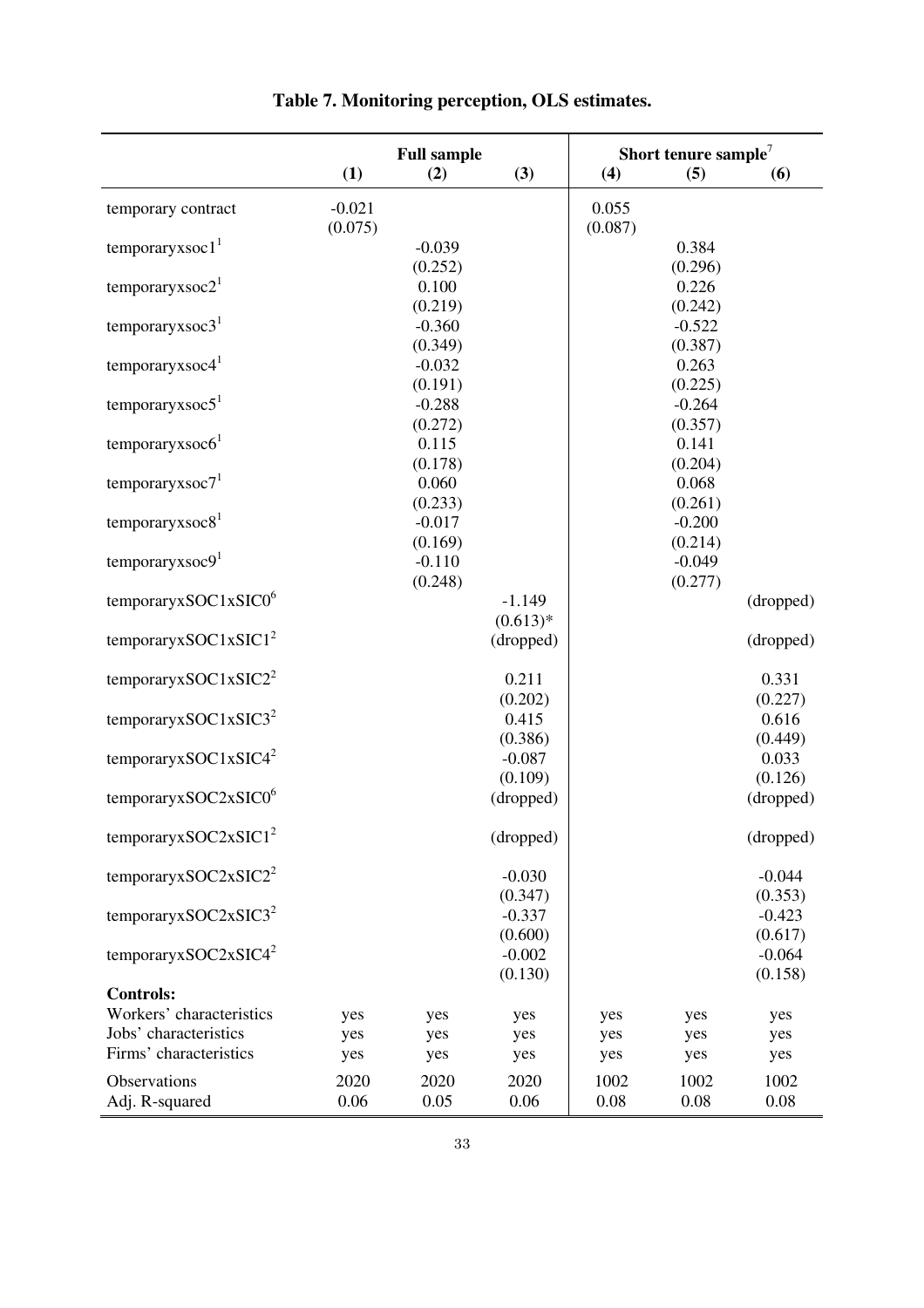\* significant at 10%; \*\* significant at 5%; \*\*\* significant at 1%. The estimates are for the subjective perception of being monitored on the job.

Reading:

OLS estimates. All models control for workers' characteristics: gender, age, ethnic group (dummy equal to 1 if white), disability; jobs' characteristics: occupation (9 dummies), supervision task, working day, whether the individual is involved in training, tenure (dummy equal to 1 if tenure shorter than 5 year); firms' characteristics: size, industry (8 dummies), whether the firm belongs to the public sector, and whether it is committed to or recognized as an Investor in People (i.e. government scheme to promote learning in organizations).

 $1$  interaction among temporary and a dummy equal to 1 when the new engagement is in occupation soc1-9  $2$  interaction among temporary, a dummy equal to 1 when the new engagement is in occupation SOC1-2, and a

dummy equal to 1 when the firm belongs to industry SIC0-4.

 $6$  SIC0= primary sector

 $<sup>7</sup>$  subsample composed by worker with tenure lower than 5 year, in the same job with the same employer.</sup>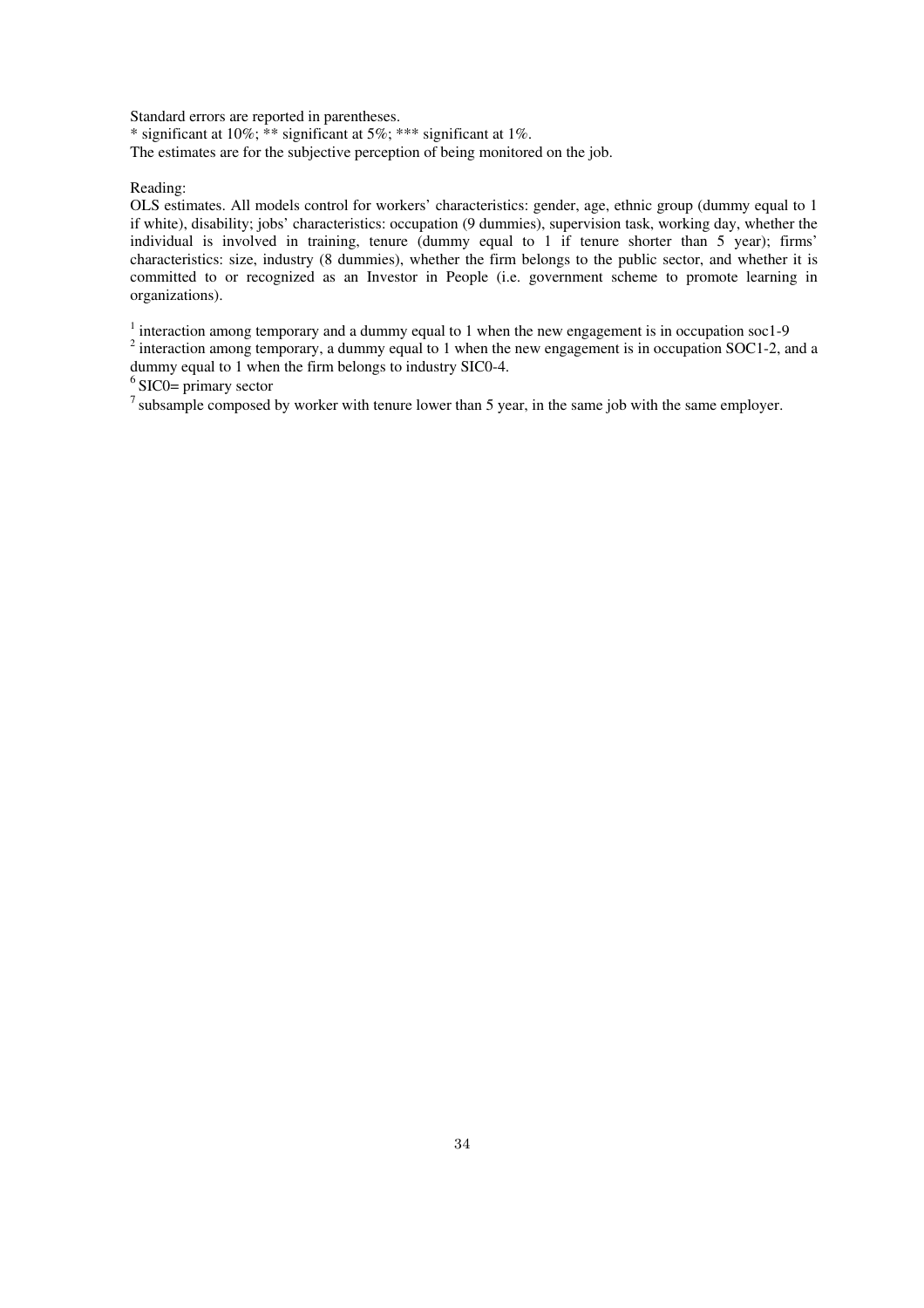|                                       | <b>Full sample</b> |                  |  |  |  |
|---------------------------------------|--------------------|------------------|--|--|--|
|                                       | (1)                | (2)              |  |  |  |
| short tenure                          | $-0.013$           | $-0.011$         |  |  |  |
|                                       | (0.041)            | (0.041)          |  |  |  |
| temporary contract                    | $-0.204$           |                  |  |  |  |
|                                       | (0.148)            |                  |  |  |  |
| temporaryxsoc $11$                    |                    | $-0.518$         |  |  |  |
|                                       |                    | $(0.299)*$       |  |  |  |
| temporaryxsoc2 <sup>1</sup>           |                    | $-0.462$         |  |  |  |
|                                       |                    | (0.288)          |  |  |  |
| temporaryxsoc $31$                    |                    | $-0.892$         |  |  |  |
|                                       |                    | $(0.392)$ **     |  |  |  |
| temporaryxsoc4 <sup>1</sup>           |                    | $-0.508$         |  |  |  |
|                                       |                    | $(0.248)$ **     |  |  |  |
| temporaryxsoc $51$                    |                    | $-0.676$         |  |  |  |
|                                       |                    | $(0.300)$ **     |  |  |  |
| $temporaryx\,6$                       |                    | $-0.390$         |  |  |  |
|                                       |                    | (0.245)<br>0.439 |  |  |  |
| temporaryxsoc7 <sup>1</sup>           |                    | (0.328)          |  |  |  |
| temporaryxsoc8 <sup>1</sup>           |                    | 0.287            |  |  |  |
|                                       |                    | (0.252)          |  |  |  |
| temporaryxsoc9 <sup>1</sup>           |                    | 0.257            |  |  |  |
|                                       |                    | (0.334)          |  |  |  |
| temporaryxshort <sup>8</sup>          | 0.243              |                  |  |  |  |
|                                       | (0.170)            |                  |  |  |  |
| temporaryxSOC1xshort <sup>9</sup>     |                    | 0.646            |  |  |  |
|                                       |                    | $(0.217)$ ***    |  |  |  |
| temporaryxSOC2xshort <sup>9</sup>     |                    | $-0.437$         |  |  |  |
|                                       |                    | (0.272)          |  |  |  |
| <b>Controls:</b>                      |                    |                  |  |  |  |
| Workers' characteristics              |                    |                  |  |  |  |
| Jobs' characteristics                 |                    |                  |  |  |  |
| Firms' characteristics                |                    |                  |  |  |  |
|                                       |                    |                  |  |  |  |
|                                       | 0.06               | 0.06             |  |  |  |
| <b>Observations</b><br>Adj. R-squared | 2020               | 2020             |  |  |  |

|  | Table 8. Monitoring perception, OLS estimates. |  |  |  |
|--|------------------------------------------------|--|--|--|
|--|------------------------------------------------|--|--|--|

\* significant at 10%; \*\* significant at 5%; \*\*\* significant at 1%.

The estimates are for the subjective perception of being monitored on the job.

<sup>8</sup> interaction among temporary and a dummy equal to 1 if the worker's tenure is lower than 5 years.<br><sup>9</sup> interaction among temporary, a dummy equal to 1 when the new engagement is in occupation SOC1-2, and a

dummy equal to 1 if the worker's tenure is lower than 5 years.

Reading: see Table 8.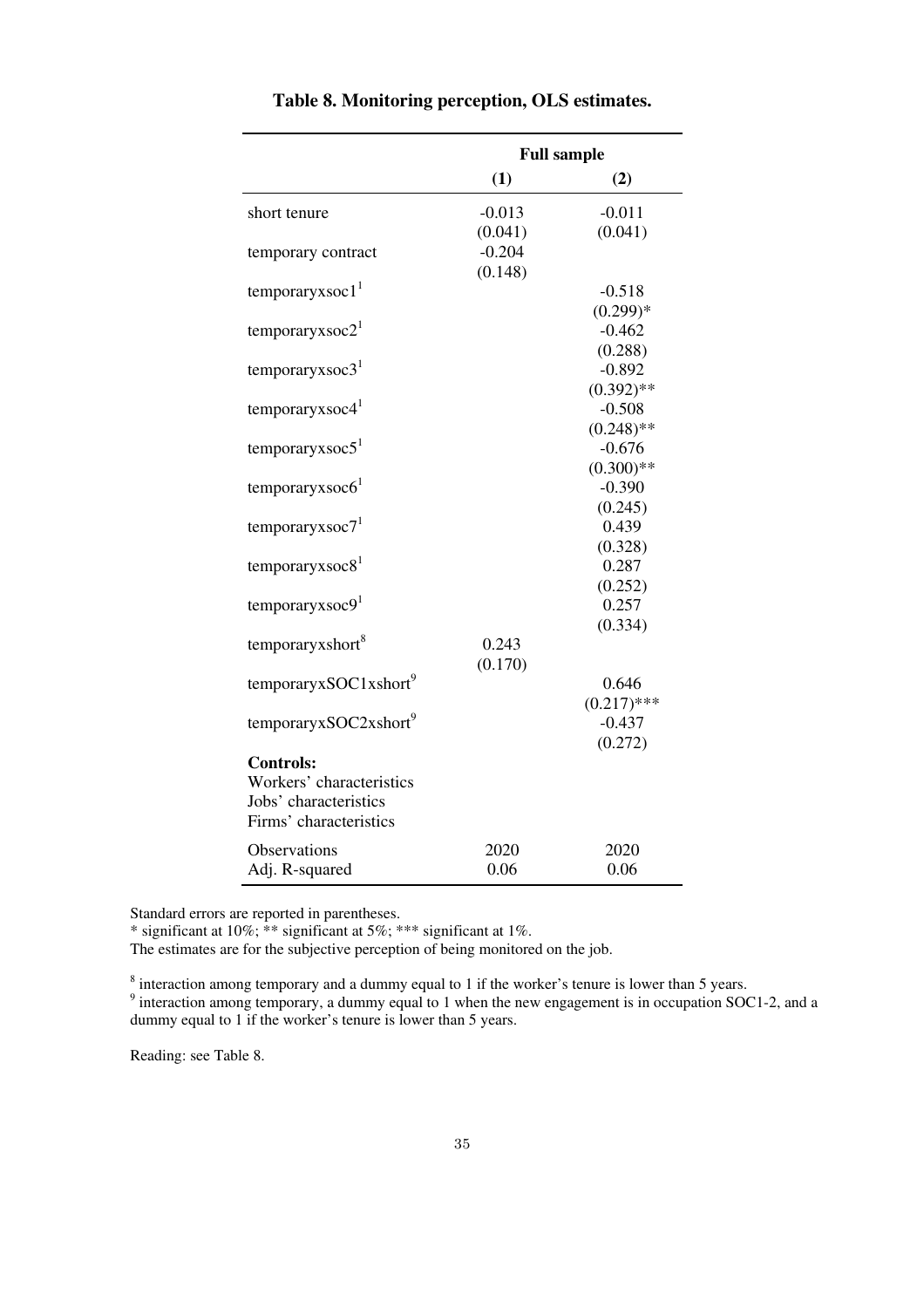## References

- Abowd, J. M., J. Haltiwanger, R. Jarmin, J. Lane, P. Lengermann, K. McCue, K. McKinney, and K. Sandusky (2002, December). The Relation Among Human Capital, Productivity and Market Value: Building Up from Micro Evidence. mimeo.
- Abowd, J. M. and F. Kramarz (2003). The Costs of Hiring and Separations. Labour  $Economics 10, 499-530.$
- Abraham, K. G. (1988, June). Flexible Sta¢ng Arrangements and Employersí Short-Term Adjustment Strategies. NBER Working Paper (2617).
- Abraham, K. G. and S. K. Taylor (1996, July). Firms' Use of Outside Contractors: Theory and Evidence. Journal of Labor Economics  $1/4(3)$ , 394-424.
- Alonso-Borrego, C., J. Fernández-Villaverde, and J. E. Galdón-Sánchez (2005, July). Evaluating Labor Market Reforms: A General Equilibrium Approach. mimeo.
- Arulampalam, W. and A. Booth (1998). Training and Labour Market Flexibility: Is There a Trade-Off? *British Journal of Industrial Relations*  $36(4)$ , 521–36.
- Ashton, D., F.-A. and F. Green (1999, July). Skills Survey, 1997 [computer file].
- Bac, M. (2000, October). On-the-Job Specific Training and Efficient Screening. Journal of Labor Economics  $18(4)$ , 681-701.
- Barron, J. M. and J. Bishop (1985). Extensive Search, Intensive Search, and Hiring Costs: New Evidence on Employer Hiring Activity. *Economic Inquiry 23*, 363–382.
- Blanchard, O. and A. Landier (2002, June). The Perverse Effects of Partial Labor Market Reform: Fixed-Term Contracts in France. The Economic Journal (112), F214-F244.
- Booth, A., M. Francesconi, and J. Frank (2000). Temporary Jobs: Stepping Stones or Dead Ends? IZA Discussion Paper (205).
- Burdett, K. and E. J. Cunningham (1998, July). Toward a Theory of Vacancies. Journal of Labor Economics 16(3), 445–478.
- Canziani, P. and B. Petrongolo (2001). Firing Costs and Stigma: A Theoretical Analysis and Evidence from Microdata. European Economic Review  $45, 1877$ –1906.
- Cappelli, P. and P. D. Sherer (1990, January). Assessing Worker Attitudes under a Two-Tier Wage Plan. Industrial and Labor Relations Review  $\mu$ 3(2), 225–244.
- Contini, B., L. Pacelli, and C. Villosio (2000, February). Short Employment Spells in Italy, Germany and the UK: Testing the "Port-of-Entry" Hypothesis. LABORatorio Revelli WP (14).
- Davis-Blake, A. and B. Uzzi (1993, June). Determinants of Employment Externalization: A Study of Temporary Workers and Independent Contractors. Administrative Science Quarterly  $38(2)$ , 195–223.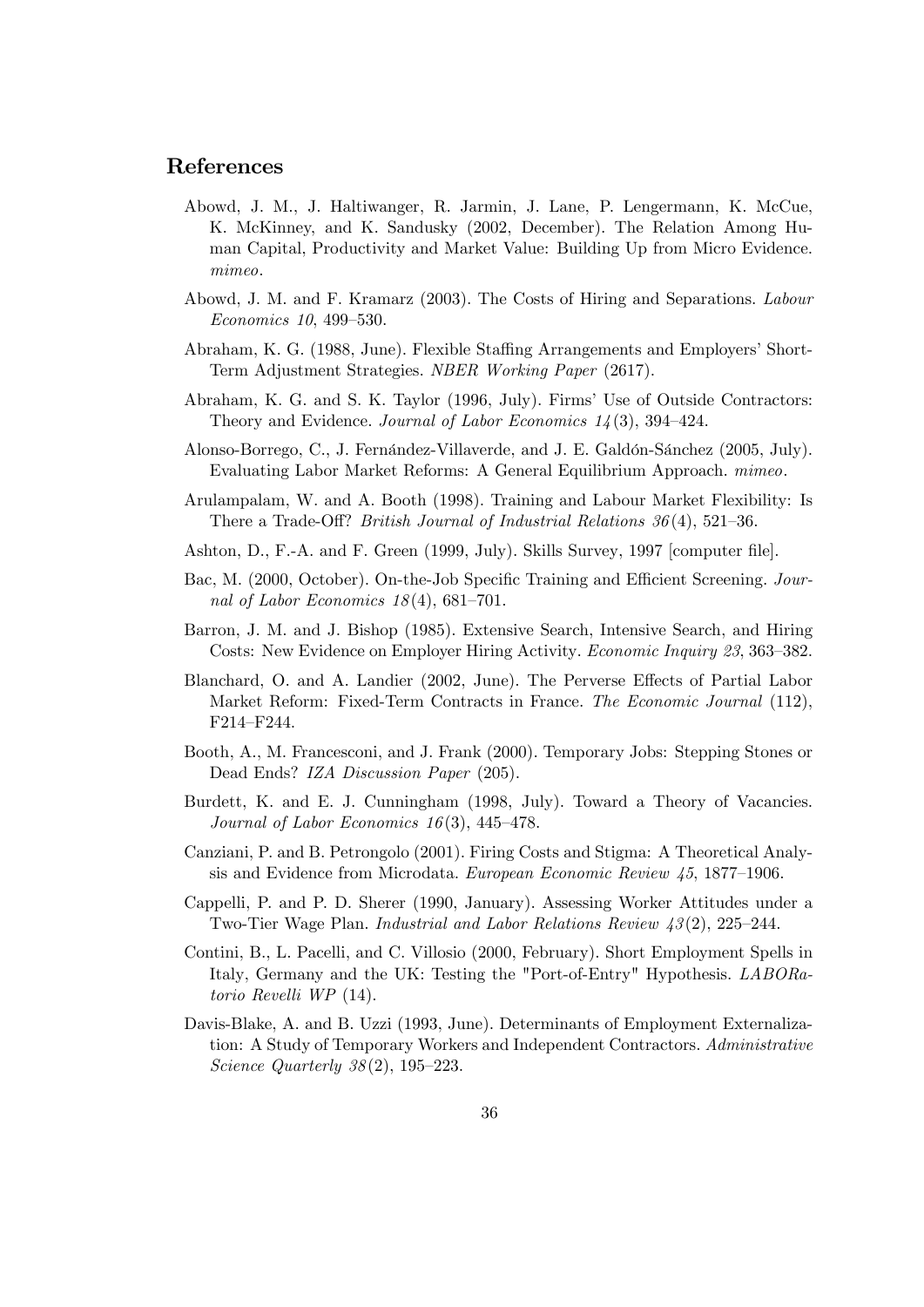- Devaro, J. (2003). The Labor Market Effects of Employer Recruitment Choice. Working Paper, Cornell University.
- Devaro, J. (2005, April). Employer Recruitment Strategies and the Labor Market Outcomes of New Hires. Economic Inquiry  $43(2)$ , 263–282.
- Felli, L. and C. Harris (2004). Firm-Specific Training. mimeo.
- Goux, D., E. Maurin, and M. Pauchet (2001). Fixed-Term Contracts and the Dynamics of Labour Demand. European Economic Review  $45, 533-552$ .
- Güell, M. and B. Petrongolo (2004). How Binding are Legal Limits? Transitions from Temporary to Permanent Work in Spain. mimeo.
- Hales, J. (1999, March). Employersí Recruitment Practices : The 1992 Survey [computer file.
- Hart, O. and B. Holmström (1987). The Theory of Contracts, Chapter 3, pp. 71–155.
- Hosios, A. J. and M. Peters (1993, January). Self-Selection and Monitoring in Dynamic Incentive Problems with Incomplete Contracts. Review of Economic Studies  $60(1)$ , 149-174.
- Houseman, S. N. (2001, October). Why Employers Use Flexible Staffing Arrangements: Evidence from an Establishment Survey. Industrial and Labor Relations Review  $55(1)$ , 149-170.
- Ichino, A., F. Mealli, and T. Nannicini (2004, May). Temporary Work Agencies in Italy: A Springboard Toward Permanent Employment? mimeo.
- Ichino, A. and G. Muehlheusser (2003, November). How Often Should You Open the Door? Optimal Monitoring to Screen Heterogeneous Agents. mimeo.
- Jovanovic, B. (1979, October). Job Matching and the Theory of Turnover. The Journal of Political Economy  $87(5)$ , 972-990.
- Kramarz, F. and M.-L. Michaud (2004, June). The Shape of Hiring and Separation Costs. IZA Discussion Paper (1170).
- Pellizzari, M. (2005). Employers' Search and the Efficiency of Matching. mimeo.
- Polivka, A. E. and T. Nardone (1989). On the Definition of 'Contingent Work'. Monthly Labor Review  $(112)$ , 9–16.
- Rees, A. (1966). Information Networks in Labor Markets. American Economic Re $view\ 56,559-566.$
- Rix, A., K. Davies, R. Gaunt, A. Hare, and S. Cobbold (1999). The Training and Development of Flexible Workers. Department for Education and Employment Research Report (118).
- Stigler, G. (1962, October). Information in the Labor Market. Journal of Political Economy 70, 94–105.
- van Ours, J. and G. Ridder (1992, April). Vacancies and the Recruitment of New Employees. Journal of Labor Economics  $10(2)$ , 138–155.